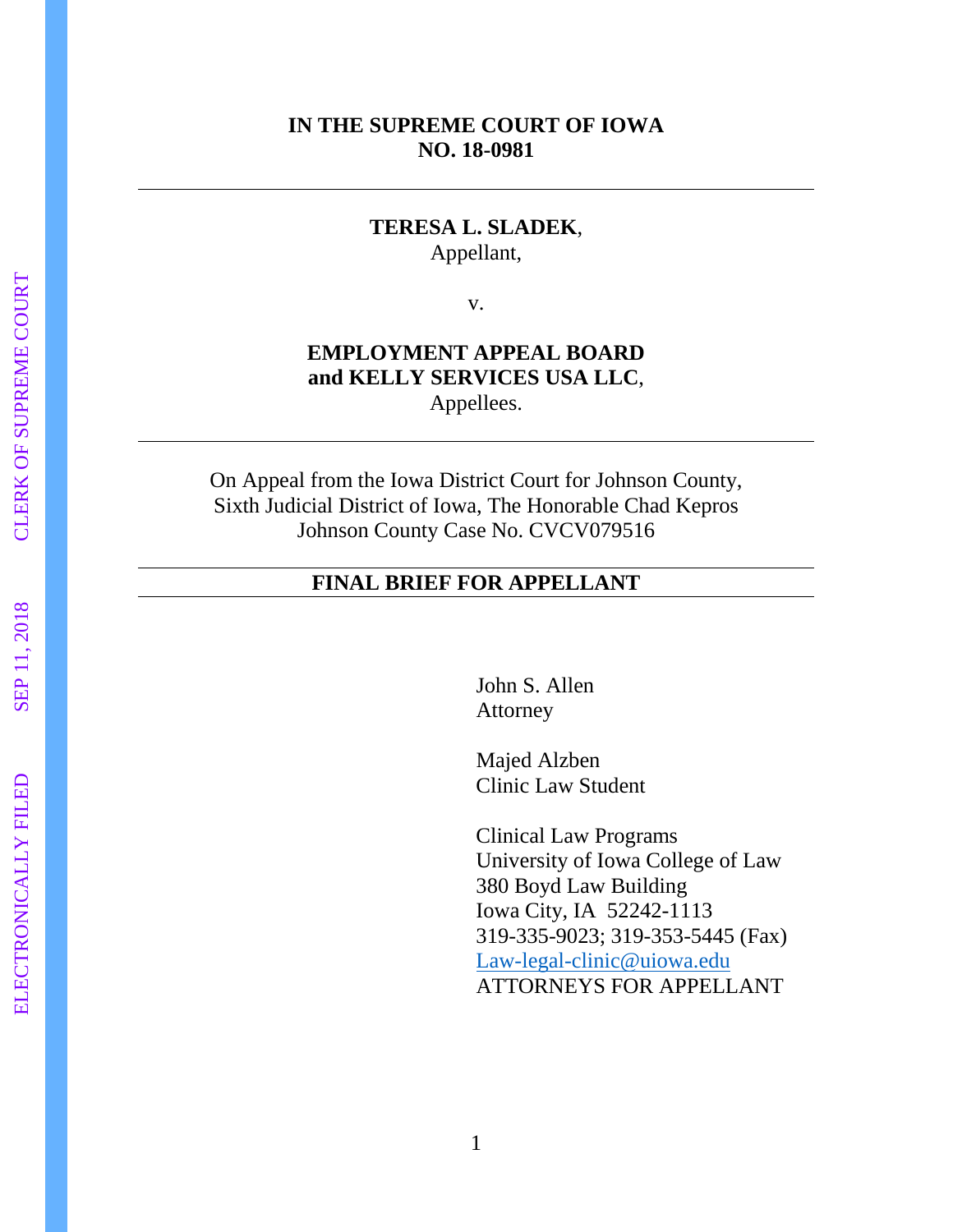# **TABLE OF CONTENTS**

| $\mathbf{I}$ . | The EAB Erred in Concluding that Ms. Sladek Had Voluntarily Quit |                                                                                                                                       |
|----------------|------------------------------------------------------------------|---------------------------------------------------------------------------------------------------------------------------------------|
|                | A.                                                               | Standard of Review and Issue Preservation 14                                                                                          |
|                | <b>B.</b>                                                        | Ms. Sladek Could Not Have Voluntarily Quit Employment                                                                                 |
|                | $\mathcal{C}$ .                                                  | Ms. Sladek Did Not Voluntarily Quit Because She Did Not                                                                               |
|                | D.                                                               | Ms. Sladek Cannot be Deemed to Have Quit Under Iowa Code<br>§ 96.5(1)(j) Because Kelly Had Notice of Her Separation From              |
| $\Pi$ .        |                                                                  | Even if Ms. Sladek Could Have Been Deemed to Have Voluntarily<br>Quit, Iowa Code § $96.5(1)(j)$ Exempts Her From Disqualification for |
|                | A.                                                               |                                                                                                                                       |
|                | <b>B.</b>                                                        | Ms. Sladek Qualifies for Unemployment Benefits Pursuant to<br>the Exemption Prescribed by Iowa Code $\S 96.5(1)(i)$ 44                |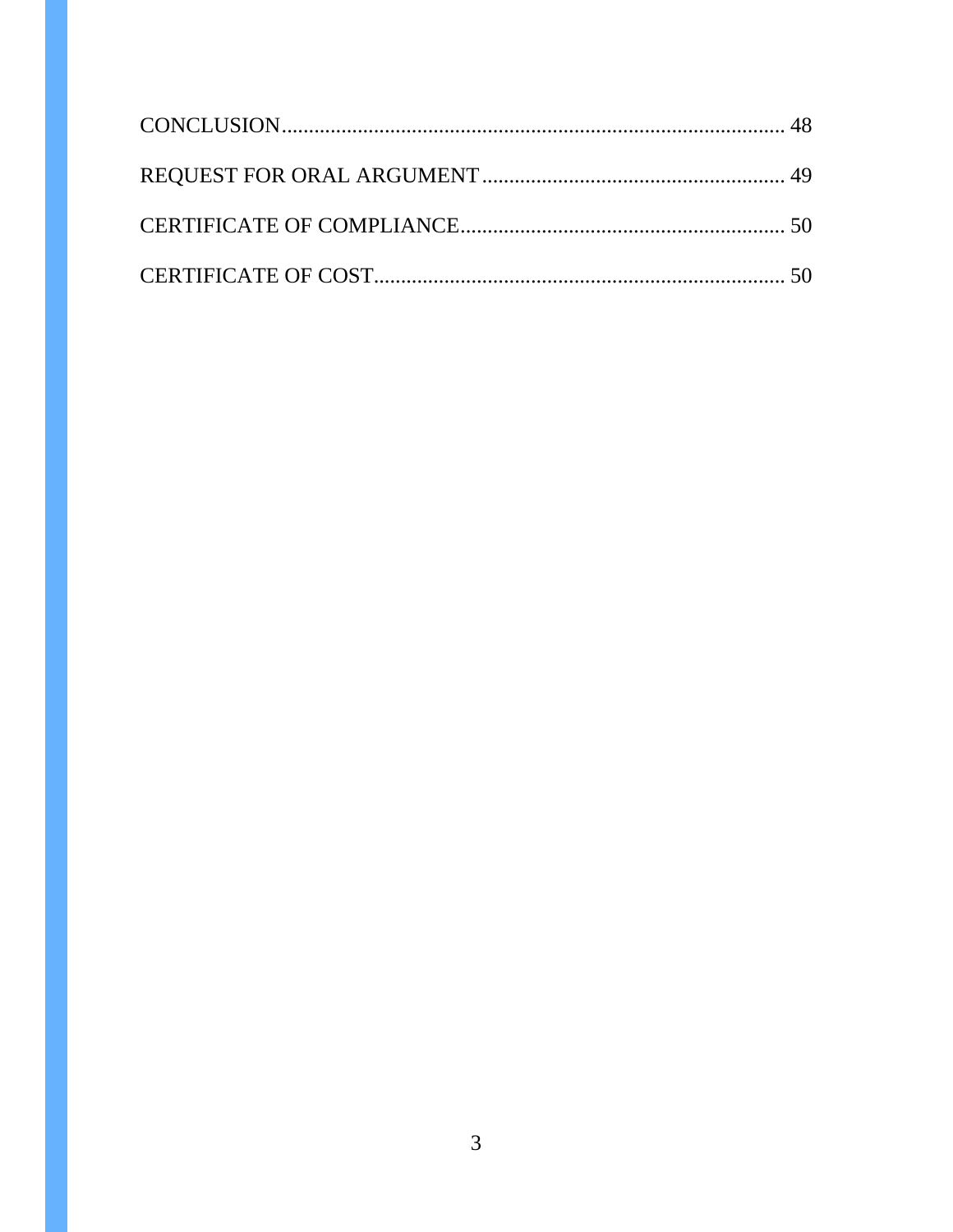# **TABLE OF AUTHORITIES**

# **Cases**

| Auen v. Alcoholic Beverages Division, 679 N.W.2d 586 (Iowa 2004)  15          |
|-------------------------------------------------------------------------------|
| Birchansky Real Estate, L.C. v. Iowa Dep't of Pub. Health, 737 N.W.2d 134     |
|                                                                               |
| Brakke v. Iowa Dep't of Natural Res., 897 N.W.2d 522 (Iowa 2017) 37           |
| Brown v. Port of Sunnyside Club, Inc., 304 N.W.2d 877 (Minn.1981)  31         |
| Burton v. Hilltop Care Ctr., 813 N.W.2d 250 (Iowa 2012)  17                   |
| Cintemp, Inc. v. Unemployment Insurance Review Board, 717 N.E.2d 988          |
|                                                                               |
| City of Marion v. Iowa Department of Revenue & Finance, 643 N.W.2d 205        |
|                                                                               |
| Dawson v. Iowa Bd. of Med. Exam'rs, 654 N.W.2d 514 (Iowa 2002) 29             |
| Doe v. Iowa Dept. of Human Service, 786 N.W.2d 853 (Iowa 2010) 17, 18         |
| Eaton v. Iowa Dept. of Job Service, 376 N.W.2d 915(Iowa 1985) 44              |
| Flanegan v. Labor Ready Midwest, Inc., Appeal No. 04A-UI-12470-DT             |
| Gilliam v. Atlantic Bottling Co., 453 N.W.2d 230 (Iowa Ct. App. 1990) 44      |
| Grant v. Iowa Dep't of Human Servs., 722 N.W.2d 169 (Iowa 2006) 18, 29,<br>44 |
|                                                                               |
| Irving v. Employment Appeal Bd., 883 N.W.2d 179 (Iowa 2016)  passim           |
| Jefferson County Farm Bureau v. Sherman, 226 N.W. 182 (Iowa 1929) 36          |
| Julius v. Temp Force, LP, 2004 WL 193193 (Minn. Ct. App.)  27, 28             |
| Local Lodge No. 1426 v. Wilson Trailer Co, 289 N.W.2d 608 (Iowa 1980)31       |
| Mbong v. New Horizons Nursing, 608 N.W.2d 890 (Minn. Ct. App. 2000)           |
|                                                                               |
| Meyer v. IBP, Inc., 710 N.W.2d 213 (Iowa 2006) 18, 29, 44                     |
| Neal v. Annett Holdings, Inc., 814 N.W.2d 512 (Iowa 2012)  18, 29, 44         |
| Ray v. Express Services Inc., Appeal No. 04A-UI-10441-DWT. (2004), at 2       |
| 41                                                                            |
| Renda v. Iowa Civil Rights Com'n, 784 N.W.2d 8 (Iowa 2010)  17, 20, 44        |
|                                                                               |
| Smith v. Employer's Overload Co., 314 N.W.2d 220, 223 (Minn. 1981)  22        |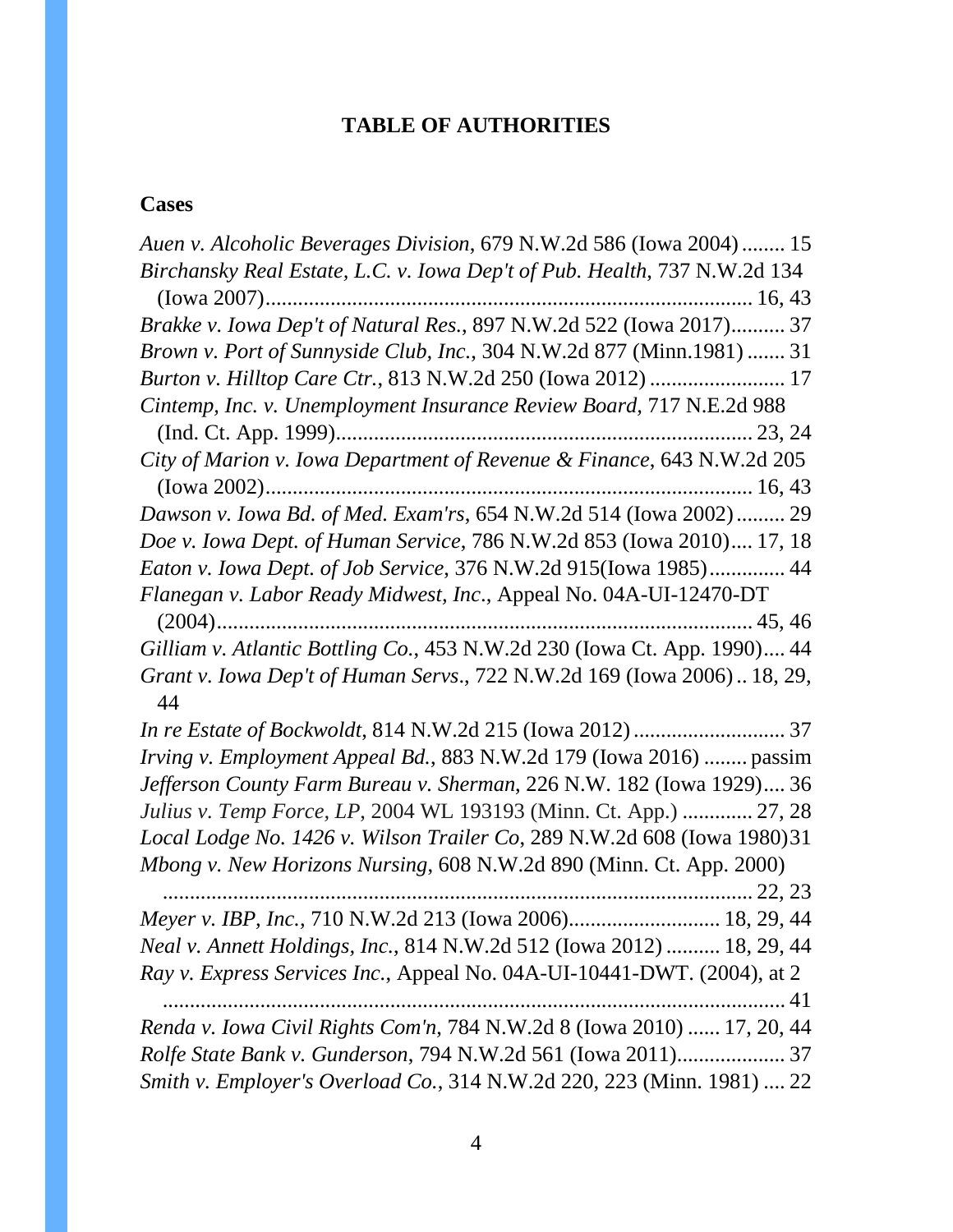| Wal-Mart Stores, Inc. v. Caselman, 657 N.W.2d 493 (Iowa 2003). 18, 29, 44 |  |
|---------------------------------------------------------------------------|--|

# **Statutes**

# **Regulations**

# **Other Authorities**

| Arthur E. Bonfield, Amendments to Iowa Administrative Procedure Act,      |  |
|---------------------------------------------------------------------------|--|
| Report on Selected Provisions to Iowa State Bar Association and Iowa      |  |
|                                                                           |  |
|                                                                           |  |
| Deborah Maranville, Changing Economy, Changing Lives: Unemployment        |  |
| Insurance and the Contingent Workforce, 4 B. U. Pub. Int. L. J. 291, 310  |  |
|                                                                           |  |
| House File 236, 77, 1st Sess., Comm. on Labor and Indus. Relations at 627 |  |
|                                                                           |  |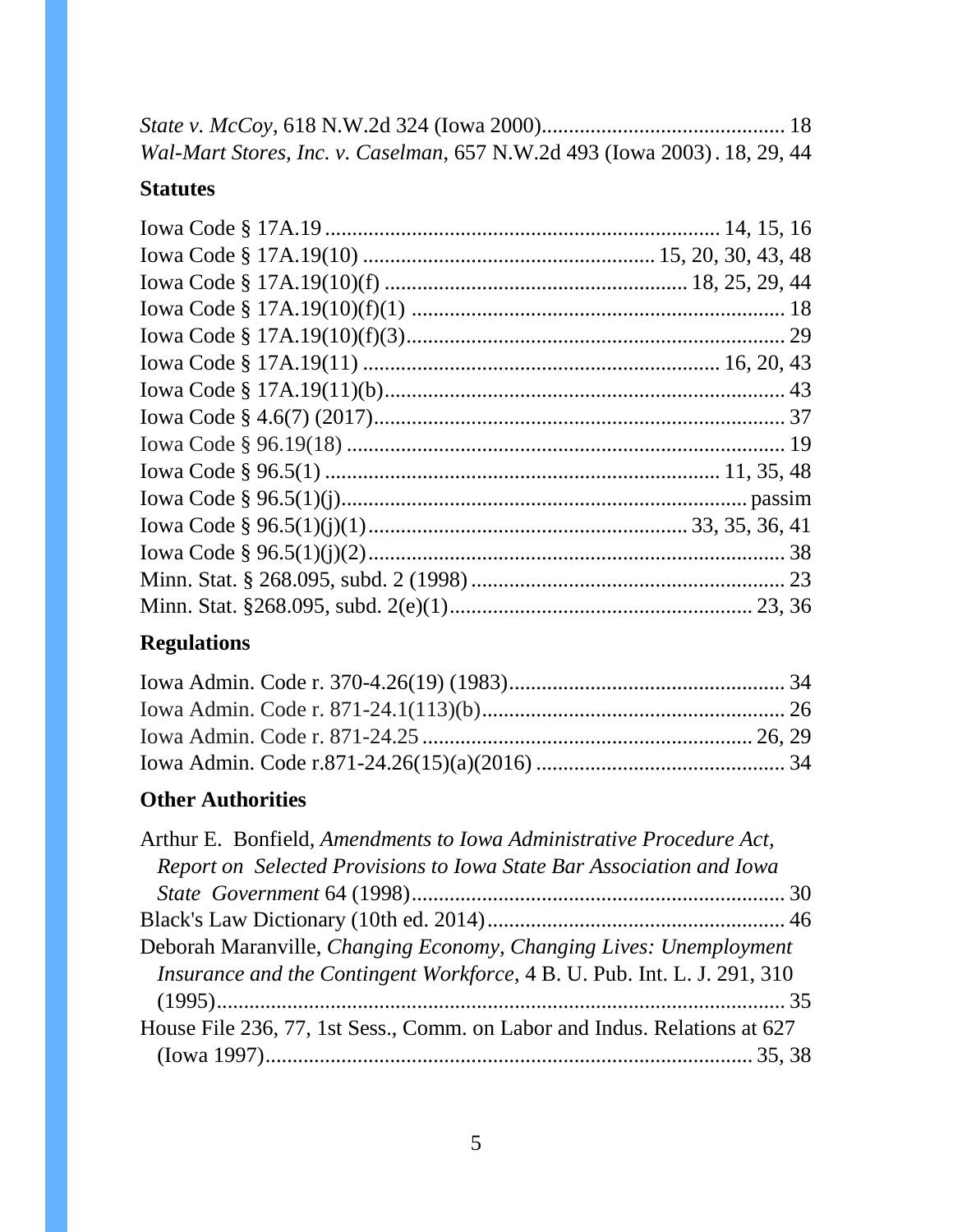## **STATEMENT OF THE ISSUES**

I. WHETHER THE EAB ERRED IN CONCLUDING THAT A TEMPORARY WORKER VOLUNTARILY QUIT HER EMPLOYMENT WITH A TEMPORARY EMPLOYMENT FIRM WHEN THERE WAS NO ONGOING EMPLOYMENT ASSIGNMENT AT THE TIME OF THE ALLEGED QUIT, AND THE WORKER DID NOT HAVE OR MANIFEST AN INTENT TO QUIT HER RELATIONSHIP WITH THE TEMPORARY EMPLOYMENT FIRM

#### **Cases**

Auen v. Alcoholic Beverages Division, 679 N.W.2d 586 (Iowa 2004) Birchansky Real Estate, L.C. v. Iowa Dep't of Pub. Health, 737 N.W.2d 134 (Iowa 2007) Brakke v. Iowa Dep't of Natural Res., 897 N.W.2d 522 (Iowa 2017) Brown v. Port of Sunnyside Club, Inc., 304 N.W.2d 877 (Minn.1981) Burton v. Hilltop Care Ctr., 813 N.W.2d 250 (Iowa 2012) Cintemp, Inc. v. Unemployment Insurance Review Board, 717 N.E.2d 988 (Ind. Ct. App. 1999) Dawson v. Iowa Bd. of Med. Exam'rs, 654 N.W.2d 514 (Iowa 2002) Doe v. Iowa Dept. of Human Service, 786 N.W.2d 853 (Iowa 2010) Grant v. Iowa Dep't of Human Servs., 722 N.W.2d 169 (Iowa 2006) In re Estate of Bockwoldt, 814 N.W.2d 215 (Iowa 2012) Irving v. Employment Appeal Bd., 883 N.W.2d 179 (Iowa 2016) Jefferson County Farm Bureau v. Sherman, 226 N.W. 182 (Iowa 1929) Julius v. Temp Force, LP, Not Reported in N.W.2d, 2004 WL 193193 Local Lodge No. 1426 v. Wilson Trailer Co, 289 N.W 2d 608 (Iowa 1980) Marion v. Iowa Department of Revenue & Finance, 643 N.W.2d 205 (Iowa 2002) Mbong v. New Horizons Nursing, 608 N.W.2d 890 (Minn. Ct. App. 2000) Meyer v. IBP, Inc., 710 N.W.2d 213 (Iowa 2006) Neal v. Annett Holdings, Inc., 814 N.W.2d 512 (Iowa 2012) Ray v. Express Services Inc., Appeal No. 04A-UI-10441-DWT. (2004) (http://uidecisions.iowaworkforcedevelopment.gov/decision/webapi/decision ?f=5b7d5cef-98ca-42ce-8df0-1b156c59bdac) Renda v. Iowa Civil Rights Com'n, 784 N.W.2d 8 (Iowa 2010)

Smith v. Employer's Overload Co., 314 N.W.2d 220 (Minn. 1981)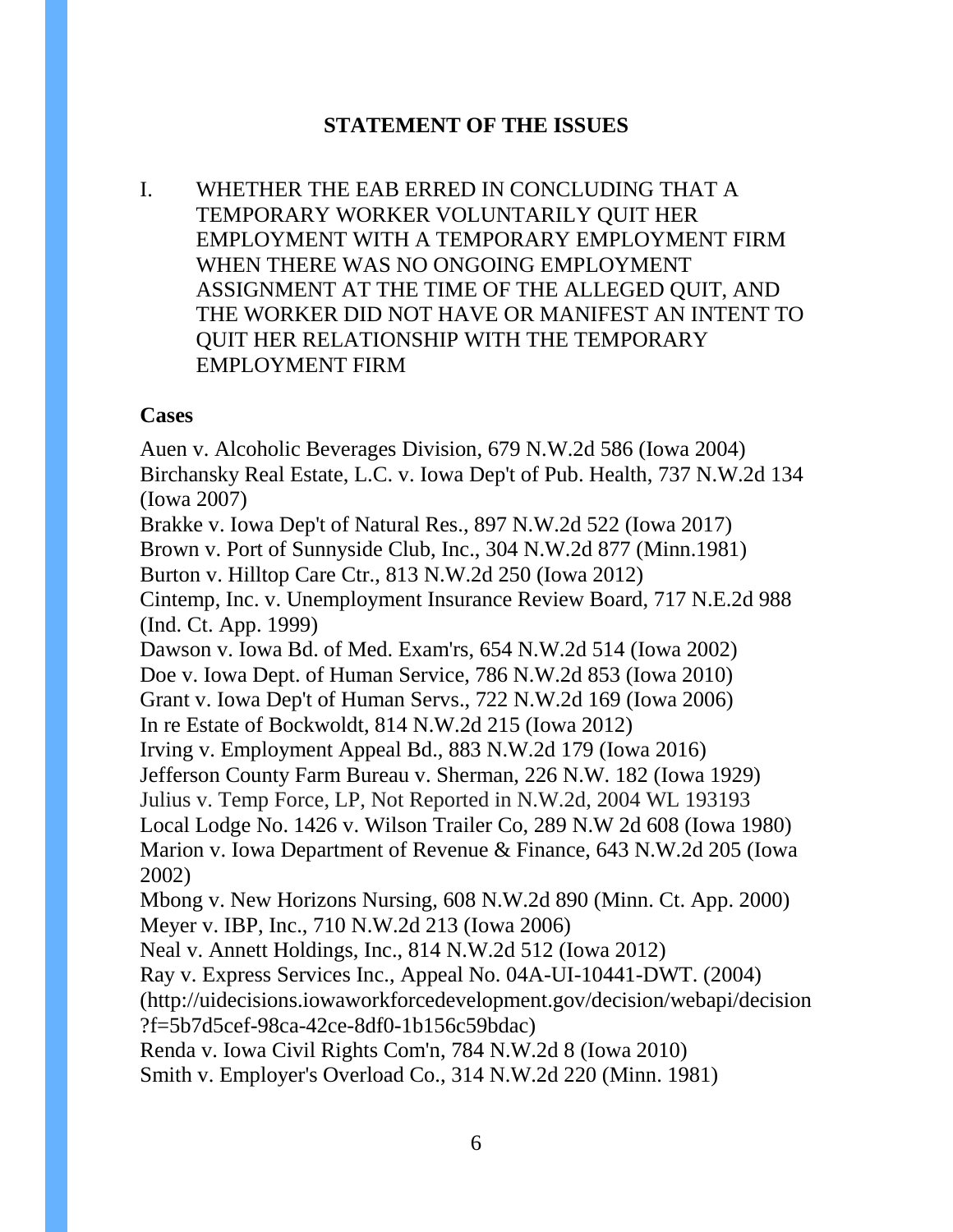State v. McCoy, 618 N.W.2d 324 (Iowa 2000) Wal-Mart Stores, Inc. v. Caselman, 657 N.W.2d 493 (Iowa 2003)

## **Statutes**

Iowa Code § 4.6 Iowa Code § 17A.19 Iowa Code § 17A.19(10) Iowa Code § 17A.19(10)(b) Iowa Code § 17A.19(10)(c) Iowa Code § 17A.19(10)(f) Iowa Code § 17A.19(10)(f)(3) Iowa Code § 17A.19(10)(j) Iowa Code § 17A.19(10)(l) Iowa Code § 17A.19(10)(m) Iowa Code § 17A.19(10)(n) Iowa Code § 17A.19(11) Iowa Code § 96.5(1)(j) Iowa Code § 96.5(1)(j)(1) Iowa Code § 96.19(18) Minn. Stat. § 268.095, subd. 2(e)(1)

## **Rules**

Iowa Admin. Code r. 871-24.1(113)(b) Iowa Admin. Code r. 871-24.25(96) Iowa Admin. Code r.871-24.26(15)(a) Iowa Admin Code r. 370-4.26(19) (1983)

# **Other Authorities**

Arthur E. Bonfield, Amendments to Iowa Administrative Procedure Act, Report on Selected Provisions to Iowa State Bar Association and Iowa State Government 62 (1998)

Deborah Maranville, Changing Economy, Changing Lives: Unemployment Insurance and the Contingent Workforce, 4 B. U. Pub. Int. L. J. 291 (1995) House File 236, 77, 1<sup>st</sup> Sess., Comm. on Labor and Indus. Relations at 627 (Iowa 1997)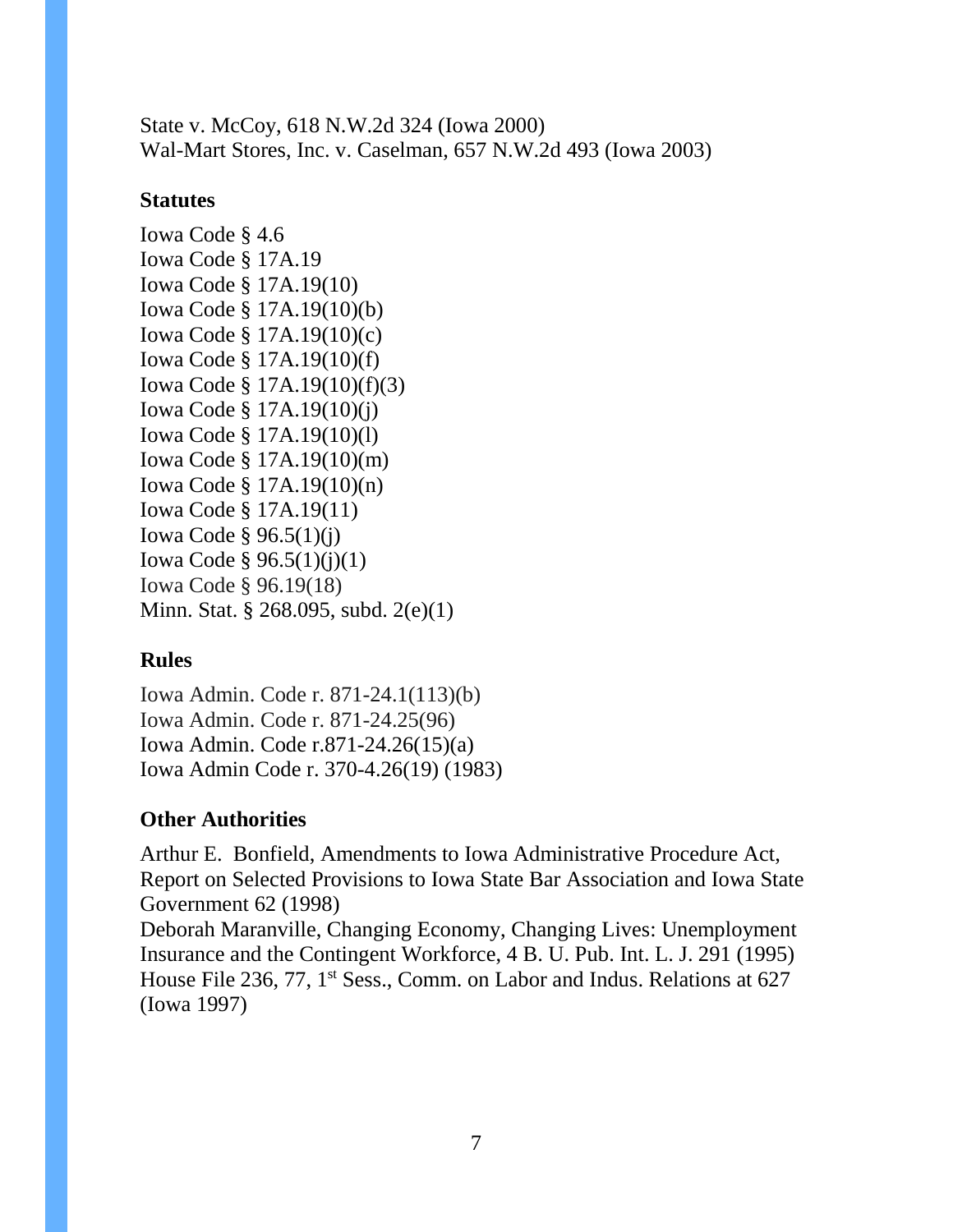II. WHETHER THE EAB ERRED IN CONCLUDING THAT A TEMPORARY WORKER SHOULD BE DISQUALIFIED FROM BENEFITS WHEN THE TEMPORARY EMPLOYMENT FIRM WAS ON NOTICE OF THE END OF HER LAST ASSIGNMENT AND ON NOTICE THAT THE WORKER WANTED TO RECEIVE NEW ASSIGNMENTS

#### **Cases**

Birchansky Real Estate, L.C. v. Iowa Dep't of Pub. Health, 737 N.W.2d 134 (Iowa 2007)

City of Marion v. Iowa Department of Revenue & Finance, 643 N.W.2d 205 (Iowa 2002)

Eaton v. Iowa Dept. of Job Service, 376 N.W.2d 915 (Iowa 1985)

*Flanegan v. Labor Ready Midwest, Inc.*, Appeal No. 04A-UI-12470-DT. (2004)

(http://uidecisions.iowaworkforcedevelopment.gov/decision/webapi/decision ?f=7734e9e7-eee7-48bd-81a6-876f78eb2800)

Grant v. Iowa Dep't of Human Servs., 722 N.W.2d 169 (Iowa 2006) Gilliam v. Atlantic Bottling Co., 453 N.W.2d 230 (Iowa Ct. App. 1990) Irving v. Employment Appeal Bd., 883 N.W.2d 179 (Iowa 2016) Meyer v. IBP, Inc., 710 N.W.2d 213, 218 (Iowa 2006) Neal v. Annett Holdings, Inc., 814 N.W.2d 512 (Iowa 2012) Renda v. Iowa Civil Rights Com'n, 784 N.W.2d 8 (Iowa 2010) Wal-Mart Stores, Inc. v. Caselman, 657 N.W.2d 493 (Iowa 2003)

## **Statutes**

Iowa Code § 17A.19(10) Iowa Code § 17A.19 (10)(f ) Iowa Code § 17A.19(11) Iowa Code § 17A.19(11)(b) Iowa Code § 96.5(1) Iowa Code § 96.5(1)(j)

## **Other Authorities**

Black's Law Dictionary (10th ed. 2014)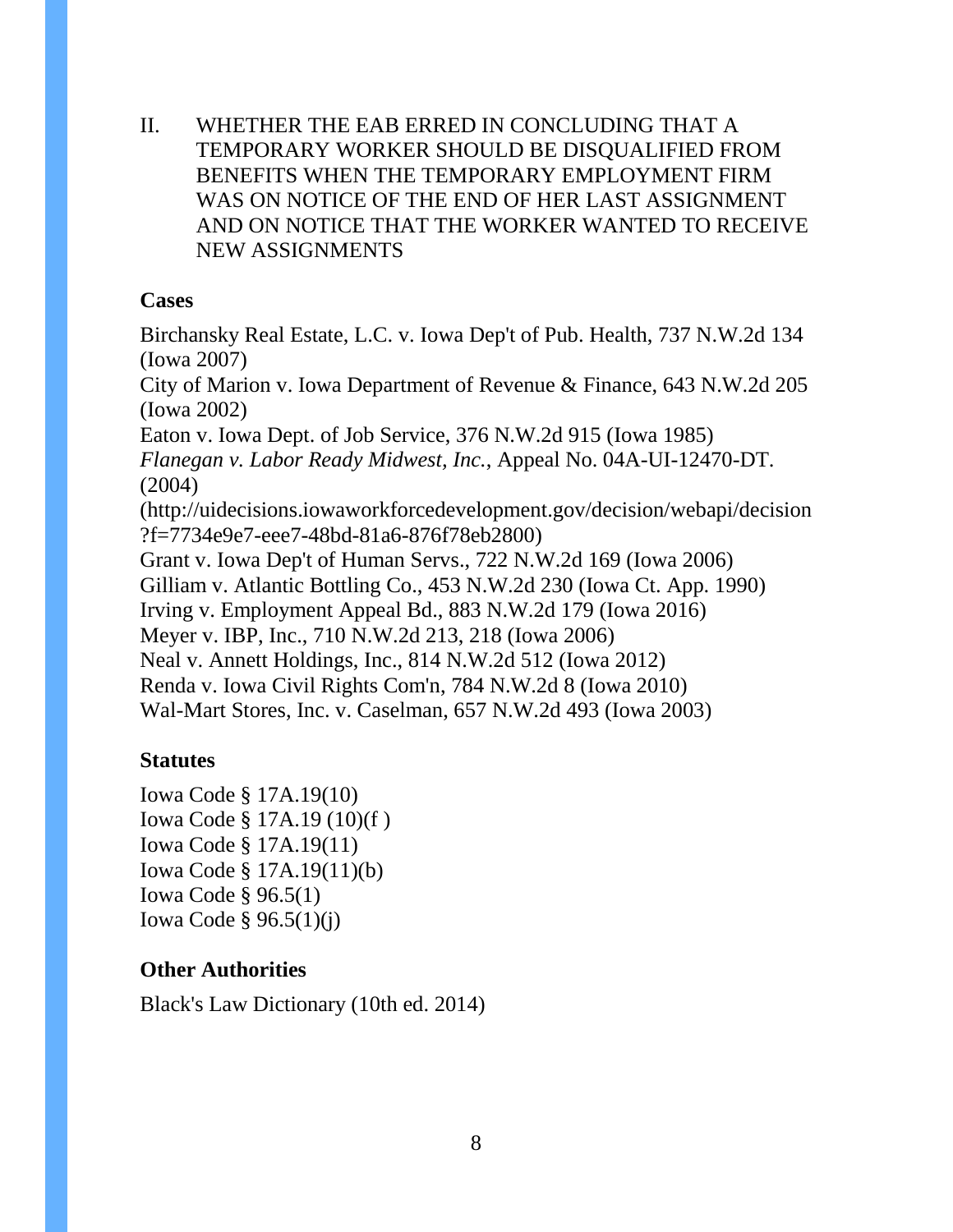#### **ROUTING STATEMENT**

This appeal presents a substantial question of first impression and should be retained by the Supreme Court pursuant to Iowa R. App. P. 6.1101(2)(f). The appellant, Theresa Sladek, was employed by a temporary employment firm, Kelly Services USA LLC and placed with one of the firm's clients, ACT. Kelly Services notified Ms. Sladek that it was terminating her placement upon the request of ACT. Ms. Sladek's subsequent application for unemployment benefits was denied based on a determination that she had voluntarily quit her employment. This conclusion was based on the agency's interpretation of Iowa Code § 96.5(1)(j), a provision of the Iowa Employment Security Law specific to employees of temporary employment firms.

No Iowa appellate court has addressed the operation of Iowa Code §  $96.5(1)(j)$ . Moreover, the interpretation of this provision has the potential to affect thousands of individuals. According to the U.S. Bureau of Labor Statistics, presently there are roughly three million workers engaged in workplaces nationwide through temporary help services. *See* (https://data.bls.gov/timeseries/CES6056132001). The American Staffing Association reports that in 2017 there were almost 19,000 workers employed in Iowa as temporary help workers each week.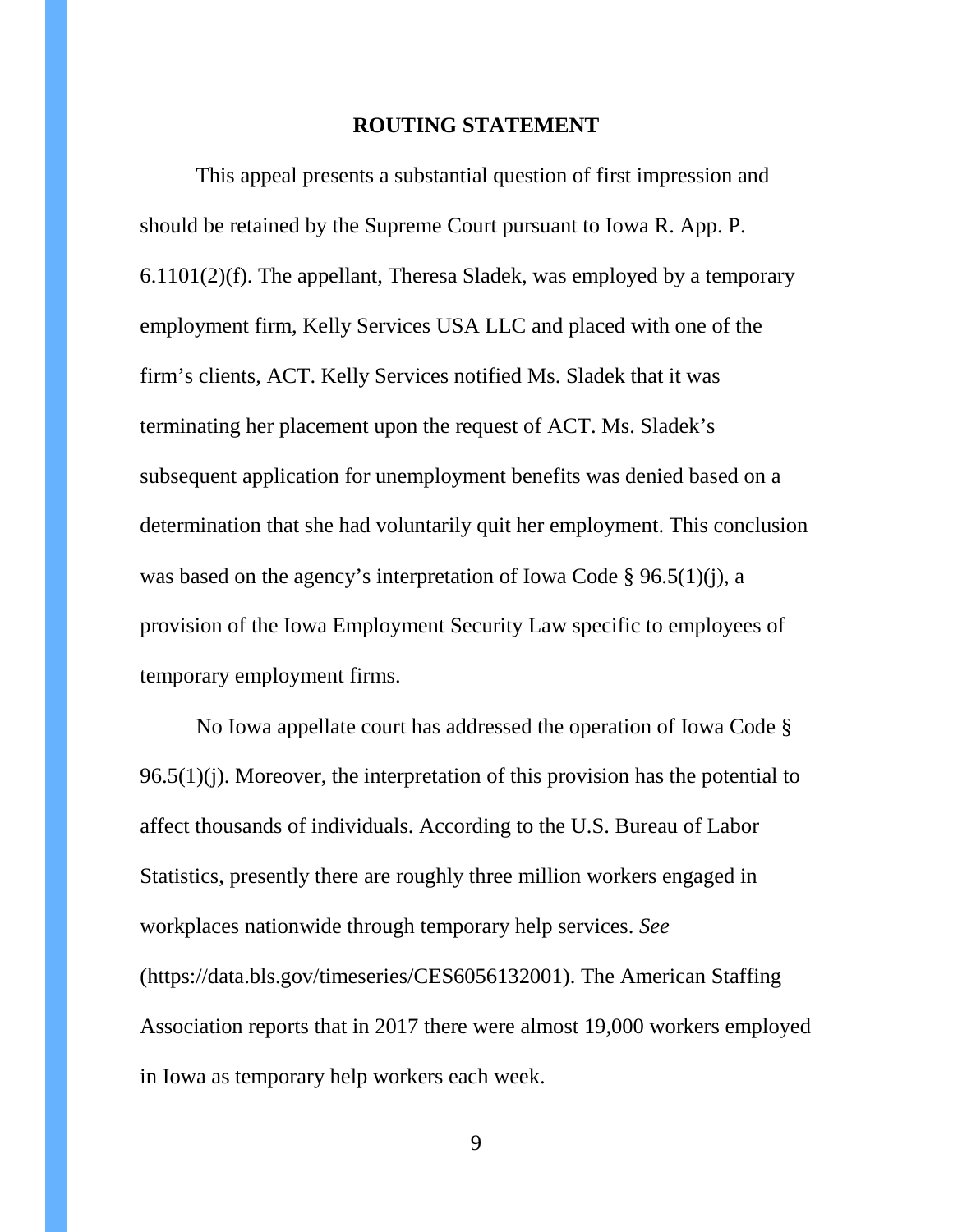(https://americanstaffing.net/staffing-research-data/fact-sheets-analysisstaffing-industry-trends/staffing-statistics-by-state/). Many of these workers are likely to apply for unemployment benefits given the temporary character of the work that they are doing. The Supreme Court should clarify the respective obligations of the temporary employment firms and the individuals who work for them upon the completion of a temporary assignment.

#### **STATEMENT OF THE CASE**

Teresa Sladek ("Ms. Sladek") appeals a district court ruling on a Petition for Judicial Review which denied her request for relief and upheld the Employment Appeal Board ("EAB")'s decision. The district court affirmed the denial of unemployment benefits issued by the EAB.

On July 2, 2017, Ms. Sladek filed a claim for unemployment insurance benefits. *See* App. p. 21. Iowa Workforce Development ("IWD") denied her claim on July 31, 2017. App. p. 24. It determined that she had voluntarily quit her employment when she "failed to notify the temporary employment firm within three working days of the completion of [her] last work assignment." App. p. 24. Next, Ms. Sladek appealed the denial and participated in an in-person hearing with an Administrative Law Judge ("ALJ") on September 27, 2017. App. p. 36. The ALJ affirmed the denial of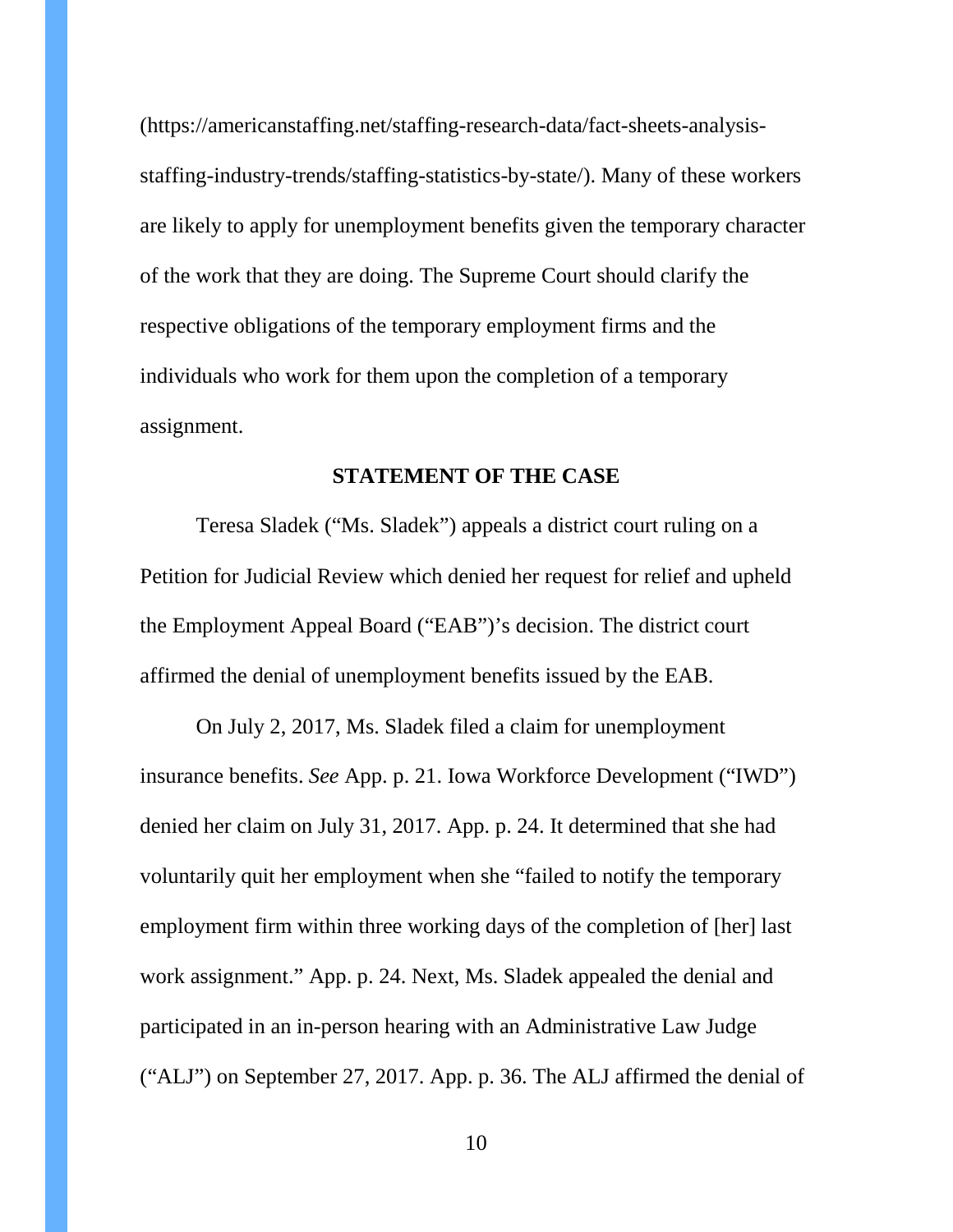unemployment benefits based on Iowa Code § 96.5(1) and Iowa Admin. Code r. 871-24.26(15) (2016). *See* App. pp. 60-63. Ms. Sladek appealed the ALJ's decision to the EAB on October 12, 2017. App. p. 64. On November 13, 2017, the EAB affirmed the denial of benefits and adopted the ALJ's decision. App. p. 66. On December 6, 2017, Ms. Sladek filed a Petition for Judicial Review in the Iowa District Court for Johnson County. The Iowa District Court for Johnson County issued a Ruling on Petition for Judicial Review on May 16, 2018 affirming the denial of unemployment benefits. Ms. Sladek filed a timely appeal of that decision.

#### **STATEMENT OF THE FACTS**

On December 15, 2015, Ms. Sladek signed an agreement ("the Agreement") with Kelly, a temporary employment firm, by which Kelly promised to place her on job assignments. App. p. 15. Kelly offered to Ms. Sladek three separate assignments which Ms. Sladek accepted and completed. App. pp. 40-42. Ms. Sladek's first assignment was at R. R. Donnelley, which started on January 5, 2016 and lasted for nearly three weeks. App. p. 40. Ms. Sladek's first assignment ended when Kelly's representative, Ms. Natalie Sands, called her and informed her of the termination of that assignment. App. p. 40. After Ms. Sladek was informed about the termination, she voiced her distress and concerns about losing her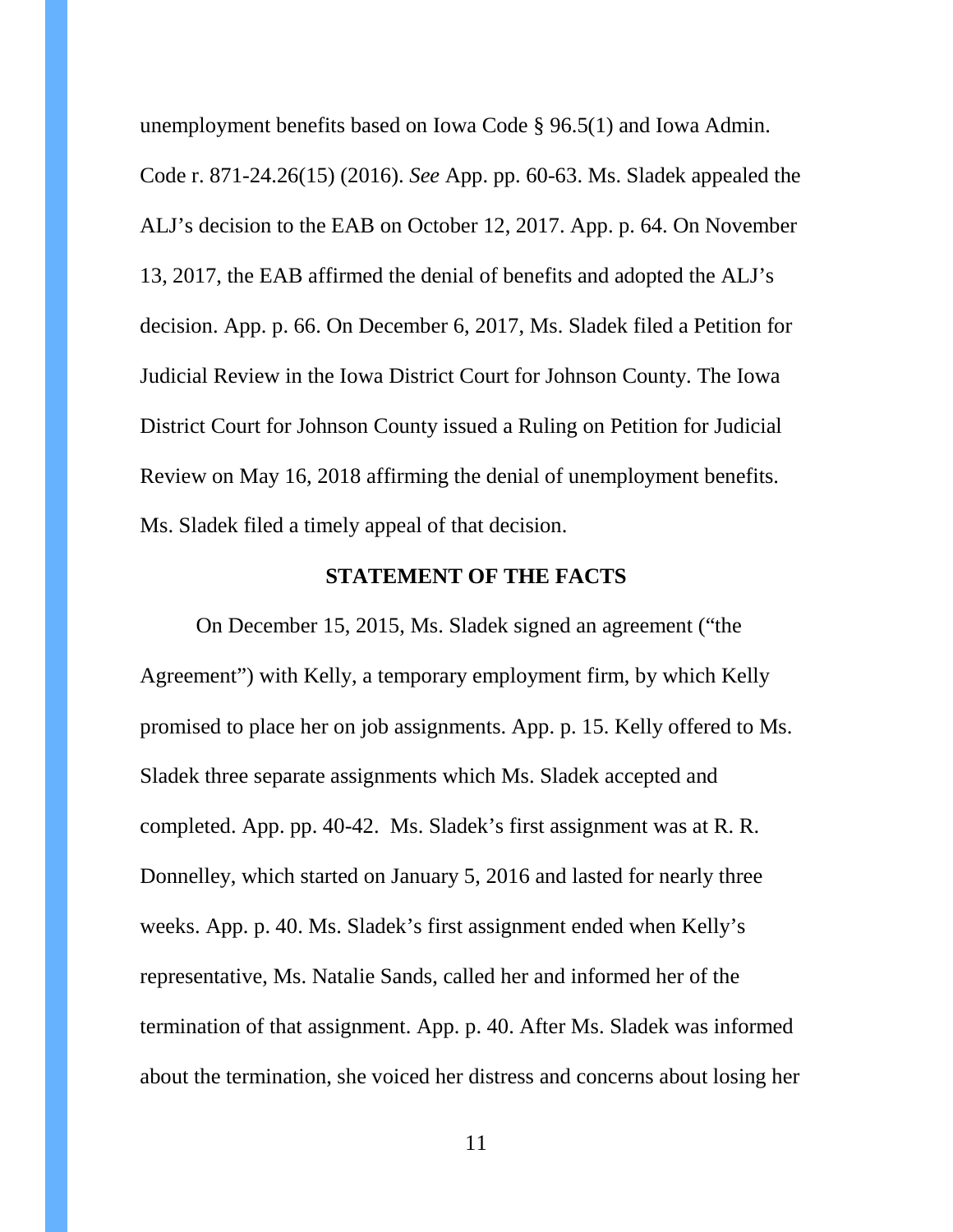employment. App. p. 40. Ms. Sladek told Ms. Sands that she would have to cancel her pre-paid vacation to take another assignment. App. p. 41. Ms. Sands responded to Ms. Sladek's concerns by advising her to take her vacation and promising her that she would place her on another assignment once she returned. App. p. 41. Ms. Sladek applied for and received unemployment benefits for the period after she returned from vacation until she accepted another assignment from Kelly. App. p. 41.

Ms. Sladek received and accepted an offer for her second assignment from Kelly about a month from the termination of her first assignment. *See* App. p. 41. On March 2, 2016, Ms. Sladek started her assignment as a document processor at ACT. App. p. 41. On May 22, 2016, Ms. Sladek completed her second assignment and informed Ms. Sands of the completion of her assignment by a phone call. App. p. 41. During the call, there was no discussion regarding reassignment. App. pp. 41-42. Again, Ms. Sladek applied for and received unemployment benefits while waiting for reassignment. App. p. 42.

Ms. Sladek received and accepted an offer for her third assignment from Kelly on July 11, 2016. App. p. 42. The third assignment was also at ACT, as a customer service representative. App. p. 42. Ms. Sladek worked in her third assignment for about one year. *See* App. pp. 42, 44. During that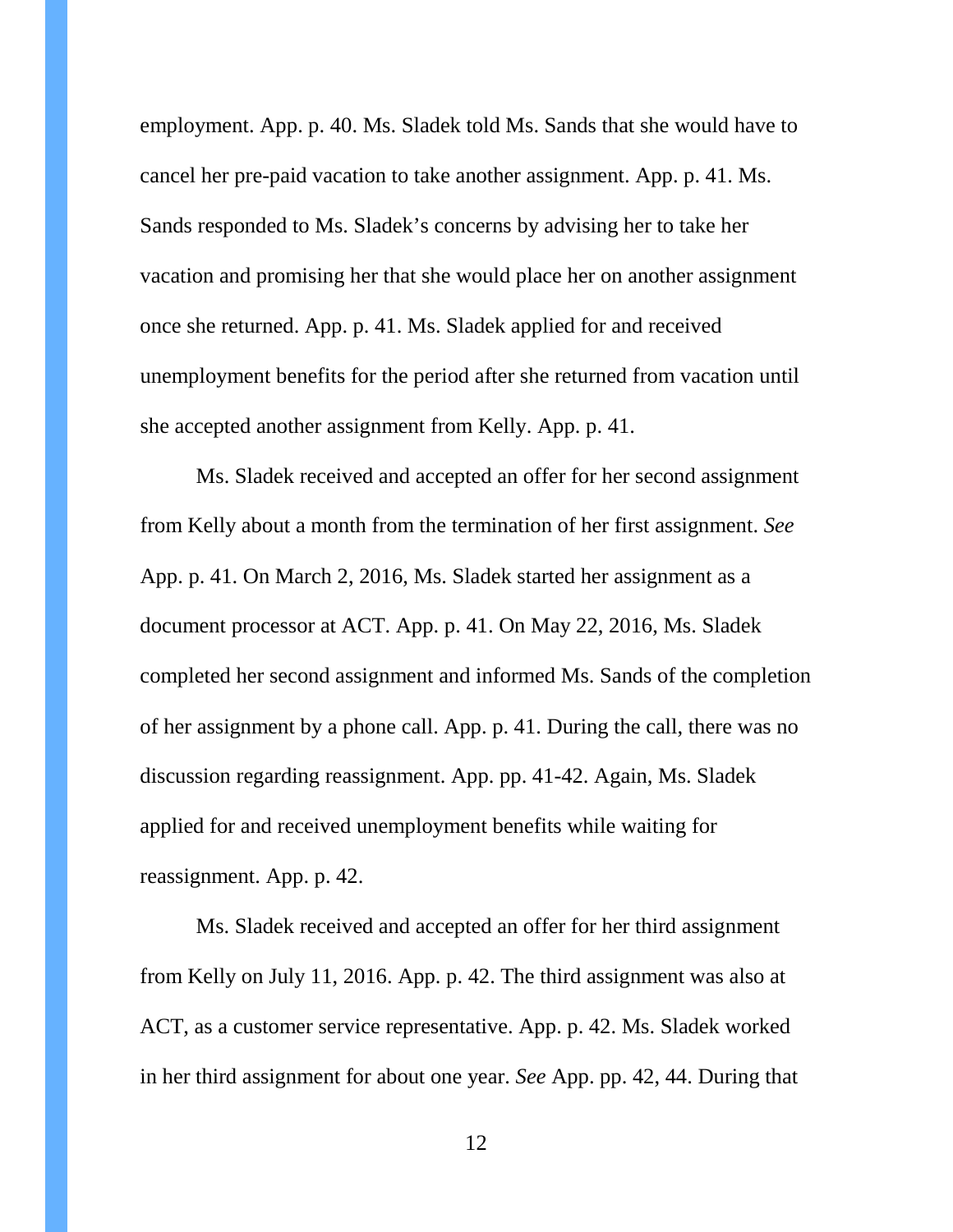time, and on multiple occasions, Ms. Sladek expressed to Ms. Staci Payne, her supervisor at Kelly, concerns about losing her assignment due to her "handle time" of phone calls being below expectations. App. pp. 42-43. Ms. Payne responded to Ms. Sladek's concerns by assuring her that she would place her in another assignment should her ACT assignment terminate. App. p. 43.

On June 28, 2017, Ms. Payne called Ms. Sladek and informed her of the termination of her assignment. App. p. 44. In that call, Ms. Sladek became upset about losing her employment and objected to the termination of her assignment. App. p. 45. Ms. Payne told Ms. Sladek that the termination was final and there was nothing more she could do. App. p. 39. Ms. Sladek ended the call when it became clear that she would not be able to keep her employment. App. p. 45.

On July 31, 2017, having heard nothing from Kelly, Ms. Sladek called Ms. Payne inquiring about job assignments. App. p. 45. Ms. Payne informed her that there were no available assignments at that time. App. p. 45. Ms. Payne said that summertime is "very slow." App. p. 45. Ms. Payne explained to her that assignments would start to be available again in the fall and spring. App. p. 45. Ms. Payne also informed her that she was not comfortable placing her in a new assignment due to the way she ended the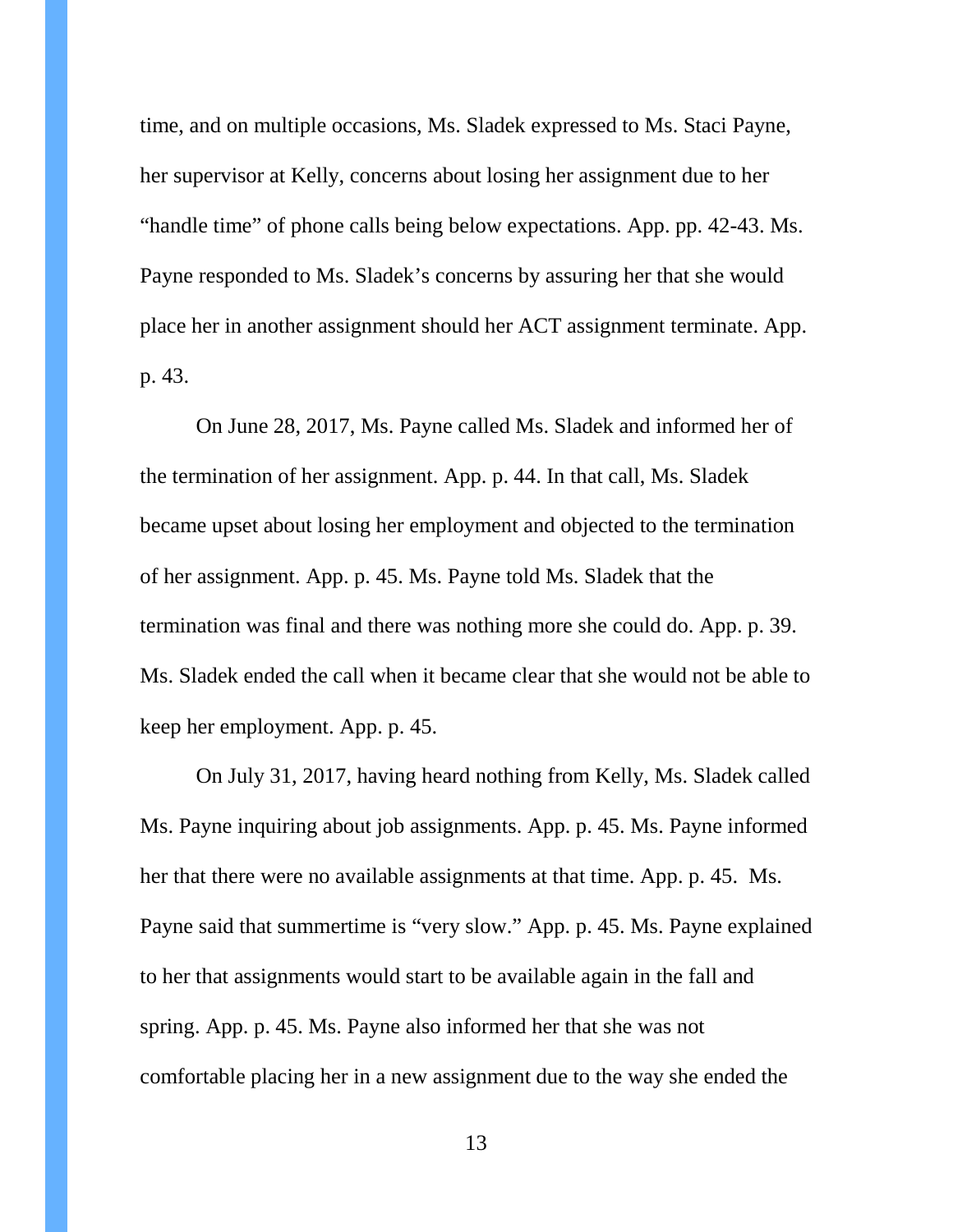June phone call, but promised that she would contact her should an assignment become available. App. p. 45. Ms. Payne testified that she was aware that Ms. Sladek wanted to remain employed based on Ms. Sladek's conduct and history with Kelly. App. p. 48. Ms. Payne also testified that she did not know of any available assignments for Ms. Sladek at the time her ACT assignment ended. App. p. 48.

#### **ARGUMENT**

## **I. The EAB Erred in Concluding that Ms. Sladek Had Voluntarily Quit Employment with Kelly**

#### A. Standard of Review and Issue Preservation

This issue has been preserved for appellate review through the Petition for Judicial Review and subsequent filings with the district court. This issue has been argued throughout the proceedings below. Ms. Sladek asserted that she did not quit during the hearing before the IWD. App. p. 21. Ms. Sladek continued asserting that she did not quit before the EAB. App. pp. 25, 27, 53; and Brief and Arg. in Support of Claimant's Appeal p. 4. Ms. Sladek also claimed before the district court that she did not quit.

Judicial review of the decision of administrative agencies is to be conducted according to the Iowa Administrative Procedure Act. Iowa Code § 17A.19. This Court applies the standards set forth in § 17A.19 (10) to determine whether the "application of those standards produce[s] the same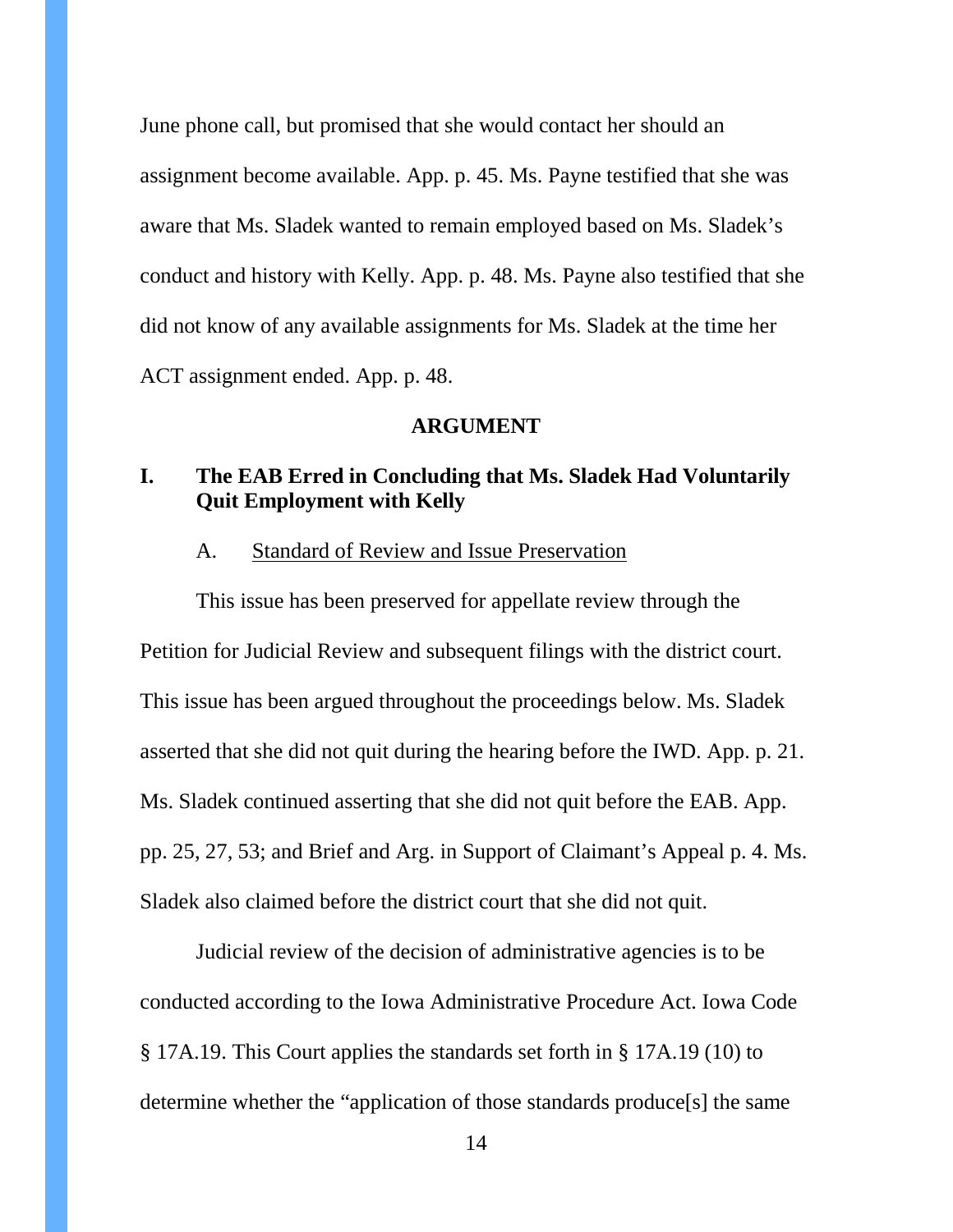result as reached by the district court*." Auen v. Alcoholic Beverages* 

*Division*, 679 N.W.2d 586, 589 (Iowa 2004).

The reviewing court has broad authority to grant appropriate relief of an agency's action if it determines that such action has prejudiced the substantial rights of the appellant. Iowa Code § 17A.19(10). Under Iowa

Code § 17A.19(10):

The court shall reverse, modify, or grant other appropriate relief from agency action, equitable or legal and including declaratory relief, if it determines that substantial rights of the person seeking judicial relief have been prejudiced because the agency action is any of the following:

 $*$  \* \* \*

b. Beyond the authority delegated to the agency by any provision of law or in violation of any provision of law.

c. Based upon an erroneous interpretation of a provision of law whose interpretation has not clearly been vested by a provision of law in the discretion of the agency.

\* \* \* \* \*

f. Based upon a determination of fact clearly vested by a provision of law in the discretion of the agency that is not supported by substantial evidence in the record before the court when that record is viewed as a whole.

\* \* \* \* \*

j. The product of a decision-making process in which the agency did not consider a relevant and important matter relating to the propriety or desirability of the action in question that a rational decision maker in similar circumstances would have considered prior to taking that action.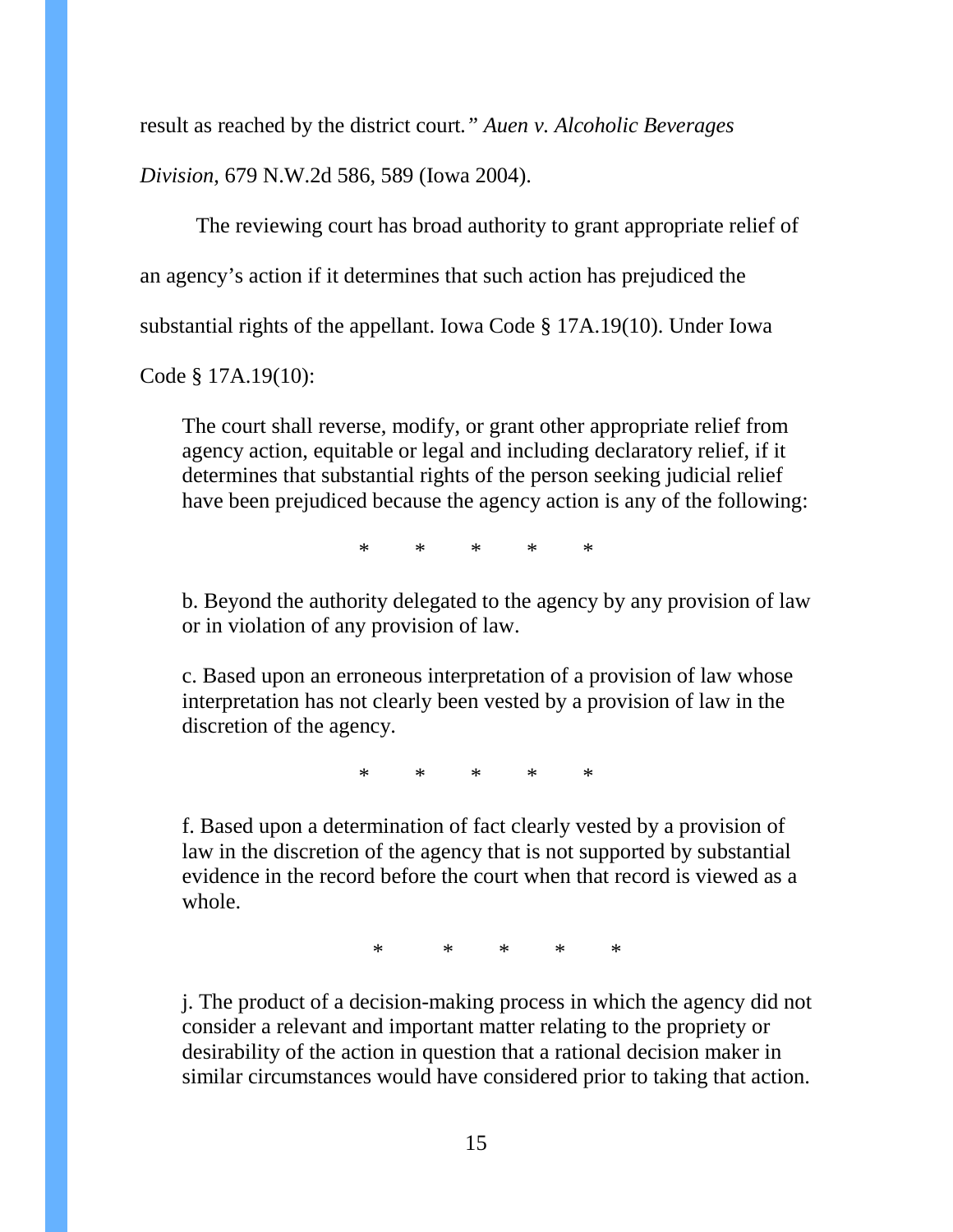\* \* \* \* \*

l. Based upon an irrational, illogical, or wholly unjustifiable interpretation of a provision of law whose interpretation has clearly been vested by a provision of law in the discretion of the agency.

m. Based upon an irrational, illogical, or wholly unjustifiable application of law to fact that has clearly been vested by a provision of law in the discretion of the agency.

n. Otherwise unreasonable, arbitrary, capricious, or an abuse of discretion.

Iowa Code § 17A.19(11) specifies that:

In making the determinations required by subsection 10, paragraphs "a" through "n", the court shall do all of the following:

- a. Shall not give any deference to the view of the agency with respect to whether particular matters have been vested by a provision of law in the discretion of the agency.
- b. Should not give any deference to the view of the agency with respect to particular matters that have not been vested by a provision of law in the discretion of the agency.
- c. Shall give appropriate deference to the view of the agency with respect to particular matters that have been vested by a provision of law in the discretion of the agency.

The Supreme Court of Iowa has held that "the meaning of any statute

is always a matter of law to be determined by the court." *Birchansky Real* 

*Estate, L.C. v. Iowa Dep't of Pub. Health*, 737 N.W.2d 134, 138 (Iowa

2007) (citing *City of Marion v. Iowa Department of Revenue & Finance*, 643

N.W.2d 205, 206 (Iowa 2002)). This Court has held that courts are not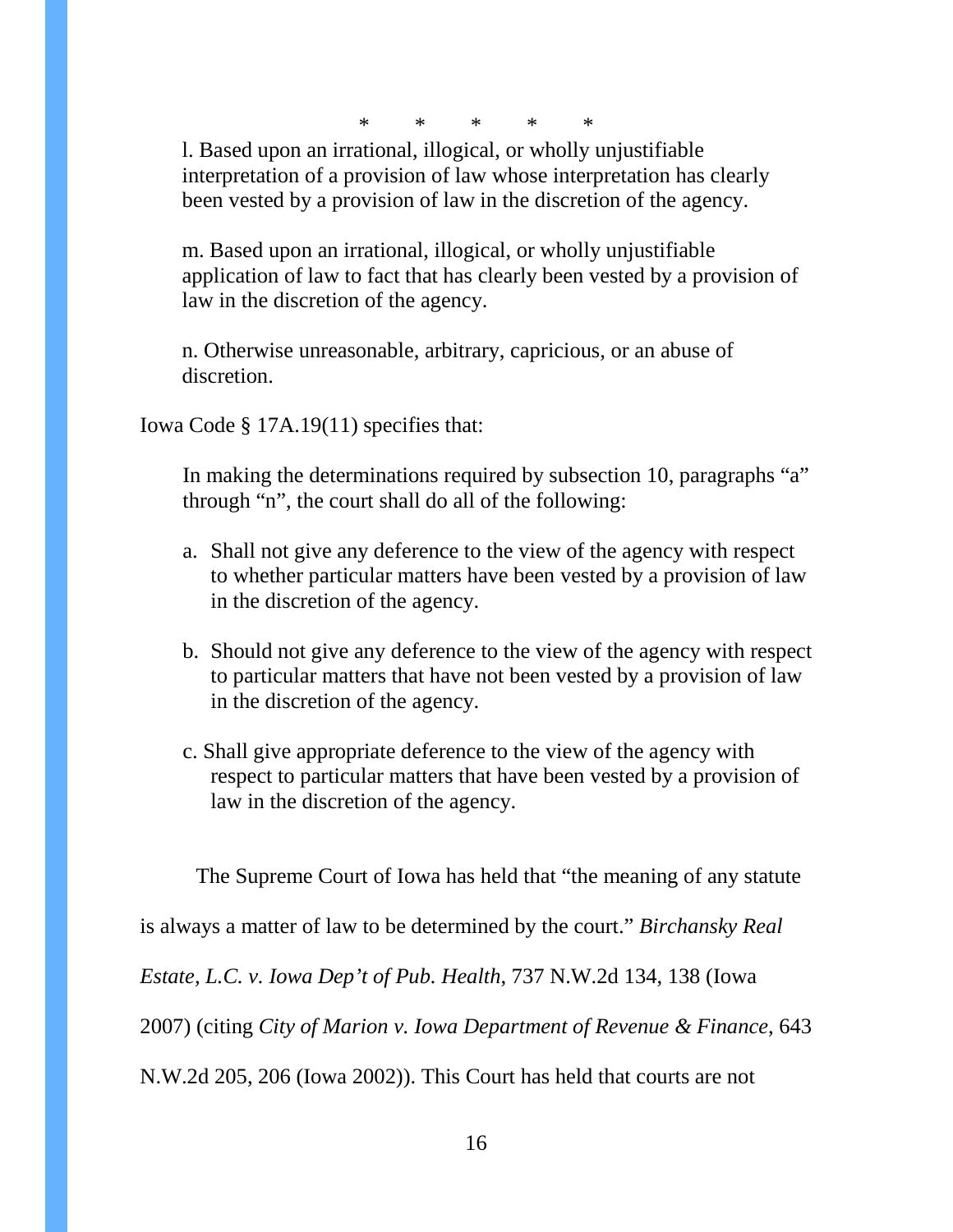bound by administrative agencies' interpretation of law if such interpretation is not prescribed by a provision of law. *Irving v. Employment Appeal Bd.*, 883 N.W.2d 179, 185 (Iowa 2016). Rather, "a court is free to, and usually does, substitute its judgment *de novo* for that of the agency and determine if the agency interpretation of the statute is correct . . ." *Renda v. Iowa Civil Rights Com'n*, 784 N.W.2d 8, 11 (Iowa 2010) (emphasis in original). This Court possesses the authority, with no deference given to agencies, to interpret legal terms as they are not technical or complex to the extent that they need interpretation. *Irving*, 883 N.W.2d at 185.

This Court held that the reviewing court must reverse the agency's erroneous interpretation of a provision of law when such interpretation is not clearly vested in the agency. *Burton v. Hilltop Care Ctr.*, 813 N.W.2d 250, 256 (Iowa 2012) (citing Iowa Code § 17A.19(10)(c)). On the other hand, when the interpretation of the provision of law is clearly vested in the agency, the court will correct such interpretation if it is "irrational, illogical, or wholly unjustifiable." *Burton*, 813 N.W.2d at 256 (citing Iowa Code §  $17A.19(10)(f)(l)$ ).

The Supreme Court of Iowa applies canons of statutory construction to examine whether an interpretation of a statute is irrational, illogical, or wholly unjustifiable. *Doe v. Iowa Dept. of Human Service*, 786 N.W.2d 853,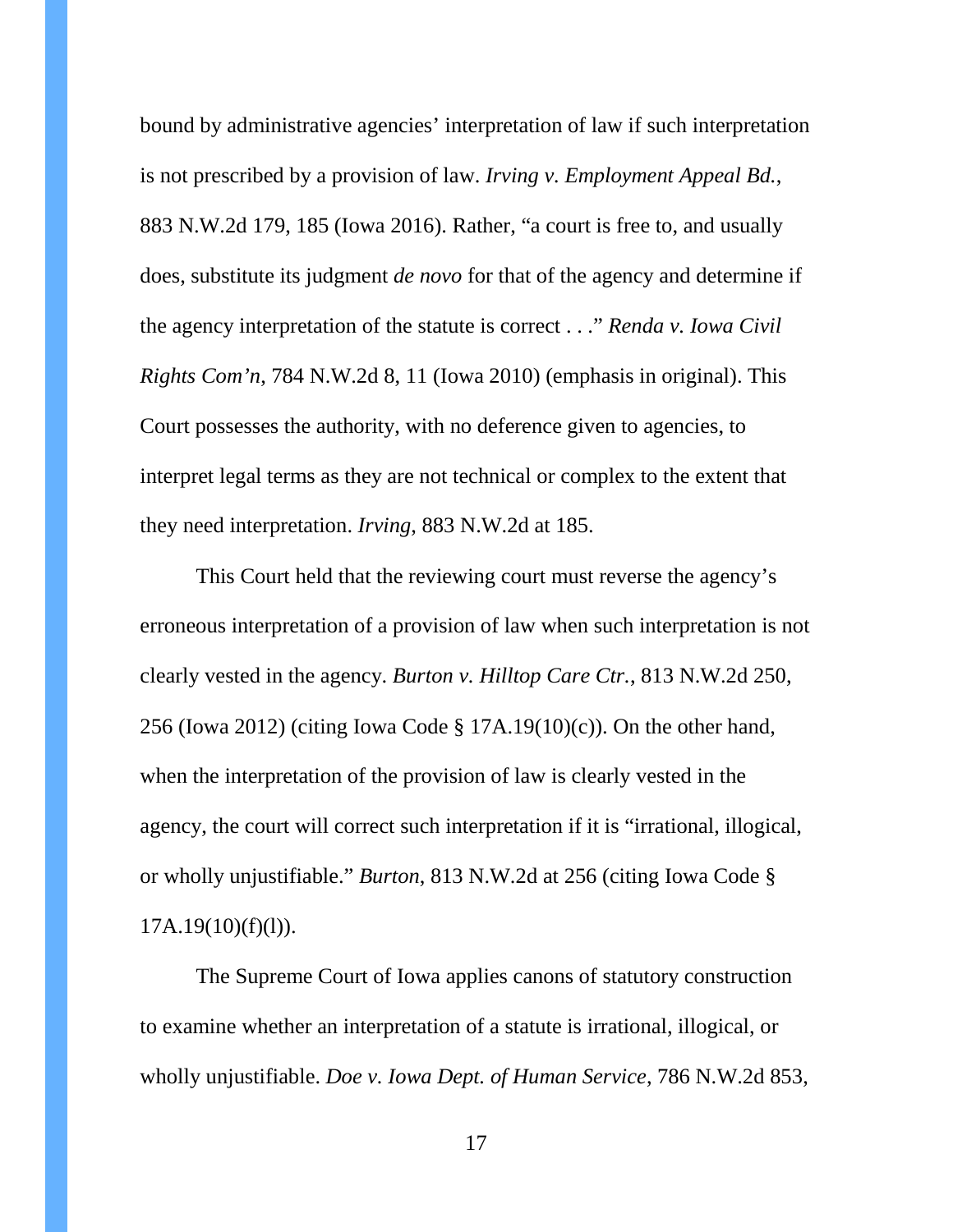858 (Iowa 2010). This Court resorts to canons of statutory construction mainly to determine the intent of the legislature. *Doe*, 786 N.W.2d at 858 (citing *State v. McCoy*, 618 N.W.2d 324, 325 (Iowa 2000)).

Further, the Supreme Court of Iowa will not affirm the agency's finding of fact unless it is "supported by substantial evidence in the record as a whole." *Grant v. Iowa Dep't of Human Servs*., 722 N.W.2d 169, 173 (Iowa 2006) (citing *Meyer v. IBP, Inc.,* 710 N.W.2d 213 (Iowa 2006); Iowa Code § 17A.19(10)(f)). The Supreme Court of Iowa has held that "[i]n reviewing an agency's finding of fact for substantial evidence, courts must engage in a 'fairly intensive review of the record to ensure that the fact finding is itself reasonable.'" *Neal v. Annett Holdings, Inc.*, 814 N.W.2d 512, 525 (Iowa 2012) (citing *Wal-Mart Stores, Inc. v. Caselman*, 657 N.W.2d 493, 499 (Iowa 2003)).

#### B. Ms. Sladek Could Not Have Voluntarily Quit Employment Because There Was No Employment to Quit

There was no employment relationship between Kelly and Ms. Sladek at the time Ms. Sladek supposedly quit because Kelly had already terminated Ms. Sladek's assignment. While employment relationships involve obligations on the employer and employee, all obligations had dissolved after Ms. Sladek's assignment at ACT was terminated and Kelly offered no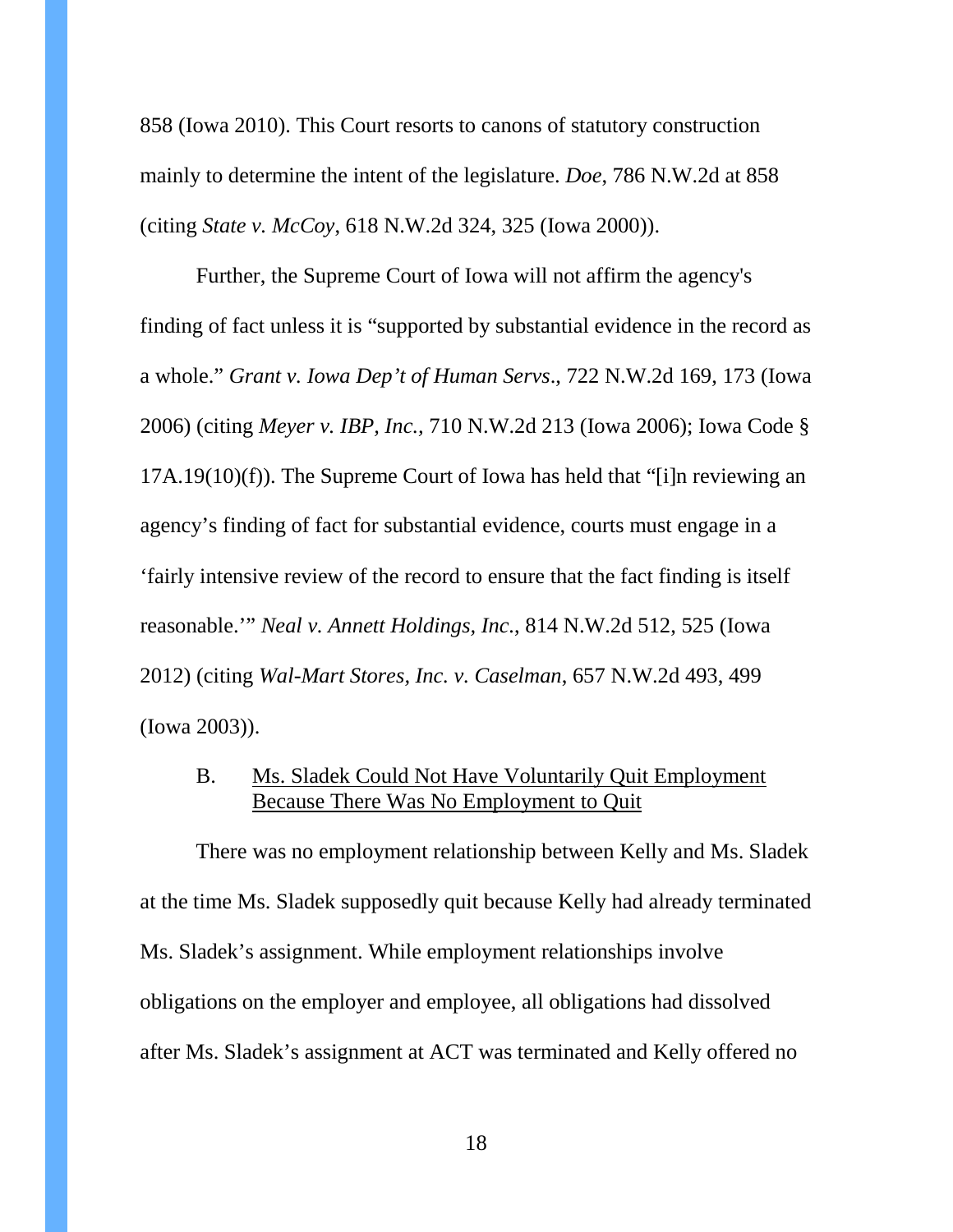new placement. Thus, Ms. Sladek could not have quit her employment, and the EAB erred as a matter of law in so concluding.

Employment is defined as "service . . . performed for wages or under any contract of hire." Iowa Code § 96.19(18). An employment relationship exists so long as the employee provides services for her employer who, in exchange, pays her wages. This exchange of labor for wages is the essence of employment relationships. However, once the employer ceases paying wages to the employee, the employee is under no obligation to provide services and, thus, the employment relationship ends. Here, the employment relationship coexisted with Ms. Sladek's assignment at ACT because Ms. Sladek provided services to ACT and Kelly paid her wages. However, the moment when Kelly and ACT chose to terminate Ms. Sladek, Kelly told her not to report to ACT for work anymore, and Kelly offered no alternate placement, the employment relationship ended because the obligations of both the employer and the employee ceased to exist.

Under the Iowa Administrative Procedure Act, the reviewing court "shall reverse, modify, or grant other appropriate relief from agency action . . . if it determines that substantial rights of the person seeking judicial relief have been prejudiced" by the action of the agency if it is based on "an erroneous interpretation of a provision of law whose interpretation has not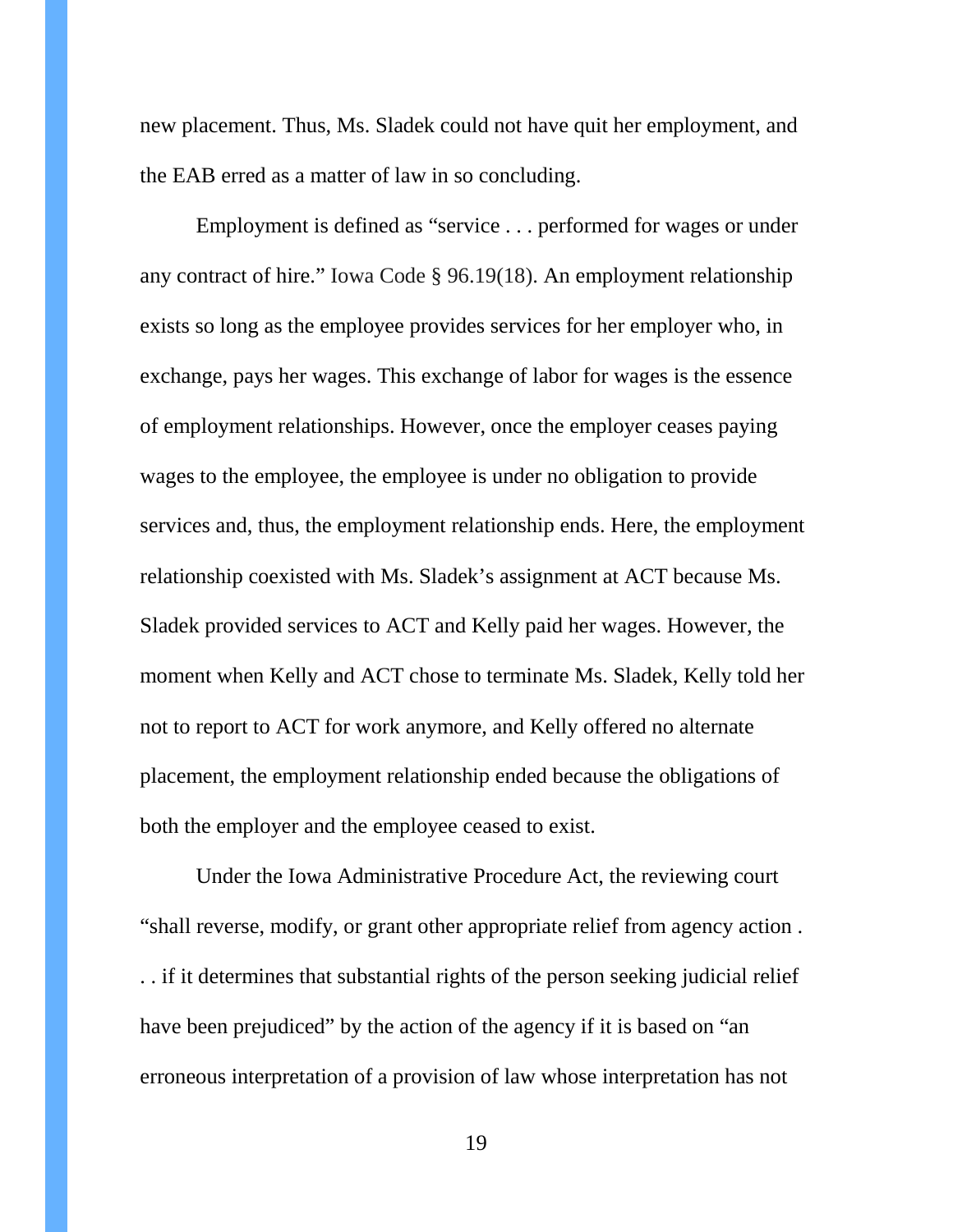clearly been vested by a provision of law in the discretion of the agency." *See* Iowa Code § 17A.19(10). In reviewing the agency's decision interpreting a provision of law, the court does not defer to the agency's view on matters that are not clearly vested within the agency's authority. Iowa Code § 17A.19(11). In *Irving*, where the EAB concluded that an employee had voluntarily quit, the court disagreed with the EAB's conclusion and declined to defer to the EAB's interpretation of the statute. *Irving*, 883 N.W.2d at 185. In *Irving*, the court reconfirmed its determination that it "should not afford deference to an agency's legal interpretations unless that interpretive authority has clearly been vested in the agency." *Id*. (affirming its conclusion in *Renda v. Iowa Civil Rights Com'n,* 784 N.W.2d 8, 11 (Iowa 2010) that deference should not be given to agencies' legal interpretations if such authority is not vested by a provision of law in the agency).

Temporary employment agencies' primary function is to connect individuals who are able and available for work to employers who need labor. Ms. Sladek signed her agreement with Kelly so that Kelly would aid her in finding a job. App. p. 15. Kelly, as a temporary employment firm, agreed to attempt to find job assignments for Ms. Sladek. App. p. 15. The nature of the relationship between temporary employment agencies ("temp agencies") and their employees is not a typical employment relationship. A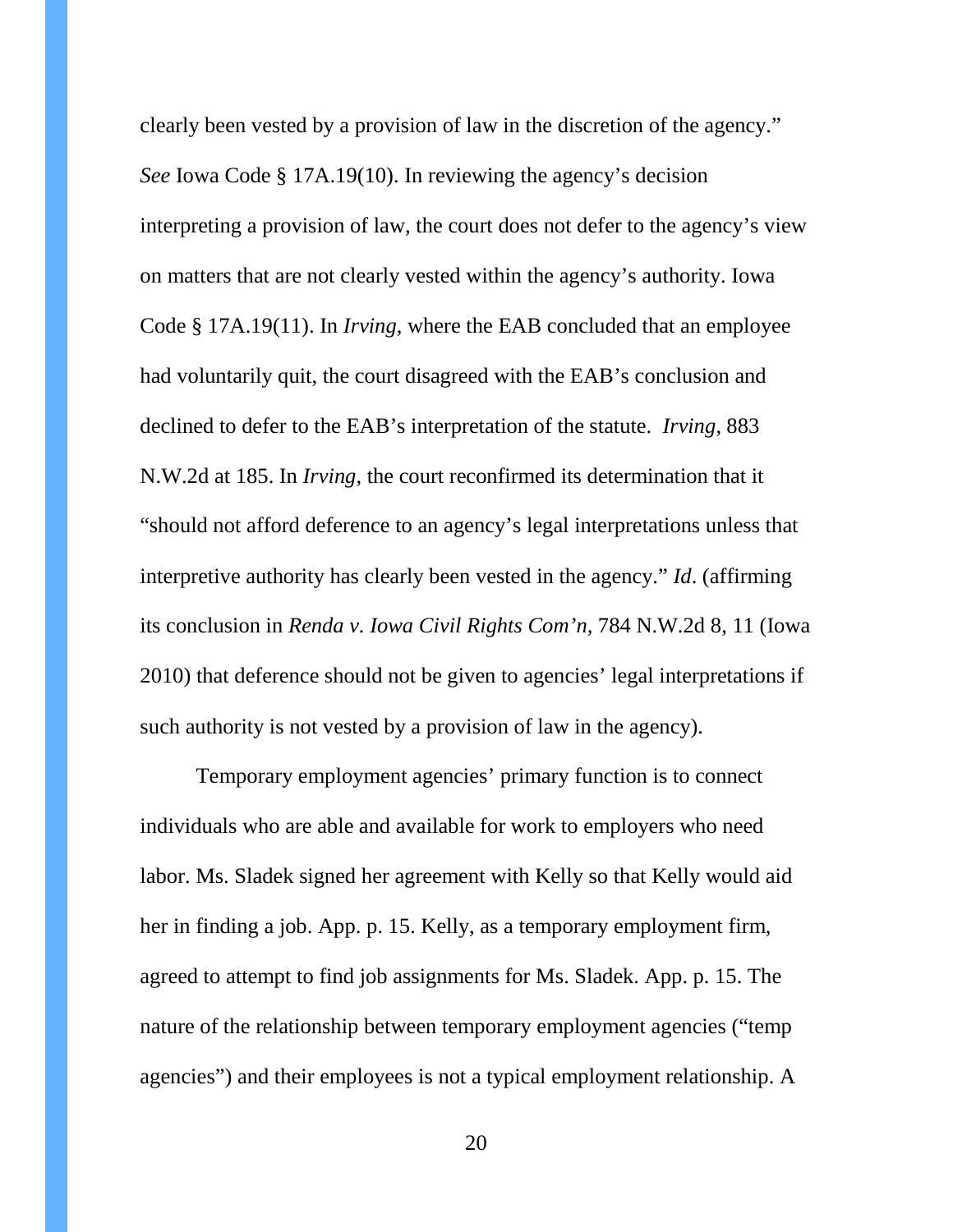temp agency does not owe its individuals any benefits, neither do the individuals owe duties to the temp agency, until an individual accepts an assignment that the temp agency offered. Absent such an assignment, all that a temp agency owes to workers is to attempt to place them on job assignments. Even when a temp agency offers its worker a job assignment, the worker is under no obligation to accept it. An employment relationship arises only after the worker accepts an assignment.

The existence of the employment relationship continues so long as the employee is working on the assignment and the temp agency is paying the wages. When an assignment ends and no new assignment is forthcoming, the employment ends because, then, there would be no services exchanged for wages. Further, when a temp agency offers multiple assignments over time, the employment relationship does not exist during periods between assignments because the temp agency does not cover these waiting periods with payments. Moreover, a temp agency does not guarantee any type of assignment or amount of wages until an assignment is available. To put it simply, an individual could appropriately classify herself as an employee *only* while she has an ongoing assignment, but she cannot be appropriately classified as such when she is not working on an assignment and no new assignment is pending. Thus, after Ms. Sladek was dismissed from ACT,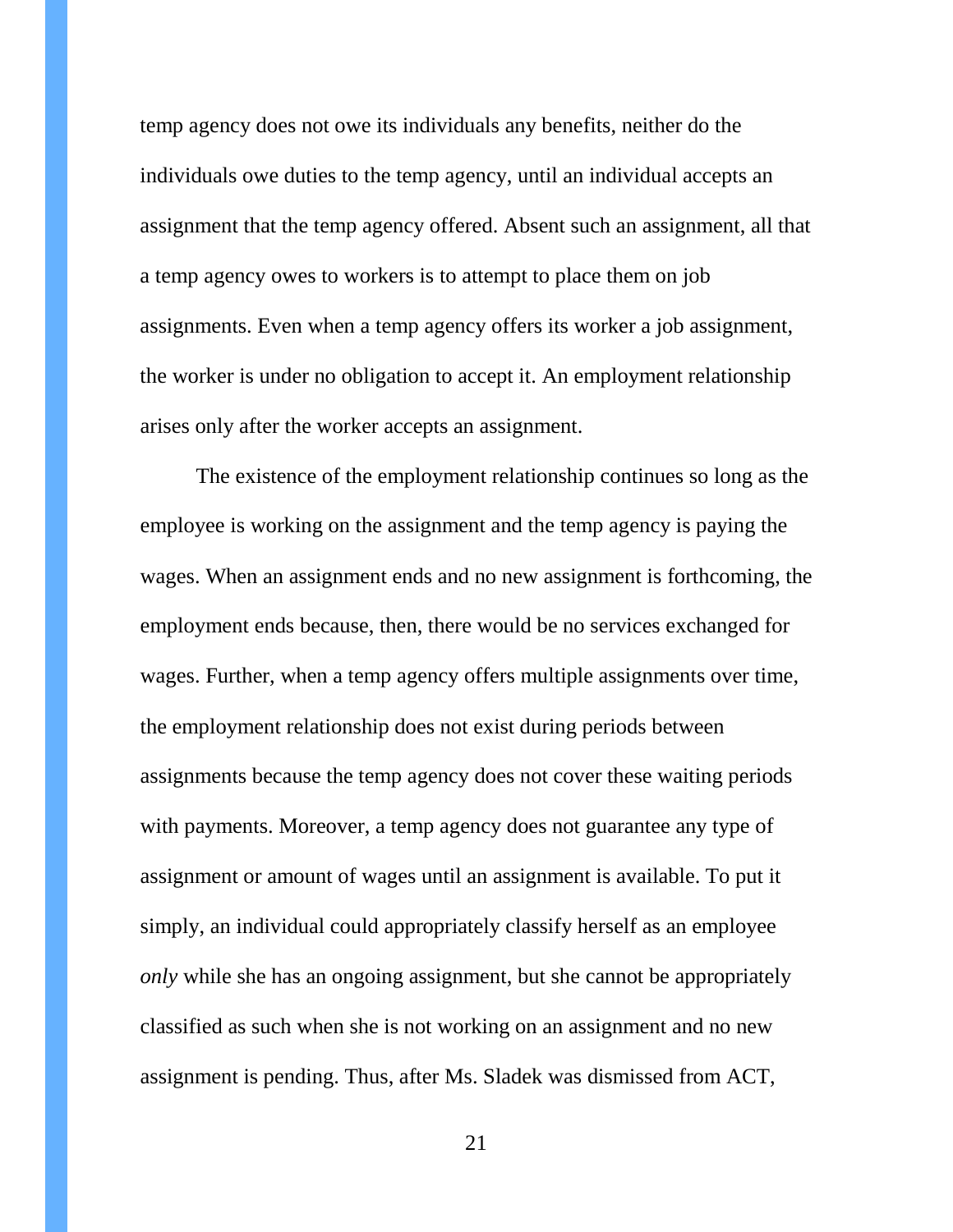and Kelly did not offer an alternate placement, the employment relationship between Kelly and Ms. Sladek ended. In fact, their relationship returned to the baseline, agent-client ties, pursuant to the agreement by Kelly to attempt to find assignments for Ms. Sladek, and not an employer-employee relationship where mutual obligations exist. In short, it was a legal error to conclude that Ms. Sladek quit with Kelly after the employment relationship ceased to exist.

Because the issue of employment by temp agencies has not arisen in Iowa unemployment cases, it is helpful to resort to decisions of neighboring courts in which the nature of the relationship between temp agencies and their employees was fully examined. The Minnesota Supreme Court concluded that temporary workers' receipt of temporary assignment by temporary agencies does not constitute an ongoing employment relationship. *Id.* Rather, the court held that contracts between temporary agencies and temporary workers are controlled by the traditional rules of offer and acceptance. *Smith v. Employer's Overload Co.*, 314 N.W.2d 220, 223 (Minn. 1981).

Moreover, in *Mbong v. New Horizons Nursing*, 608 N.W.2d 890 (Minn. Ct. App. 2000), the Minnesota Court of Appeals held that, as between a temp agency and its worker, an employment relationship exists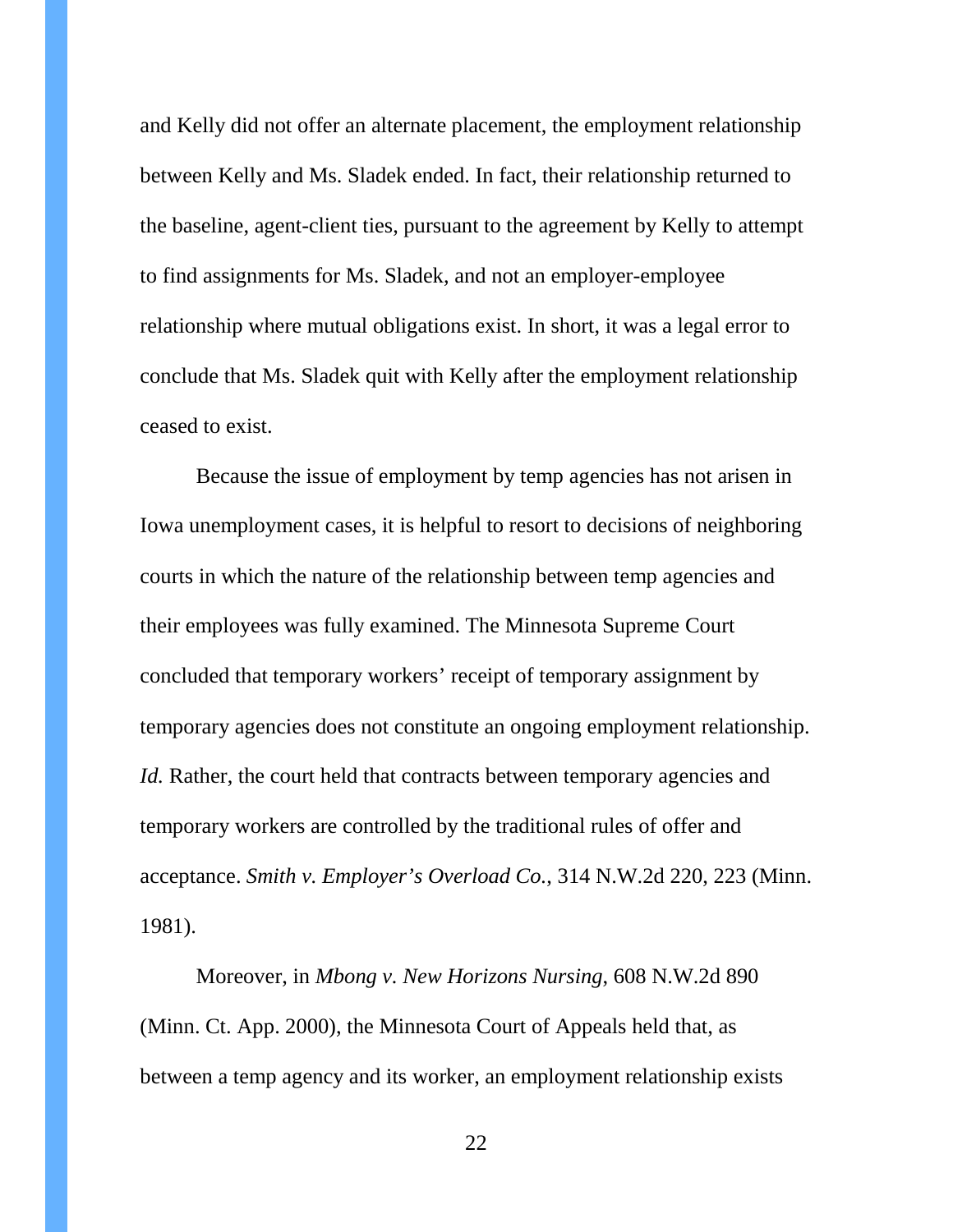*only* when the worker has accepted an assignment offered by the agency. *Mbong,* 608 N.W.2d at 895. The Court observed that "[o]nce each assignment is completed, the employment relationship ends because there is neither a guarantee of future assignments nor any employer obligation to provide them." *Id*. The Court declined to characterize the nature of temp agency relationships with their temporary workers as ongoing employment because that would "trap[] [workers] of temporary agencies" in an unfair relationship with the agencies in which only workers are obligated to perform. *Id*. at 894. The underlying Minnesota statue was amended after *Mbong* to add a five-day extension after the completion of an assignment during which the worker must affirmatively request reassignment to avoid disqualification from unemployment benefits. *See* Minn. Stat. § 268.095, subd. 2 (1998) (Amended by Minn. Stat. § 268.095, subd. 2(e) (2000)). However, this statutory modification does not affect the analysis that the employment relationship exists only when there is an ongoing assignment.

Similarly, in *Cintemp, Inc. v. Unemployment Insurance Review Board,* 717 N.E.2d 988 (Ind. Ct. App. 1999), the Court of Appeals of Indiana held that there was no continuing employment relationship between temp agencies and their workers; rather, such employment is temporary, and it ends when the assigned work is completed. *Cintemp, Inc.,*717 N.E.2d at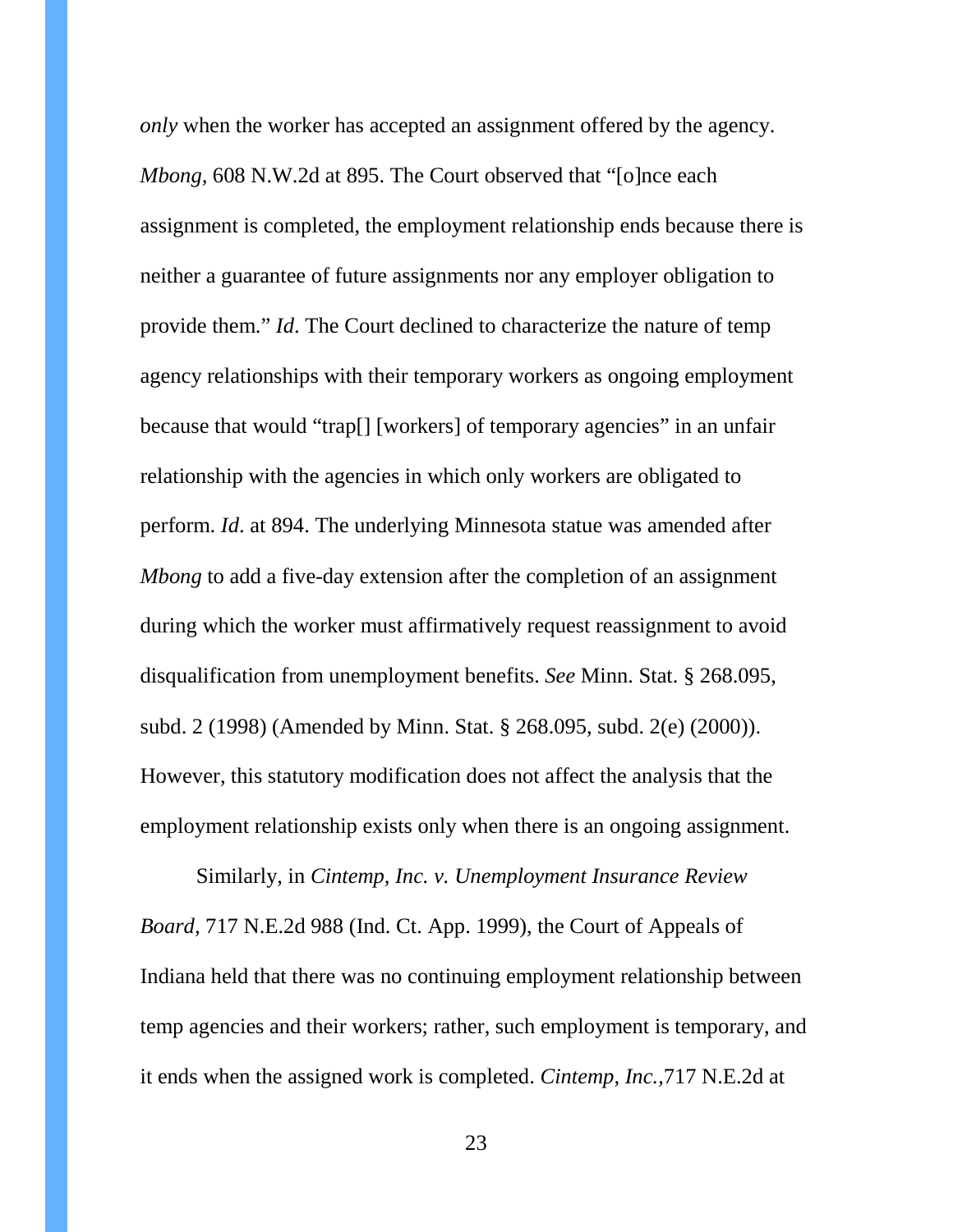992 (upholding the Administrative Law Judge findings that, with temporary employment agencies, when the temporary assignment ends, the employment between the temp agency and its workers ends in all respects except as to consideration for future assignments). In *Cintemp*, temporary employees were offered permanent positions with the client firm and told that they would probably not be able to continue as temporaries if they declined. The issue was whether the workers voluntarily quit their employment with the temporary agency for good cause when they accepted permanent employment offered by the client firm. *Id*. The court did not find an ongoing employment relationship between the temp agency and its workers; rather, the court held that the employment with the temp agency terminated when the assignment was completed. *Id.* The court held that "[o]nce an assignment ends the employee does not receive any pay or benefits from [the temporary agency], but does go back on the list of people eligible for placement." *Id.*

In this case, Kelly called Ms. Sladek on June 28, 2017 and told her that her assignment at ACT was terminated. The moment Ms. Sladek was informed of her termination without receiving any offer for another assignment, her relationship with Kelly returned to the baseline; the only association between Kelly and Ms. Sladek was based on the Agreement. The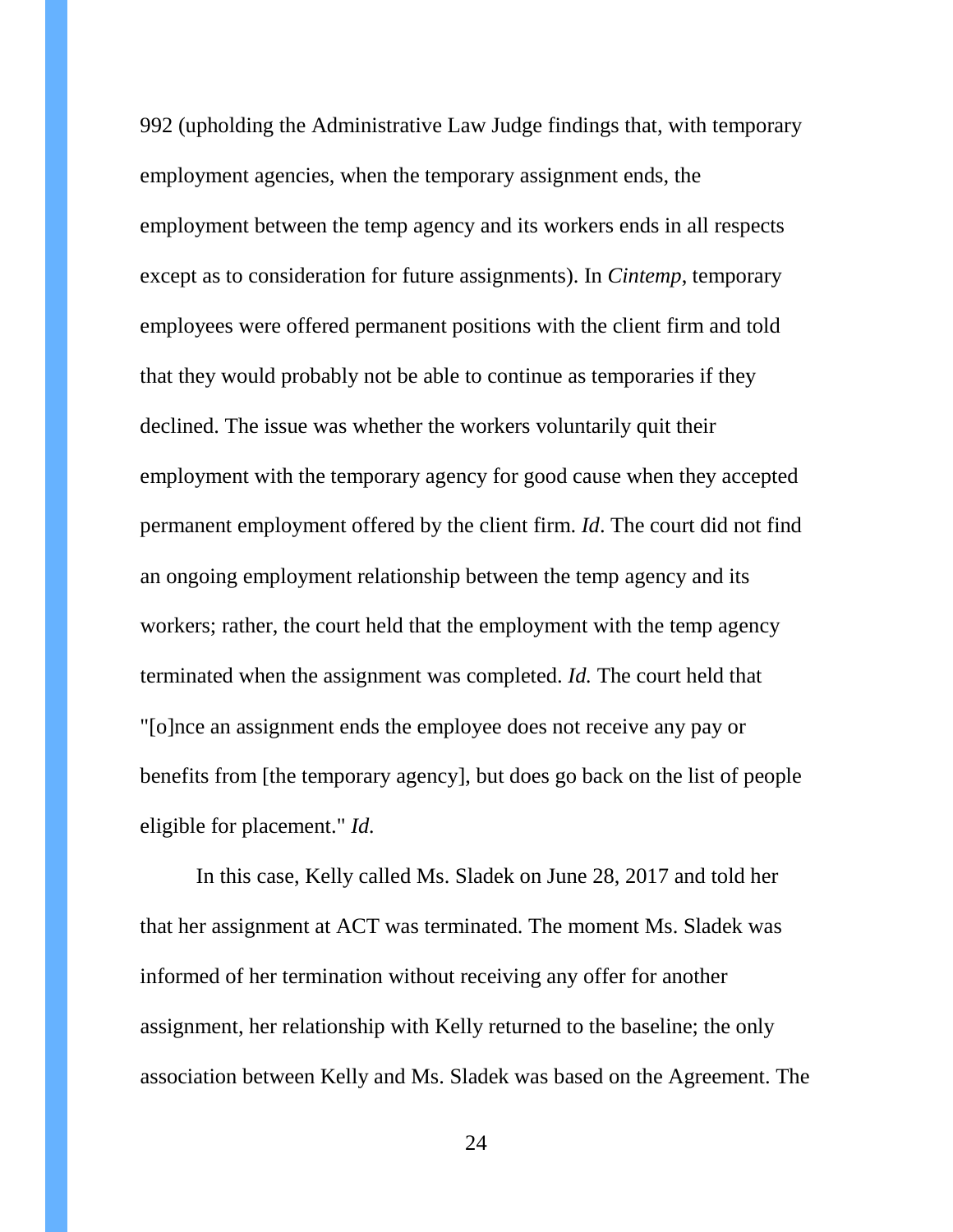Agreement, in and of itself, does not include any terms presuming an employment relationship. To say otherwise is to add to the terms of the Agreement. While employment is an exchange of services for wages, neither Ms. Sladek was obligated to render services nor was Kelly obligated to pay wages. Therefore, the agency erred in concluding that Ms. Sladek voluntarily quit from Kelly while there was no employment relationship in the first place.

## C. Ms. Sladek Did Not Voluntarily Quit Because She Did Not Possess the Requisite Intent to Quit

Ms. Sladek did not quit employment with Kelly because Ms. Sladek did not state an intent to quit nor did she act in any way that could be fairly characterized as a quit. The EAB erred in determining that Ms. Sladek voluntarily quit because such determination of facts is not supported by substantial evidence. The court "shall reverse, modify, or grant other appropriate relief from agency action" if the agency's action is "[b]ased upon a determination of fact that is not supported by substantial evidence in the record before the court when that record is viewed as a whole." [Iowa](https://1.next.westlaw.com/Link/Document/FullText?findType=L&pubNum=1000256&cite=IASTS17.19&originatingDoc=I0fd0f7f1490a11e287a9c52cdddac4f7&refType=LQ&originationContext=document&transitionType=DocumentItem&contextData=(sc.History*oc.DocLevelRec))  [Code § 17A.19\(10\)\(f\).](https://1.next.westlaw.com/Link/Document/FullText?findType=L&pubNum=1000256&cite=IASTS17.19&originatingDoc=I0fd0f7f1490a11e287a9c52cdddac4f7&refType=LQ&originationContext=document&transitionType=DocumentItem&contextData=(sc.History*oc.DocLevelRec))

The EAB based its decision to disqualify Ms. Sladek from receiving unemployment benefits on the single contention that she voluntarily quit. However, the facts in the records do not support such conclusion. Pursuant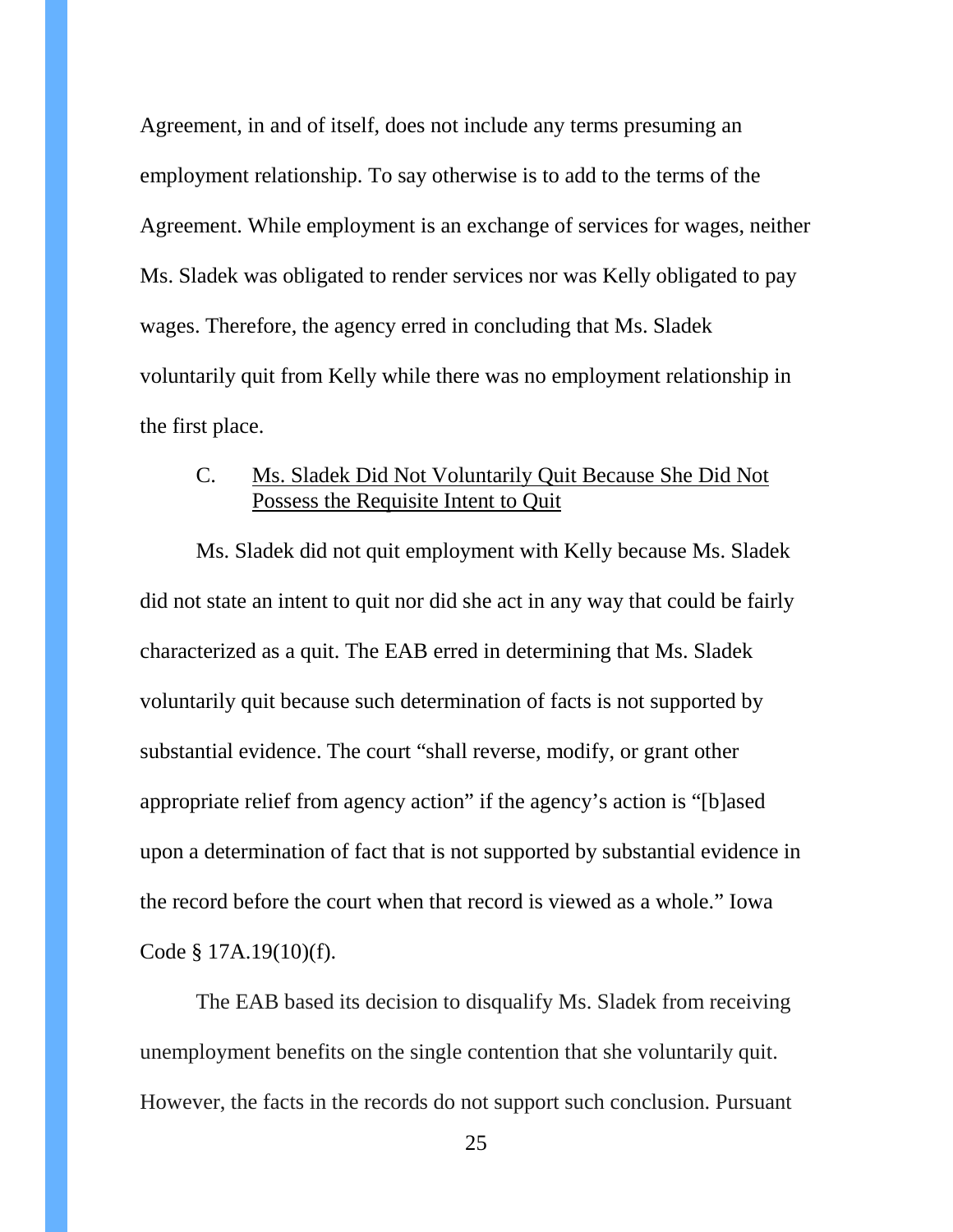to Iowa Administrative Code, a quit is "a termination of employment *initiated by the employee* . . ." Iowa Admin. Code r. 871-24.1(113)(b) (emphasis added). A voluntary quit is defined as "*discontinuing* the employment because the employee *no longer desires* to remain in the relationship of an employee with the employer from whom the employee has separated." Iowa Admin. Code r. 871-24.25 (emphasis added). Further, the employer has the burden of proving that the employee has voluntarily quit. *See* Iowa Admin. Code r. 871-24.25. The EAB erred in finding a voluntary quit because the employer failed to meet its burden of proving that Ms. Sladek voluntarily quit her employment with Kelly.

Ms. Sladek repeatedly expressed to Ms. Payne her concerns about losing her job and her need to remain employed. App. p. 42. While at ACT, Ms. Sladek knew that her employment was in jeopardy. App. p. 42. Despite her efforts to improve, she continued to perform below ACT's expectations. App. p. 52. Ms. Payne had responded to Ms. Sladek's concerns with promises to place her on a new assignment should her ACT assignment end. App. p. 43. Moreover, when Ms. Sladek was informed of her "handle time" issue, she worked hard to cure the issue and was able to reduce her handle times because she was trying to keep her job. App. p. 52. Had it been someone intending to quit, she would have just disregarded her work issues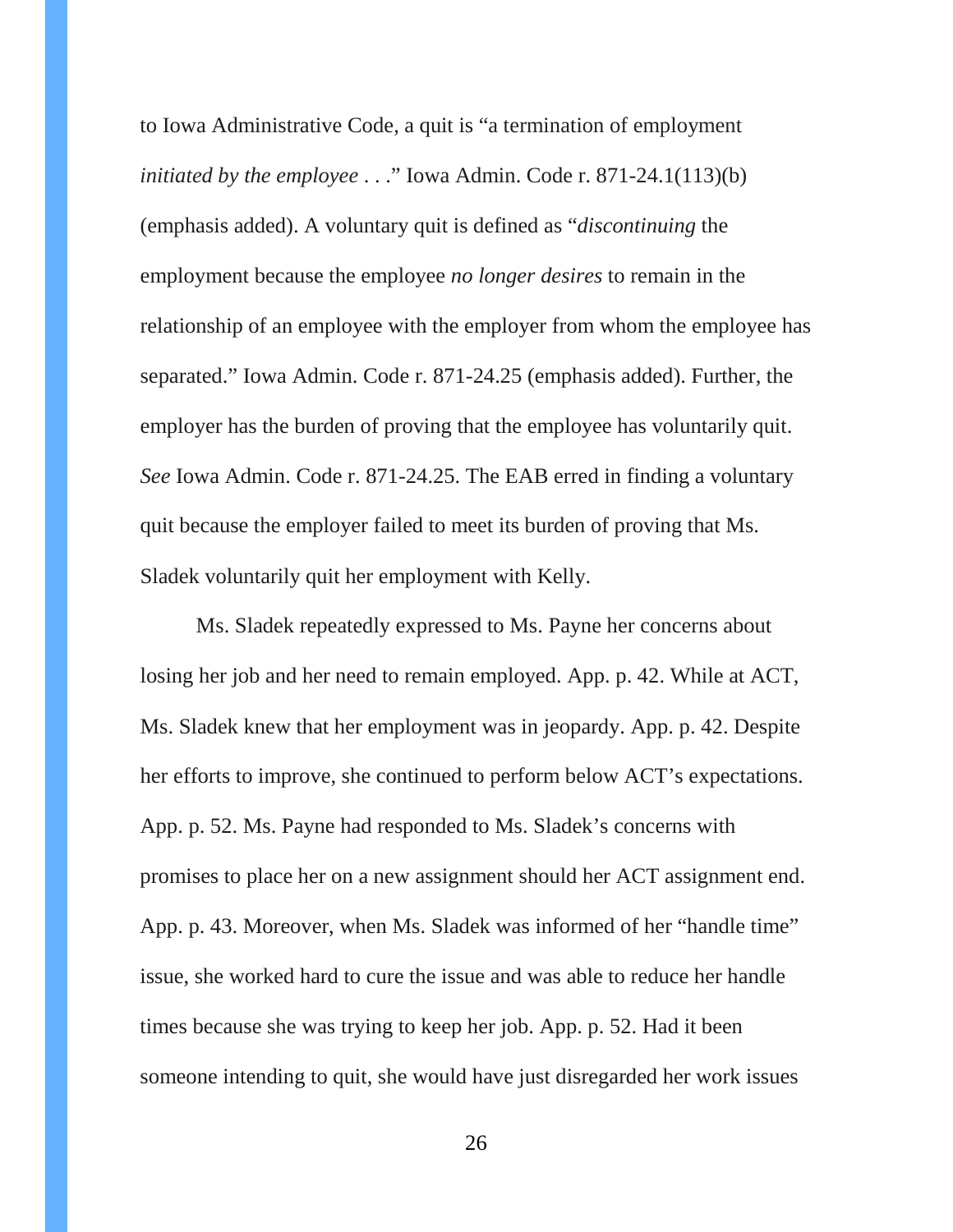so that her employer dismissed her instead of her quitting the job, which might negatively affect her unemployment benefits. Further, when Ms. Payne informed Ms. Sladek about terminating her position with ACT, Ms. Sladek pled and begged to keep her position. App. p. 45. Again, had it been someone with the intention to quit, she would have been indifferent as to losing the job.

The EAB inappropriately concluded that ending the phone call with Kelly and not contacting them again was sufficient evidence of Ms. Sladek's intention to quit. First, the phone call was all about Ms. Sladek's assignment at ACT, and neither Kelly's relationship with Ms. Sladek nor future assignments were ever discussed. Had Ms. Sladek intended to terminate her relationship with Kelly, she would have simply told them not to contact her anymore. Second, before ending the call, Ms. Sladek clearly demonstrated her strong disapproval of losing her job. Yet, the EAB is construing Ms. Sladek's objections to the dismissal as having demonstrated Ms. Sladek's desire of detachment from her job.

The facts in this case stand in stark contrast to cases where a worker's intent to terminate a relationship is evident. One example is *Julius v. Temp Force, LP*, 2004 WL 193193 (Minn. Ct. App.). There, the client employer directed the temp agency, Temp Force, to cancel Julius' assignment. *Id* at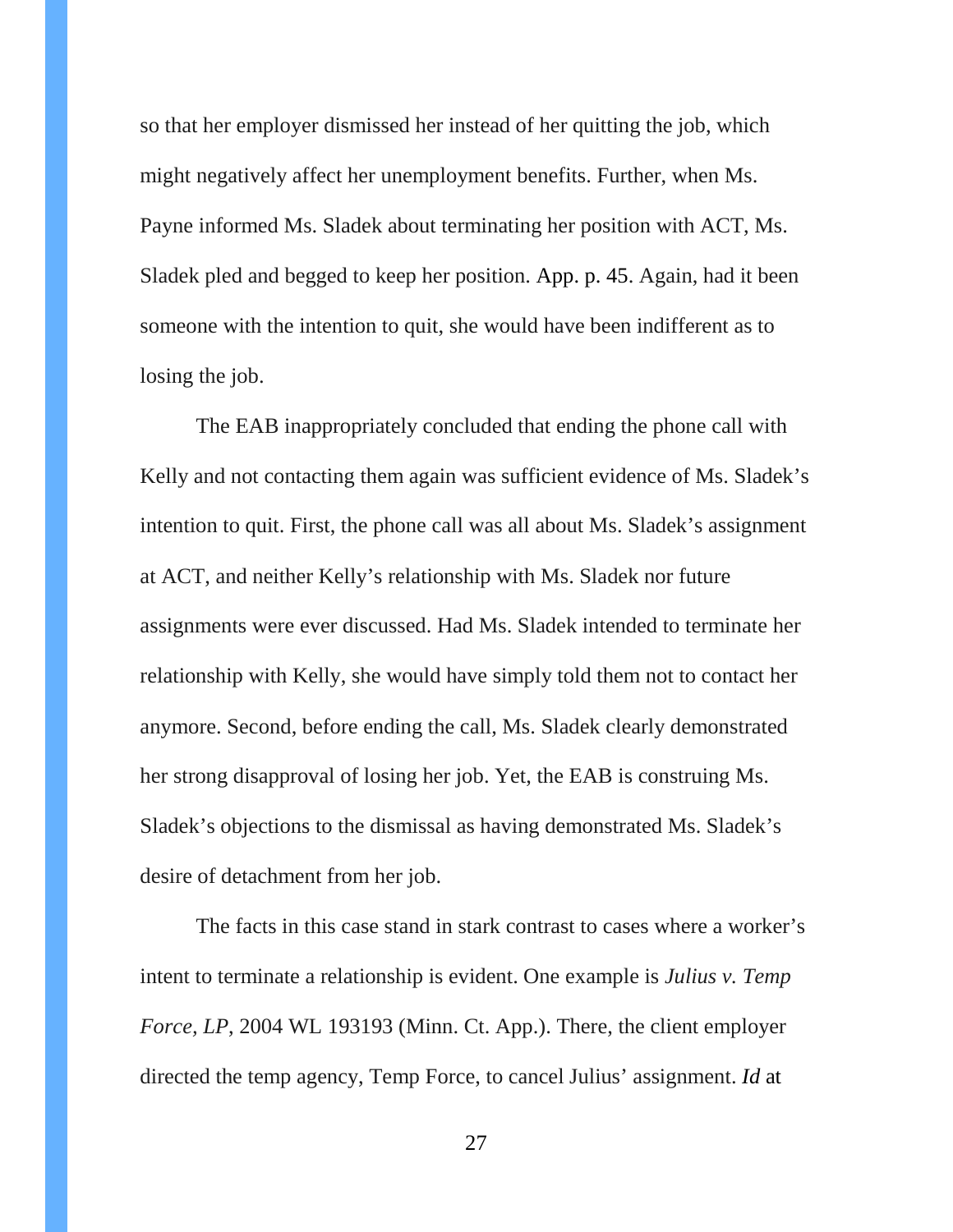\*1*.* The temp agency's representative, Ms. Washa, told Julius about the end of the assignment, but reassured her that they could continue to work with her on other assignments. The court describes Julius' response: "Julius became upset. She waved her finger in Washa's face and called Washa offensive names. Julius then told Washa that she never wanted to work for Temp Force again." The court held that the employee's conduct constituted a voluntary quit. *Id.* at 1-2. In the present case, Ms. Sladek did not make any statement or take any action which might have indicated that she did not want Kelly to place her in additional assignments.

Moreover, Ms. Payne herself did not perceive her final encounter with Ms. Sladek as a quit because she explained to Ms. Sladek on the July phone call that there were no assignments available at that time. App. p. 45. Additionally, Ms. Sladek's past conduct with Kelly demonstrates that she had been dependent on Kelly to place her on job assignments. This pattern demonstrates Ms. Sladek's availability for future assignments should Kelly have any to offer. While a voluntary quit is when an employee "discontinues" the employment because she "does not desire" to keep the job, Ms. Sladek demonstrated the exact opposite; in fact, she not only communicated her desire to keep the job, but she also begged to keep her employment. *See* Iowa Admin. Code r. 871-24.25.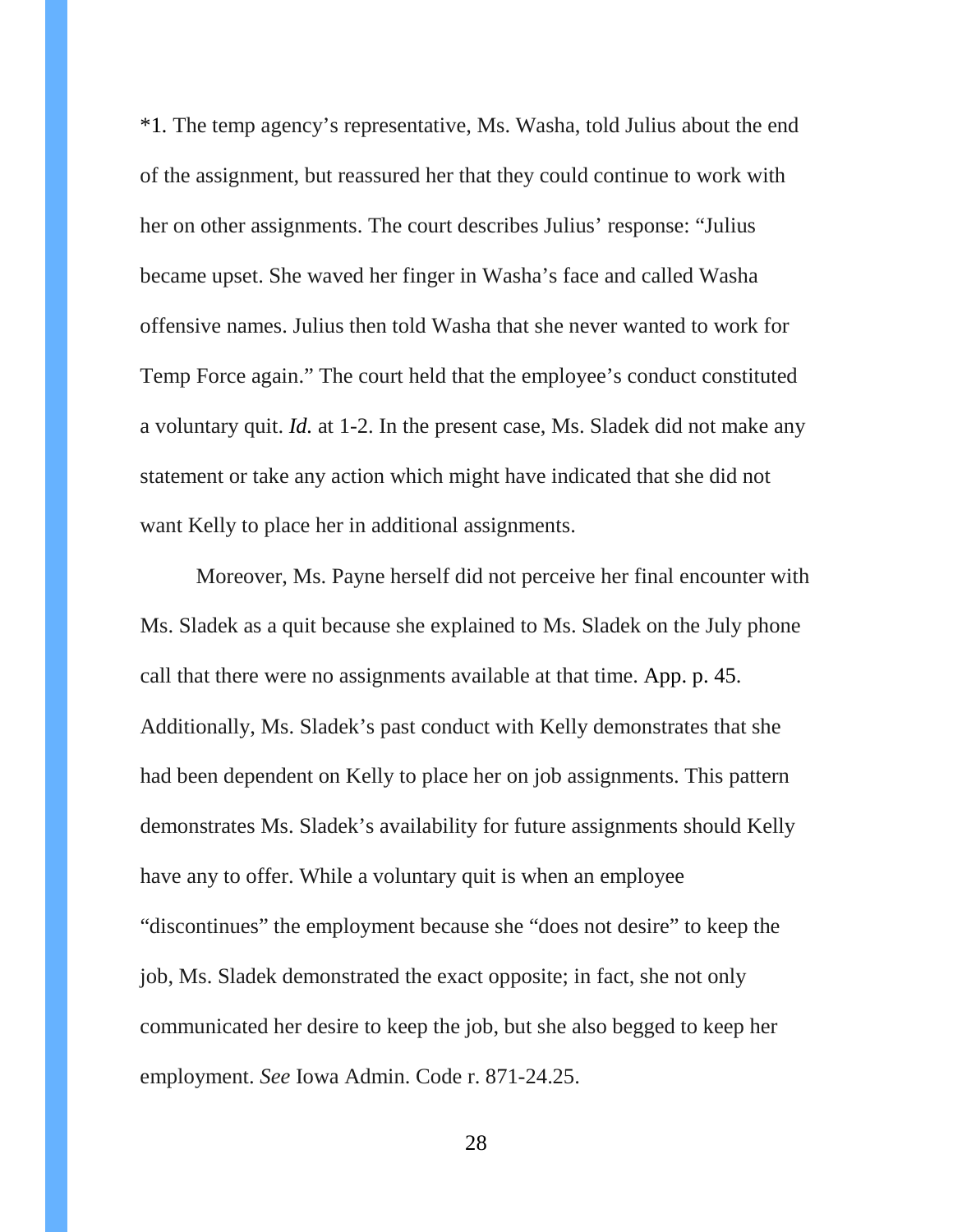The ALJ did not support her decision in finding a voluntary quit with substantial evidence from the record "when viewed as a whole", as required by Iowa Code § 17A.19(10)(f). The Supreme Court of Iowa will not affirm the agency's finding of fact unless it is "supported by substantial evidence in the record as a whole." *Grant*, 722 N.W.2d at 173 (citing *Meyer v. IBP, Inc.,* 710 N.W.2d 213, 218 (Iowa 2006); Iowa Code § 17A.19(10)(f)). The Supreme Court of Iowa has held that "[i]n reviewing an agency's finding of fact for substantial evidence, courts must engage in a 'fairly intensive review of the record to ensure that the fact finding is itself reasonable.'" *Neal*, 814 N.W.2d at 525 (citing *Wal-Mart Stores, Inc. v. Caselman*, 657 N.W.2d 493, 499 (Iowa 2003)). This Court should consider all relevant facts that contradict the EAB's conclusion in addition to the facts supporting it. Iowa Code § 17A.19(10)(f)(3); *Neal*, 814 N.W.2d at 525 (noting that viewing the record as a whole "includes consideration of evidence supporting the challenged finding *as well as evidence detracting from it*") (emphasis added); *Dawson v. Iowa Bd. of Med. Exam'rs*, 654 N.W.2d 514, 518 (Iowa 2002)).

The purpose of the 1998 amendments to the Administrative Procedure Act was to provide clarity and consistency in Iowa courts' review of agency action and to ensure Iowa courts are giving the required level of scrutiny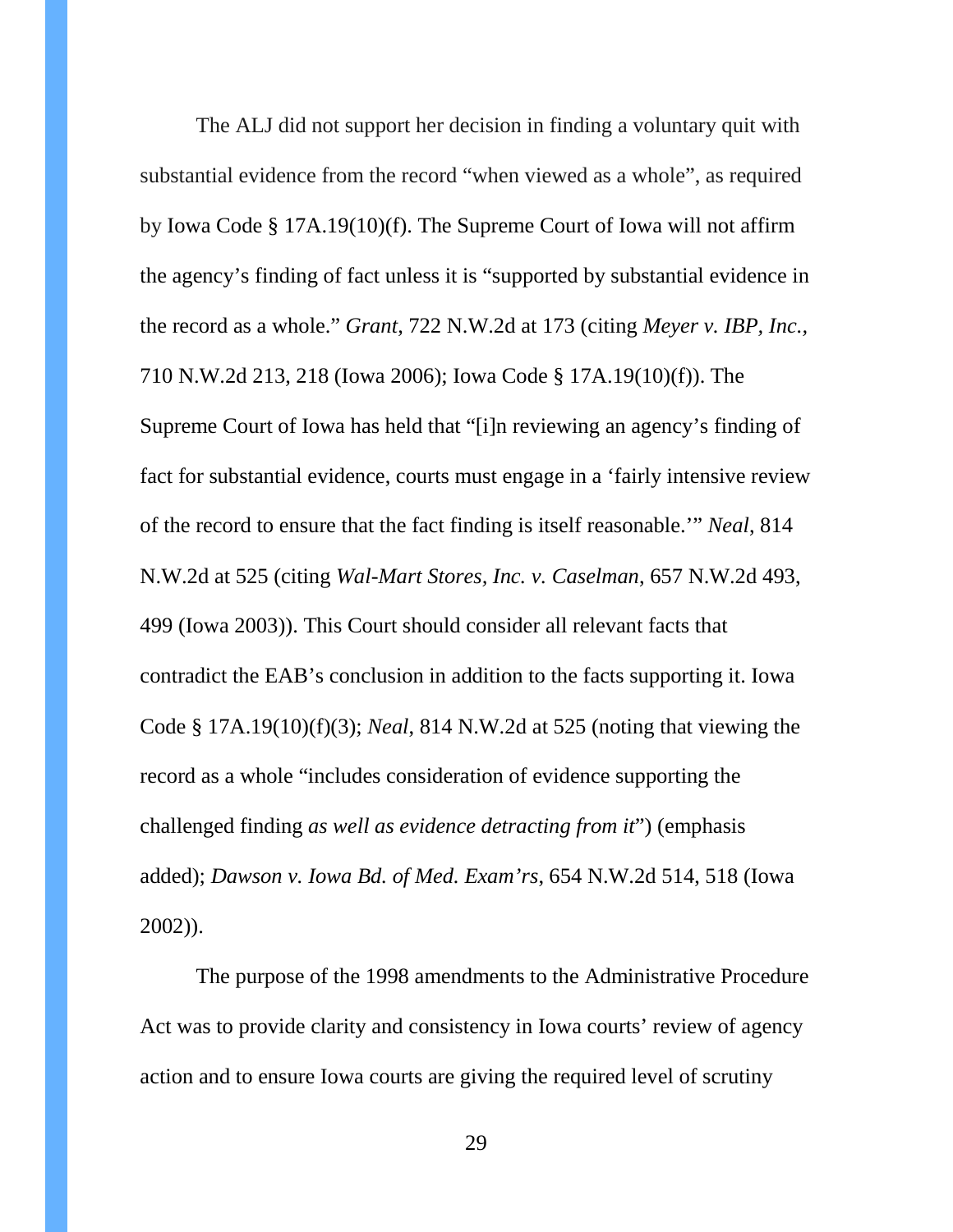contemplated by the substantial evidence standard. Arthur E. Bonfield, *Amendments to Iowa Administrative Procedure Act, Report on Selected Provisions to Iowa State Bar Association and Iowa State Government* 64 (1998). This is particularly due to the history of courts lowering the threshold of intensity required in scrutinizing an agency's decision, contrary to legislative intention. *Id*. at 59 (pointing out that courts "have not always provided an intensity of judicial review that is consistent with the intentions embodied in the language of the current act"). *Id*. at 59. This Court should review all parts of the records and not only the EAB's conclusion.

The ALJ's only finding of fact that supported her decision of a voluntary quit was Ms. Sladek's ending the call and not contacting Kelly for a few weeks. This single fact is not adequate for a reasonable person to conclude that Ms. Sladek quit; the record as a whole, which clearly demonstrates Ms. Sladek's intention to continue her employment, overwhelmingly contradicts such conclusion. Therefore, the ALJ's decision was not supported by substantial evidence when viewing the record as a whole. Reaching a conclusion based only on one fact, and disregarding those facts distracting from such conclusion, undermines the purpose of ensuring that agencies findings are supported and do not prejudice the rights of the person seeking benefits. *See* Iowa Code § 17A.19(10).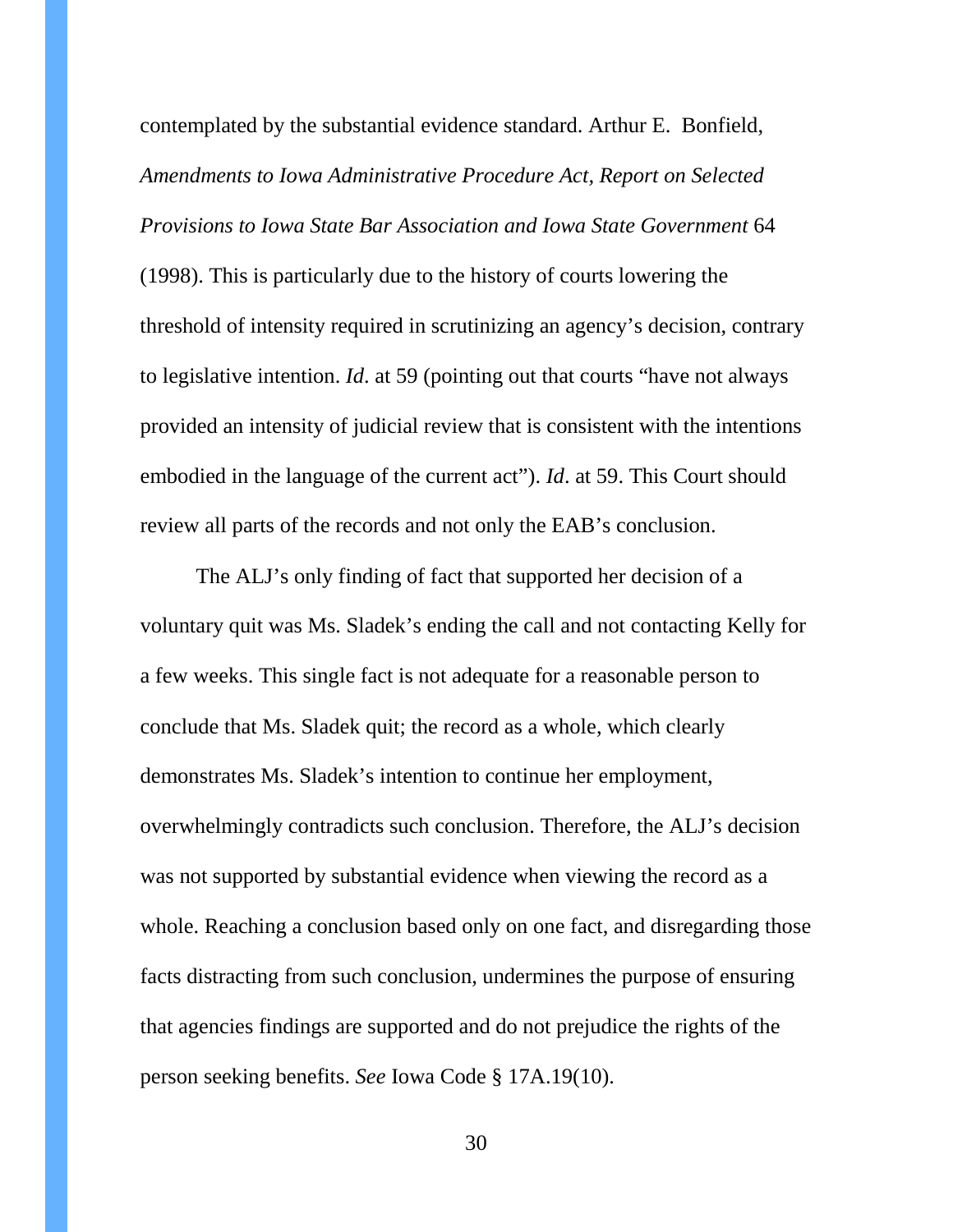The ALJ, in finding a voluntary quit, cited to a distinguishable case, *Local Lodge No. 1426 v. Wilson Trailer Co,* 289 N.W.2d 608 (Iowa 1980). In *Local Lodge* the court stated that "quitting requires an intention to terminate the employment relationship accompanied by an overt act of carrying out the intent." *Id*. at 612. However, the court in *Local Lodge* found a voluntary quit because the employee demonstrated his intent with an overt act by giving the employer a written notice of his intent to quit with a specific date of termination. *Id*. at 609. A written notice of intention to quit the employment on a specific date is doubtlessly an overt expression of intention to quit. In contrast, in Ms. Sladek's case, ending a phone call that bears no relationship to the employment contract with the employer does not demonstrate an intention to quit. None of the records or the testimony of the parties support the conclusion that Ms. Sladek had the intent to quit. To the contrary, Ms. Payne knew that Ms. Sladek did not intend to quit when she had ended the phone call because, when Ms. Sladek called her back, Ms. Payne treated her as a worker with ongoing relationship with Kelly, not as a person who had quit.

Courts in other jurisdictions have addressed similar cases. In *Brown v. Port of Sunnyside Club, Inc.*, 304 N.W.2d 877 (Minn.1981), the court did not find a voluntary quit when the employee walked away from his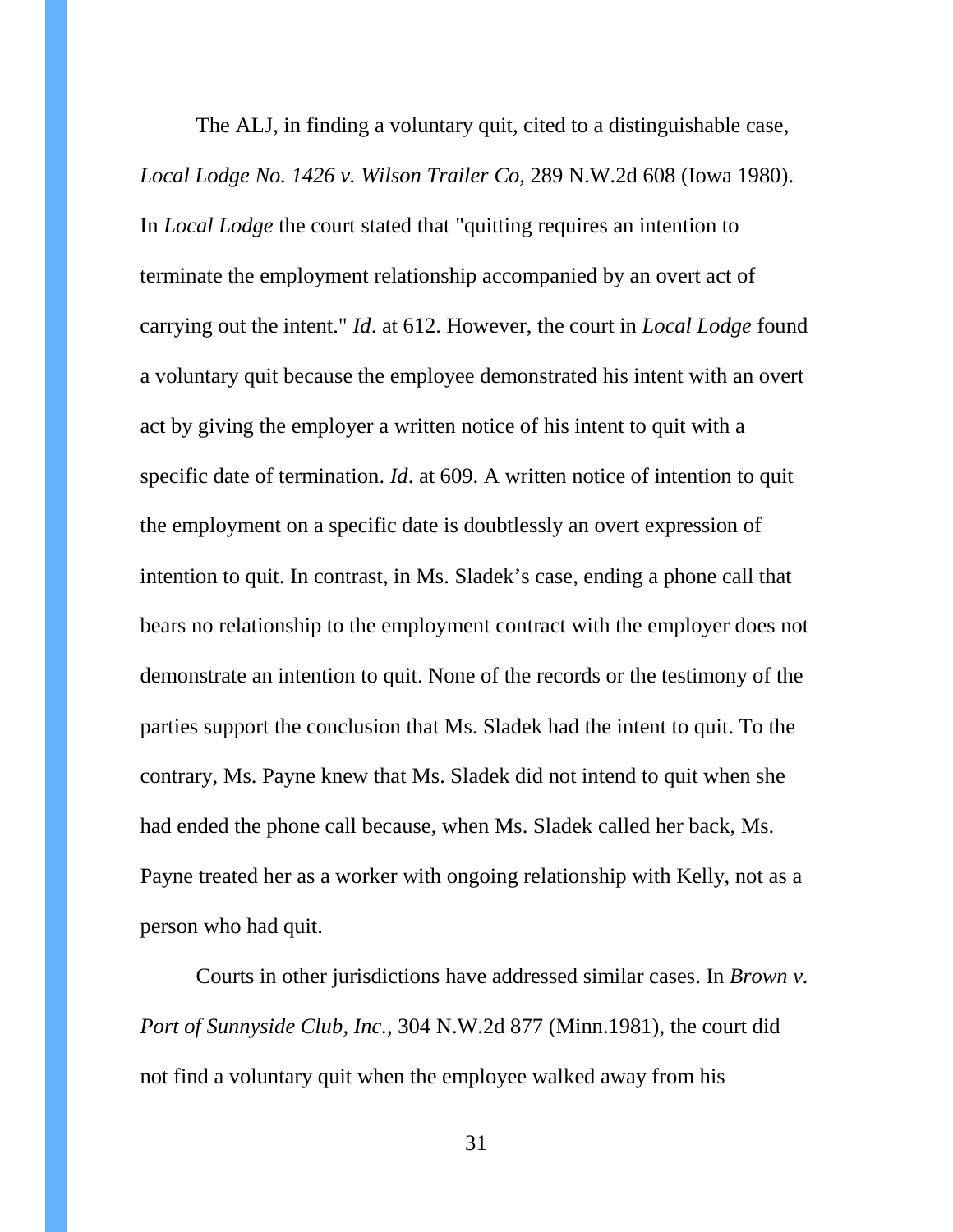employer in the middle of a heated argument. *Brown*, 304 N.W.2d at 878-79. The court reasoned that this act of walking away did not objectively demonstrate an intention to quit. *Id*. In *Brown*, the employer testified that he was not sure what the employee meant by walking away. *Id*. at 879.

Similarly, Ms. Sladek was frustrated because her assignment was terminated and ended the phone call removing herself from a tense discussion. Ms. Payne did not view this act as a quit because she waited for Ms. Sladek to call her back. App. p. 45. Moreover, when Ms. Sladek called her back, Ms. Payne acknowledged an ongoing relationship with Ms. Sladek by discussing future assignments for her. App. p. 45.

In conclusion, the ALJ's findings that Ms. Sladek intended to quit and made an overt act to communicate that intent are both erroneous. Ms. Sladek had never communicated an intent to quit her relationship with Kelly, nor did she take any action inconsistent with her unequivocal desire to remain in her employment. In fact, by looking at the record as a whole, the evidence compels the conclusion that Ms. Sladek had been willing and striving to keep her employment relationship with Kelly.

D. Ms. Sladek Cannot be Deemed to Have Quit Under Iowa Code § 96.5(1)(j) Because Kelly Had Notice of Her Separation From ACT Within Three Days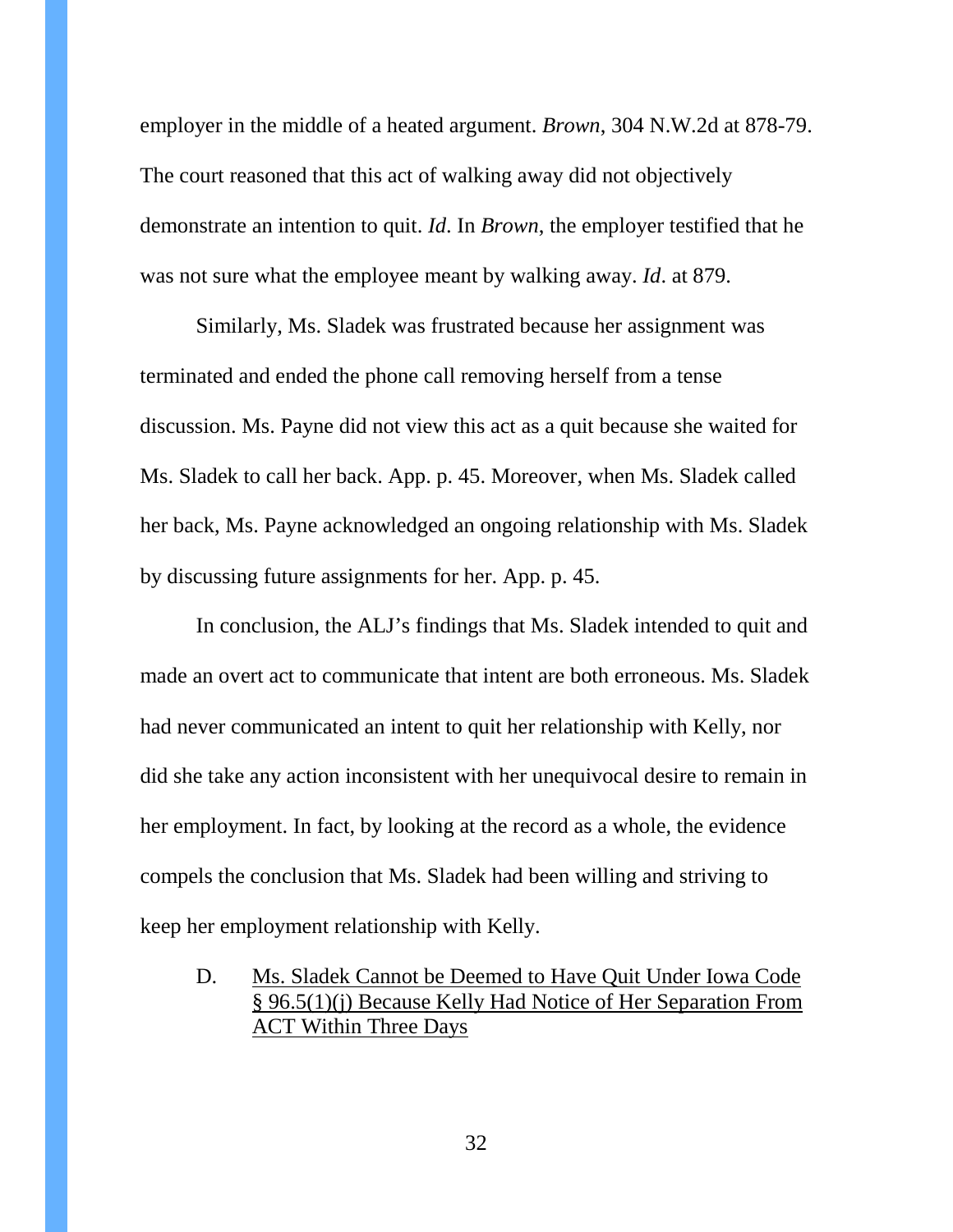The EAB decision inappropriately imposed a requirement that Ms. Sladek not only notify her employer of the termination of her placement but also expressly ask for new assignments within three days. The EAB misinterpreted Iowa Code § 96.5(1)(j) by reading into the statute a requirement that is not there. Ms. Sladek cannot be deemed to have quit

because Kelly had notice of the end of the ACT assignment.

Iowa Code § 96.5(1)(j)(1) provides that an individual who fails to notify a temp agency of the completion of an assignment within three days is deemed to have quit. In particular, Iowa Code §  $96.5(1)(i)(1)$  provides:

96.5 Causes for disqualification. An individual shall be disqualified for benefits, regardless of the source of the individual's wage credits:

1. Voluntary quitting. If the individual has left work voluntarily without good cause attributable to the individual's employer, if so found by the department. But the individual shall not be disqualified if the department finds that:

\* \* \* \* \*

j. (1) The individual is a temporary employee of a temporary employment firm who notifies the temporary employment firm of completion of an employment assignment and who seeks reassignment. Failure of the individual to notify the temporary employment firm of completion of an employment assignment within three working days of the completion of each employment assignment under a contract of hire shall be deemed a voluntary quit unless the individual was not advised in writing of the duty to notify the temporary employment firm upon completion of an employment assignment or the individual had good cause for not contacting the temporary employment firm within three working days and notified the firm at the first reasonable opportunity thereafter.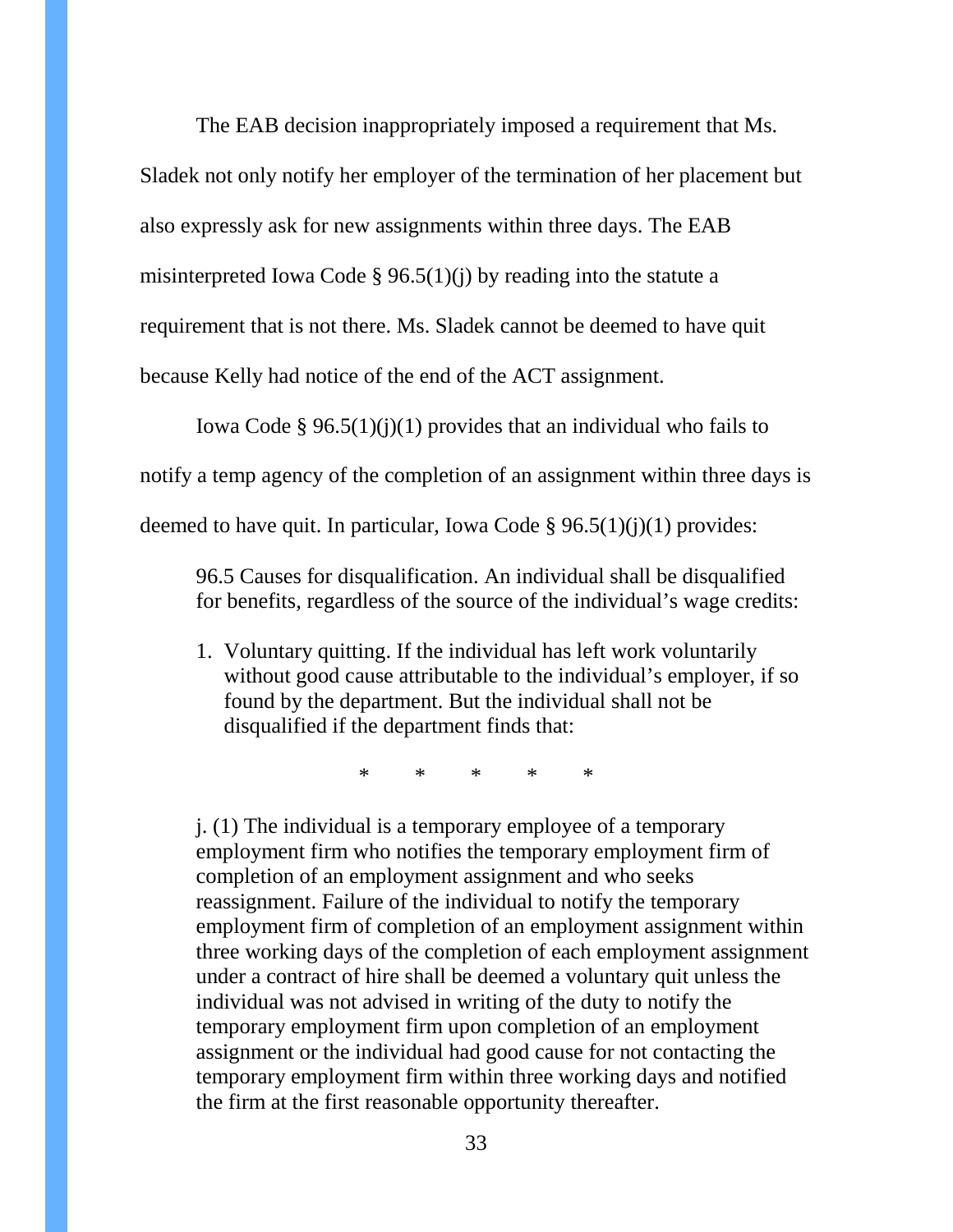The agency rule intended to implement this provision is found at Iowa Admin. Code r.871-24.26(15)(a)(2016).

Paragraph (j) of 96.5(1) was passed into law in 1997. *See* Iowa Code §  $96.5(1)(i)$ . Until the passage of this provision, the relevant law relating to temporary or "spot" work provided that "[a]n election *not to report* for further possible assignment to work shall not be construed as a voluntary leaving of employment." Iowa Admin. Code r. 370-4.26(19) (1983) (emphasis added). Under that regulation, temporary workers were qualified for unemployment compensation so long as they completed their assignments, and they were not required to report for new assignments. The legislature altered the regulation from allowing temporary workers *not to report* for new assignments, to extending the employment status until employees *notify* their respective temp agencies within three days after the end of every assignment, so that the agency can place them in new assignments. This intention of the legislature is explicit in the explanation section of the bill introducing § 96.5(1)(j), in which the legislature stated that "[t]his bill provides that an employee of a temporary employment firm who does not *contact* the firm upon completion of an employment assignment under a contract of hire is deemed to have voluntarily quit employment for purposes of denying that person unemployment benefits."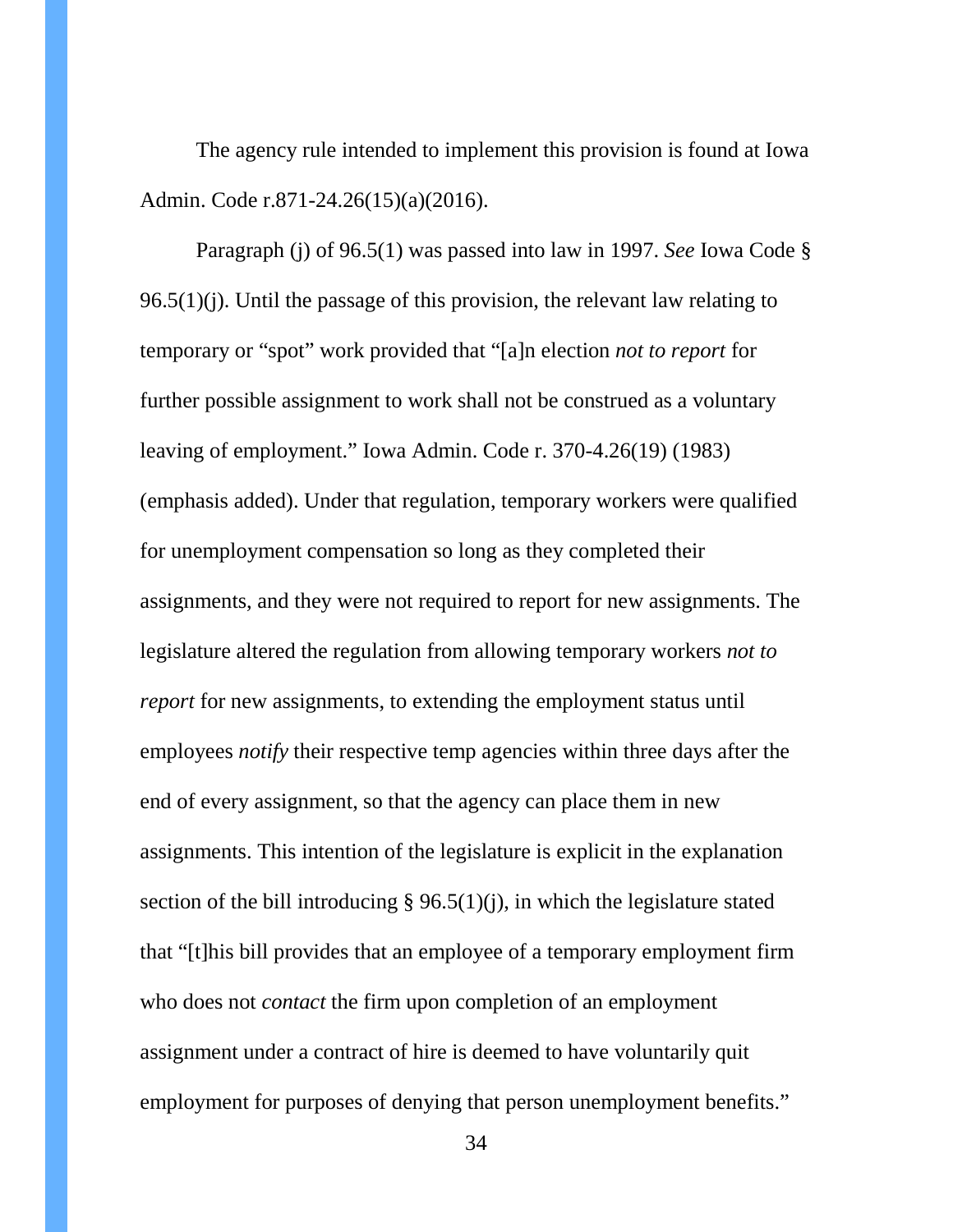House File 236, 77, 1st Sess., Comm. on Labor and Indus. Relations at 627 (Iowa 1997)(emphasis added). The addition of this provision in the Iowa Statute paralleled amendments of unemployment laws in other states regarding temporary workers' eligibility for unemployment compensation. *See* Deborah Maranville, *Changing Economy, Changing Lives: Unemployment Insurance and the Contingent Workforce*, 4 B. U. Pub. Int. L. J. 291, 310 (1995).

Reading the complete language of Iowa Code §  $96.5(1)(i)(1)$  is essential in understanding its meaning. Iowa Code § 96.5(1) imposes a disqualification from benefits if an individual voluntarily quits employment without a good cause attributable to the employer. Subparagraphs (a)-(j) provide exceptions under which individuals are not disqualified for quitting. The exceptions come into play only if the separation can fairly be classified as a "quit". The first sentence of subparagraph  $(j)(1)$  prescribes that employees are exempted from disqualification for voluntary quit so long as the employee notifies the temp agency of the end of her last assignment and seeks reassignments. The second sentence confirms the requirement of *notificatio*n and stipulates an assumption of voluntary quit *only* if the employee does not notify the temp agency of completion of an assignment.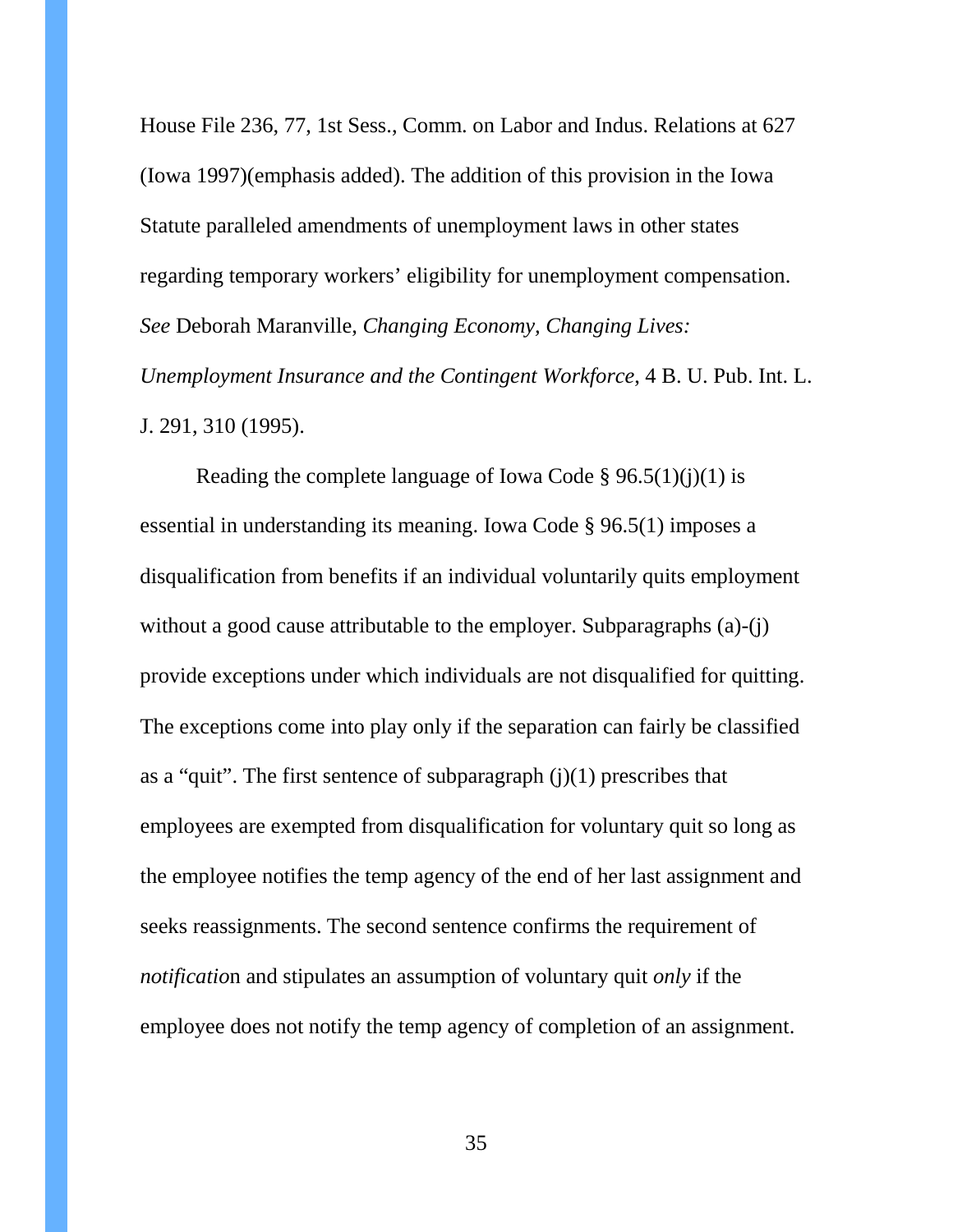If the legislature intended to place a requirement on workers to expressly request new assignments to avoid the separation being deemed a quit it would have done so. In contrast, the second sentence of subparagraph  $(i)(1)$  provides plainly and unambiguously that "[f]ailure of the individual to notify the temporary employment firm of completion of an employment assignment within three working days of the completion of each employment assignment under a contract of hire shall be deemed a voluntary quit . . ." Iowa Code § 96.5(1)(j)(1).

Comparison to the Minnesota statute is instructive. It states in relevant part that "[a]n applicant has quit employment with a staffing service if, within five calendar days after completion of a suitable job assignment from a staffing service, the applicant: (1) fails without good cause to affirmatively request an additional suitable job assignment." Minn. Stat. § 268.095, subd.  $2(e)(1)$ . Iowa's statute is much narrower in the scope of when separation is deemed to be a quit. It applies only when the individual fails to give notice.

The language of a statute is to be given its plain meaning. *Jefferson County Farm Bureau v. Sherman*, 226 N.W. 182, 184 (Iowa 1929). When a statute is ambiguous, Iowa courts seek to determine the legislative intent by employing canons of construction. *Irving*, 883 N.W.2d at 191 (citing Iowa Code § 4.6 which lists factors that a court might consider in ascertaining the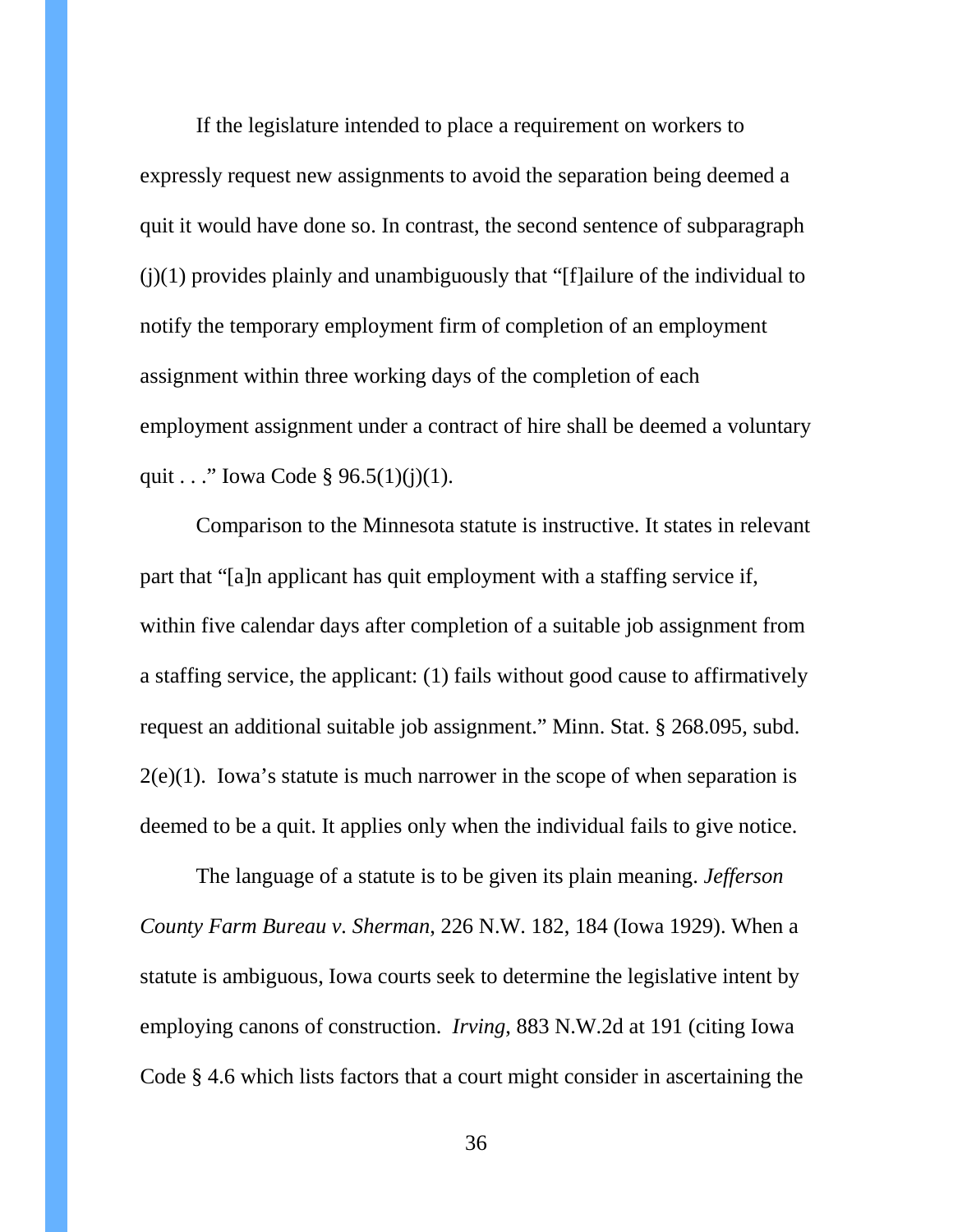legislative intent). Iowa Code §4.6 provides tools to aid in determining the legislative intent, including consideration of the preamble or statement of the policy. Iowa Code § 4.6(7) (2017); *Irving*, 883 N.W.2d at 191. Further, the Supreme Court of Iowa determined that it "should be circumspect regarding narrow claims of plain meaning and must strive to make sense of [a statute] as a whole." *Irving*, 883 N.W.2d at 191 (quoting from *Rolfe State Bank v. Gunderson*, 794 N.W.2d 561, 564 (Iowa 2011)). Accordingly, courts "assess the statute in its entirety, not just isolated words or phrases." *Id*. at 192 (quoting from *In re Estate of Bockwoldt*, 814 N.W.2d 215, 223 (Iowa 2012)). Besides, courts should avoid statutory interpretation that leads to absurd results. *Brakke v. Iowa Dep't of Natural Res.*, 897 N.W.2d 522, 534 (Iowa 2017).

Giving the statute its plain meaning reveals that there is no requirement that the temporary worker formally and affirmatively utter a "seeking" statement. Rather, the temporary worker is required to notify the temp agency *so that* the agency knows of the worker's availability for new work assignments. The seeking component is implied in the notification requirement. Why else would a temp employee notify the temp agency, whose role is to search for jobs, that she completed her assignment?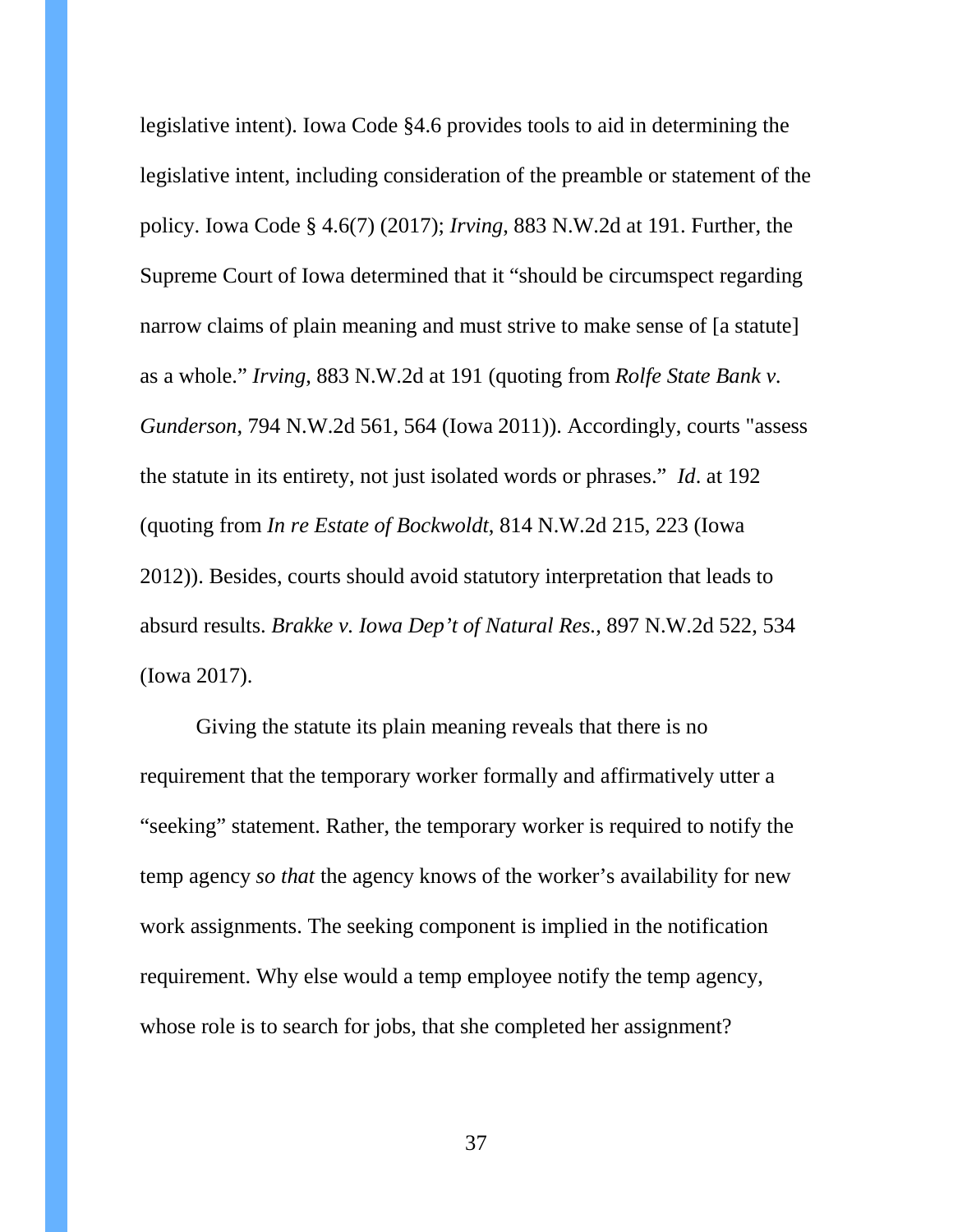Moreover, Iowa Code §  $96.5(1)(i)(2)$  requires the temp agency to advise the worker in writing of *the notification requirement*. Why is the agency not required to advise the worker of a seeking requirement? The answer is obvious; because there is no separate seeking requirement as the notification is presumed to be for the purpose of seeking new assignments. Additionally, the legislature, when it introduced the statute, included an explanation section stating that "[t]his bill provides that an employee of a temporary employment firm who does not contact the firm upon completion of an employment assignment under a contract of hire is deemed to have voluntarily quit employment for purposes of denying that person unemployment benefits." House File 236, 77, 1st Sess., Comm. on Labor and Indus. Relations at 627 (Iowa 1997). Again, the legislature did not intend to impose an explicit seeking statement because, given the nature of the relationship between a temporary employment agency and its employee, the only reason that the employee notifies the temp agency is to help the employee find a new job assignment. The contractual relationship between Kelly and Ms. Sladek requires Kelly to attempt to find reassignments for her; thus, it is unreasonably redundant to require Ms. Sladek to utter a seeking statement in its contact with Kelly after every assignment. In fact, past conduct between Ms. Sladek and Kelly's representatives demonstrate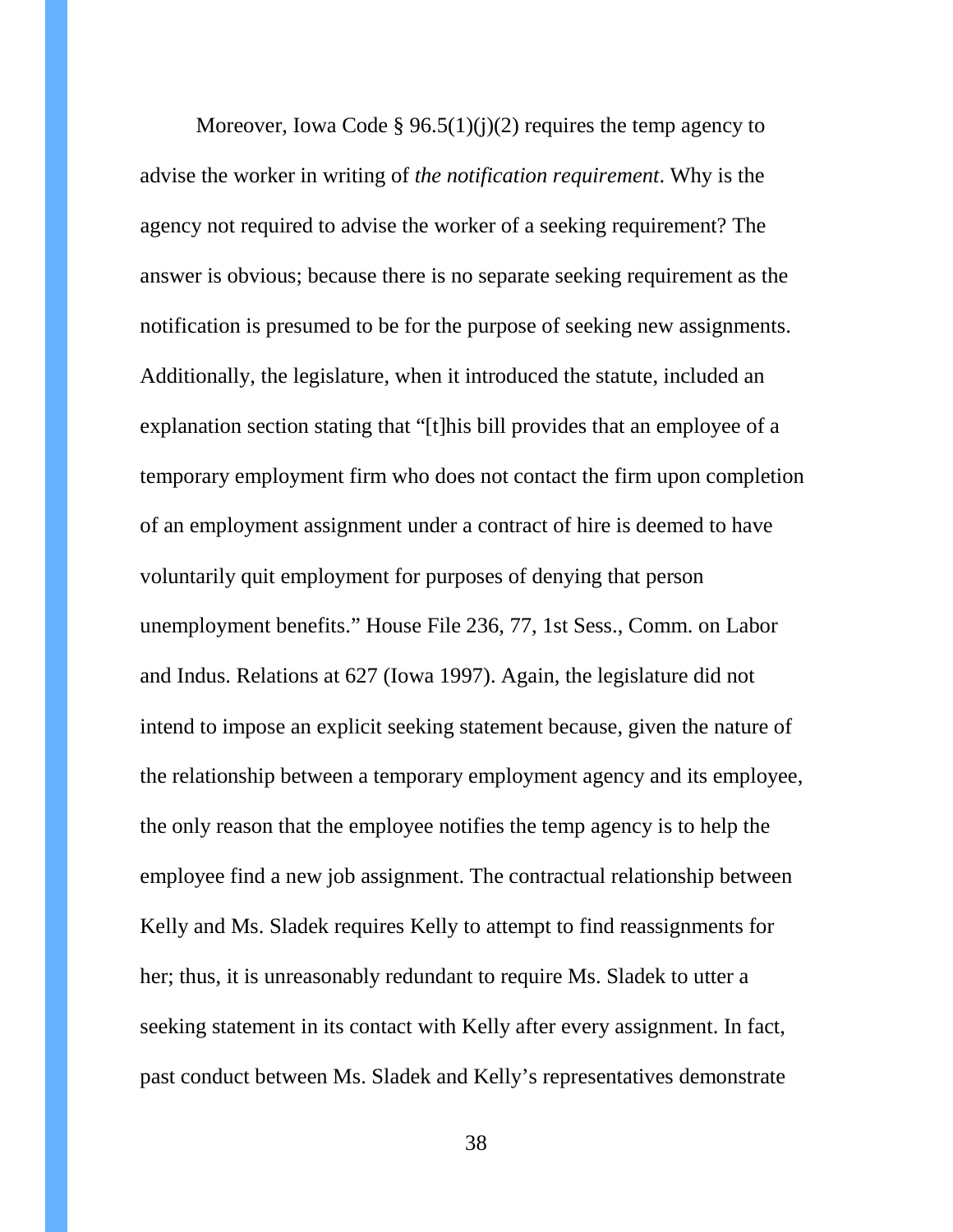the latter's acknowledgement that a seeking statement is not necessary; they did not wait for Ms. Sladek to utter such statement at any time during their relationship. *See* App. pp. 40-42.

Furthermore, the statute requires notification by the worker after *completion* of an assignment. The requirement that a worker notify the temp agency after completing an assignment is understandable considering the underlying policy, which provides incentives to the worker to remain working while at the same time protecting the temp agency from being unduly charged for unemployment benefits when the worker chooses not to contact the agency for more work. First, the temp agency does not ordinarily know when a worker completes an assignment as temp agencies do not supervise their workers while they are working for their client firms. Second, workers' desire and availability for work may change between assignments; thus, it may be appropriate to require them to contact the temp agency so the agency knows that they are available for and able to work in future assignments. However, assignments can also be *terminated by employers*, as opposed to being *completed by the employee*. If that is the case, the assumption remains that the worker is still willing and available for work because, but for the termination, she would still be working. Ms. Sladek actually falls in this second category; she was terminated by the employer,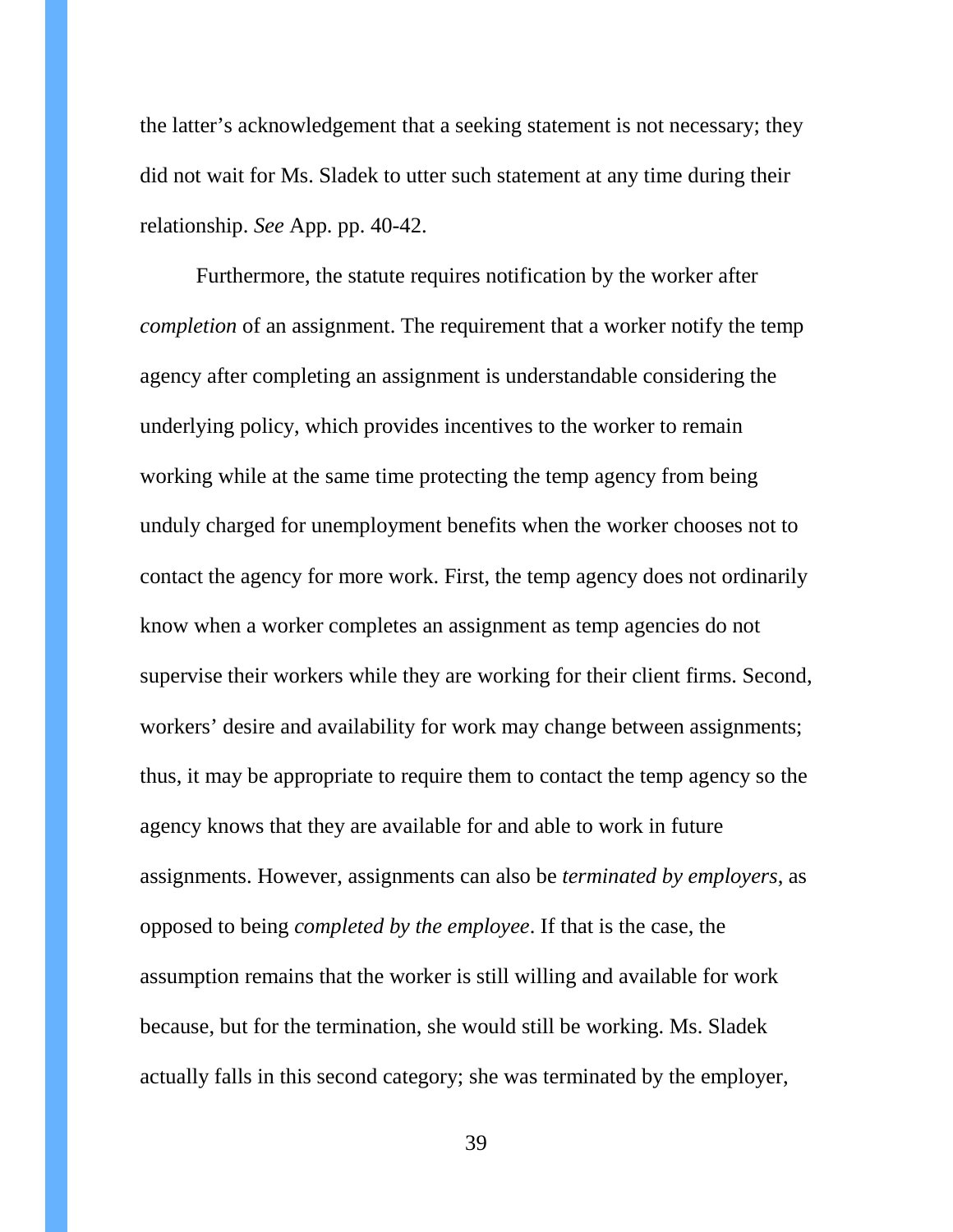and therefore, the assumption of her interest in and availability for work should remain unchanged as if she had been still working unless and until she clearly states otherwise. In fact, she expressed to Kelly on multiple occasions, before and after she was terminated, that she desired and needed to remain working. Therefore, there is no basis to conclude that Ms. Sladek's desire, need, and availability for work had changed after her last assignment had been terminated.

Typically, if a worker who completed an assignment notifies the temp agency of the completion of an assignment, the temp agency would take such contact as that the worker is looking for a new assignment. There is no other reason for the worker to contact the agency at the end of an assignment because the temp agency's only function is to connect individuals with employers. The underlying agreement between the temp agency and the individual, stipulating that the temp agency's role is to connect the individual with an employer, justifies the purpose of the contact. Taking this fact into perspective, there is no reason for the contact requirement except to notify the temp agency of its worker's availability for new assignments. Therefore, the seeking component is not a separate requirement, but it is a state of mind that is implied in the notification requirement. Therefore, the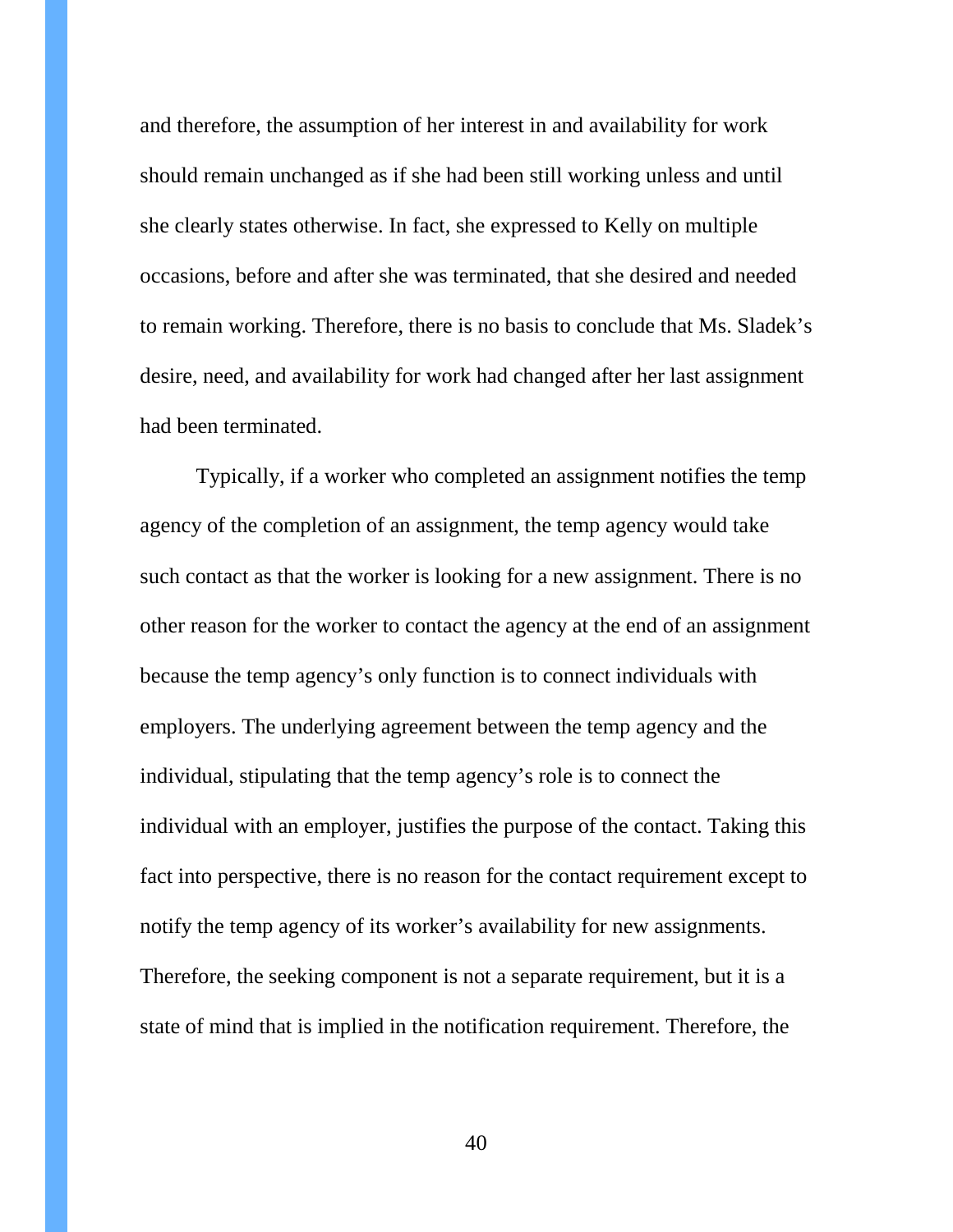statute does not require that the worker express an affirmative "seeking statement" to the employer.

The ALJ mistakenly considered "seeking" as a separate requirement when she stated that "the purpose of the statute is to provide notice to the temporary agency employer that the claimant is available for *and seeking work* at the end of the temporary assignment." App. p. 62. Consequently, the ALJ found that Ms. Sladek conveyed her intention to quit by not promptly initiating contact with Kelly after the June phone call. The ALJ relied only on the first sentence of Iowa Code § 96.5(1)(j)(1), which resulted in misinterpretation of the meaning of the statute. A thorough reading of the statue reveals that when a worker completes an assignment, the worker must put the temp agency on notice of such completion, so that the agency knows of the worker's availability for new work assignments. *See* Iowa Code §  $96.5(1)(j).$ 

The ALJ's conclusion in this case, imposing a seeking requirement, is inconsistent with the Iowa Workforce Development's conclusions in other decisions issued by the Agency. For instance in *Ray v. Express Services Inc*, the Agency held that the employee needs to do no more than notify the temp agency of the end of an assignment. *Ray v. Express Services Inc.*, Appeal No. 04A-UI-10441-DWT. (2004), at 2.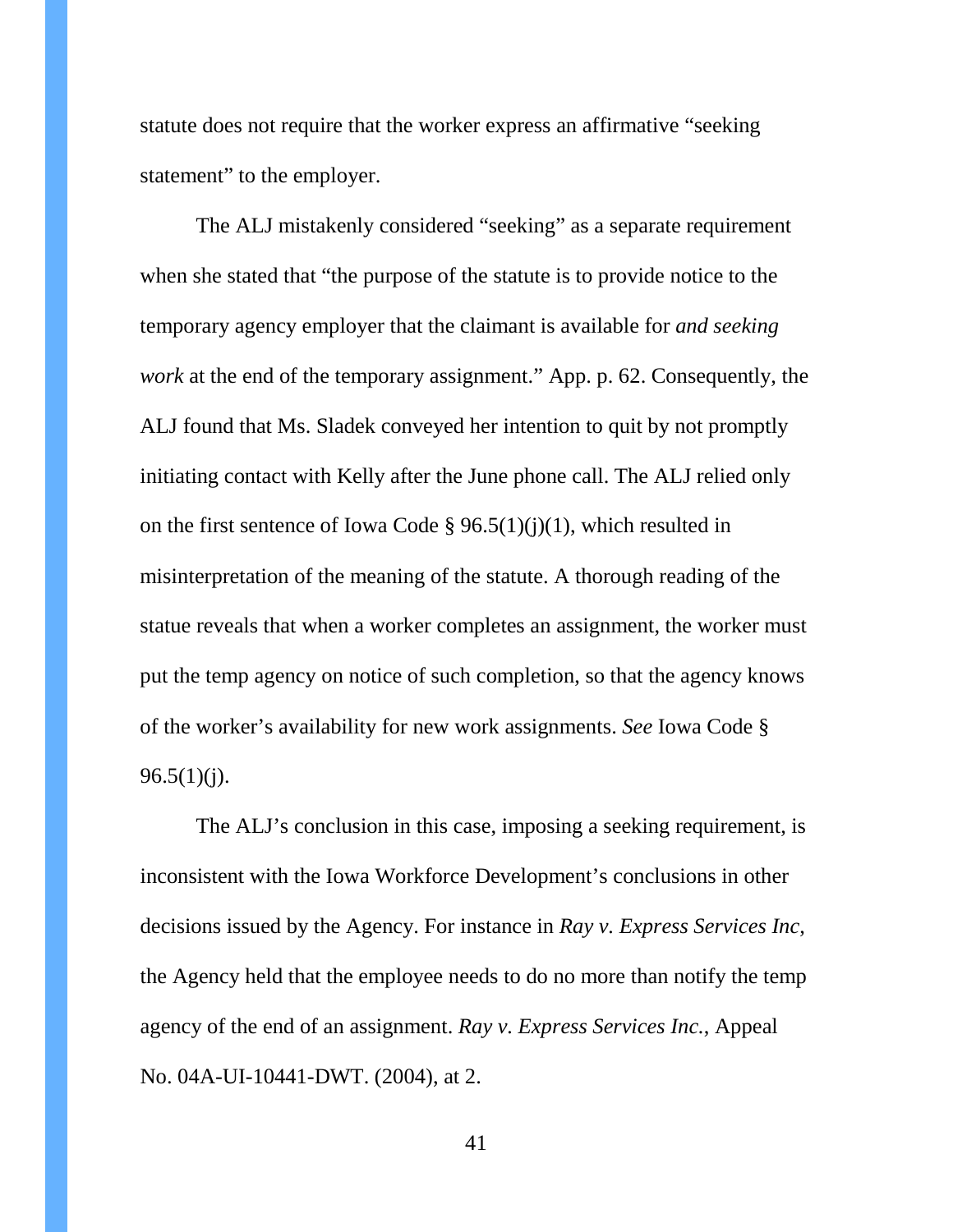(http://uidecisions.iowaworkforcedevelopment.gov/decision/webapi/decision ?f=5b7d5cef-98ca-42ce-8df0-1b156c59bdac)

In fact, Ms. Sladek possessed and expressed her desire for job assignments by signing the Agreement, and ever since, she continued to express directly to Kelly her continuous desire and need for job assignments. Yet, the ALJ held that Ms. Sladek abandoned her employment. The ALJ based her decision merely on a single fact that Ms. Sladek did not promptly contact Kelly back after she ended the phone call. The ALJ mistakenly imposed an obligation on Ms. Sladek to initiate a contact with Kelly and express a seeking statement, and as such, the ALJ mistakenly decided that not doing so was an overt act demonstrating the intent to quit.

## **II. Even if Ms. Sladek Could Have Been Deemed to Have Voluntarily Quit, Iowa Code § 96.5(1)(j) Exempts Her From Disqualification for Unemployment Benefits**

#### A. Standard of Review and Issue Preservation

This issue has been preserved for appellate review through the Petition for Judicial Review and subsequent filings with the district court. This issue has been argued throughout the proceedings below. Ms. Sladek asserted at the ALJ hearing and before the EAB that she satisfied the exemption from disqualification. App. p. 53 (contending that she should qualify for the unemployment benefits because Kelly was already on notice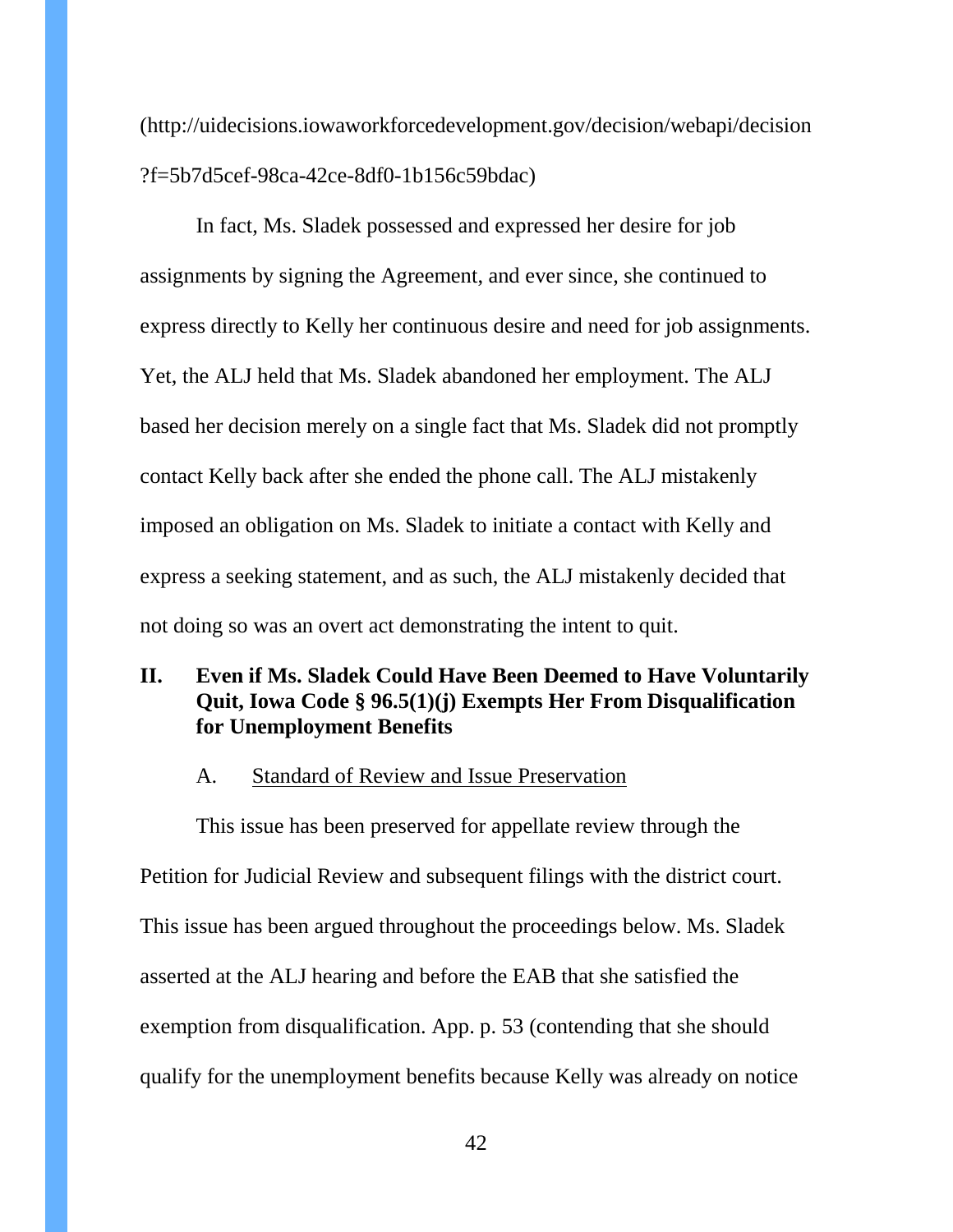of the end of her assignment); App. p. 25, 27, 53, and Brief and Arg. in Support of Claimant's Appeal p. 4 (contending that Kelly had notice of her need for another assignment). Further, Ms. Sladek asserted before the district court that she qualified for the exemption from disqualification.

Iowa Code § 17A.19(10) governs the judicial review of agencies' decisions. It prescribes that when an agency's action prejudices the substantial rights of an individual, and the agency's action meets one of the criteria enumerated in subsections (a-n), the court "shall reverse, modify or grant other appropriate relief from agency action." *Id*. Further, Iowa Code § 17A.19(11) stipulates the deference given to the determinations made by agencies. *Id*. In particular, it specifies that courts "[s]hould not give any deference to the view of the agency with respect to particular matters that have not been vested by a provision of law in the discretion of the agency." Iowa Code § 17A.19(11)(b).

The Supreme Court of Iowa has held that "the meaning of any statute is always a matter of law to be determined by the court." *Birchansky Real Estate, L.C.*, 737 N.W.2d at 138 (citing *City of Marion v. Iowa Department of Revenue & Finance*, 643 N.W.2d 205, 206 (Iowa 2002)). This Court has held that courts are not bound by administrative agencies' interpretation of law if such interpretation is not prescribed by a provision of law. *Irving,* 883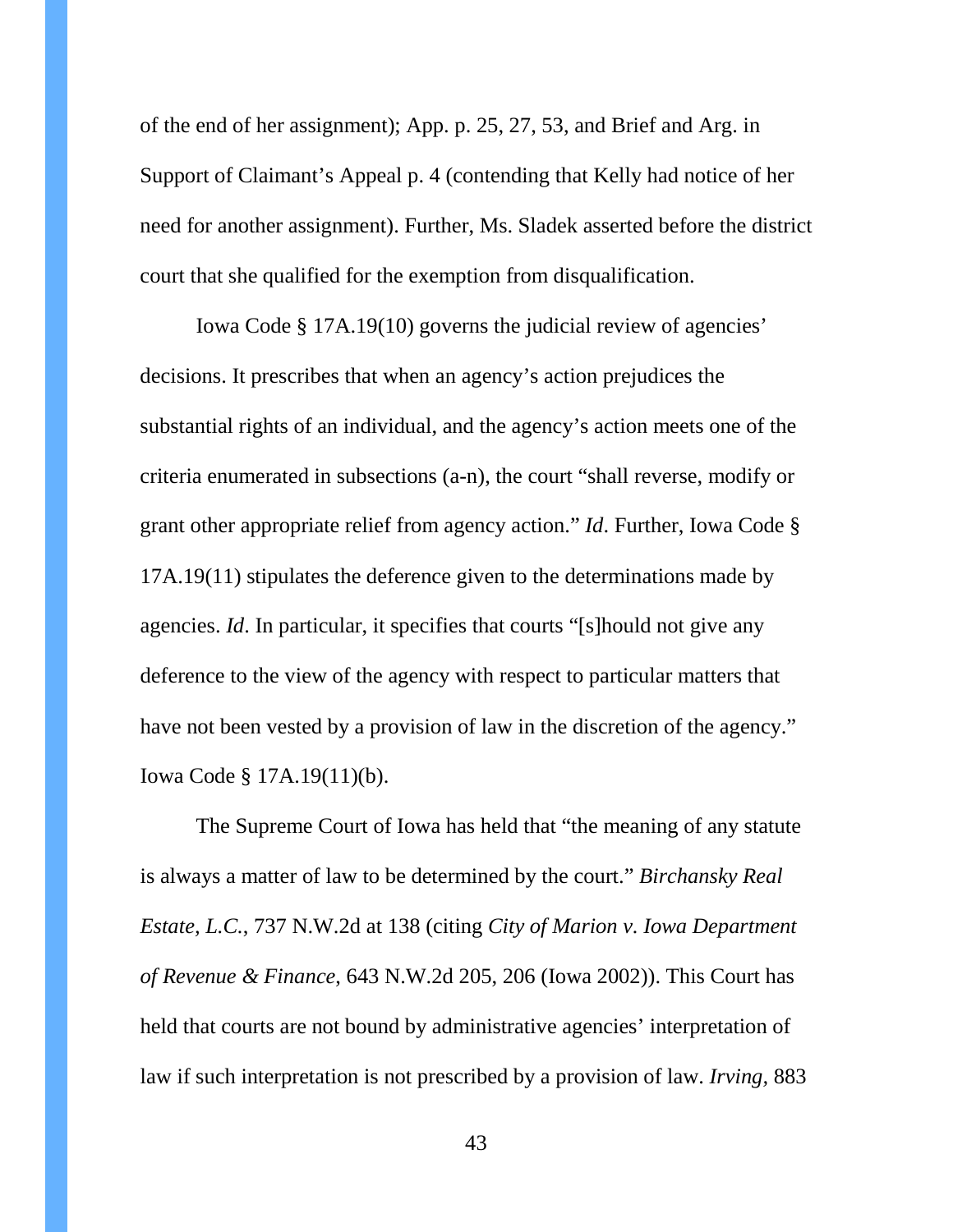N.W.2d at 185. Rather, "a court is free to, and usually does, substitute its judgment *de novo* for that of the agency and determine if the agency interpretation of the statute is correct . . ." *Renda*, 784 N.W.2d at 11. This Court possesses the authority, with no deference given to agencies, to interpret legal terms as they are not technical or complex to the extent that they need interpretation. *Irving*, 883 N.W.2d at 185.

The Supreme Court of Iowa has determined that,"[e]vidence is substantial to support an agency's decision when a reasonable person would find it adequate to reach a conclusion." *Gilliam v. Atlantic Bottling Co.*, 453 N.W.2d 230, 232 (Iowa Ct. App. 1990) (citing *Eaton v. Iowa Dept. of Job Service*, 376 N.W.2d 915, 917(Iowa 1985)). Further, this Supreme Court will not affirm the agency's finding of fact unless it is "supported by substantial evidence in the record as a whole." *Grant*, 722 N.W.2d at 173 (citing *Meyer v. IBP, Inc.,* 710 N.W.2d 213, 218 (Iowa 2006); Iowa Code § 17A.19(10)(f)). The Supreme Court of Iowa has held that "[i]n reviewing an agency's finding of fact for substantial evidence, courts must engage in a 'fairly intensive review of the record to ensure that the fact finding is itself reasonable.'" *Neal*, 814 N.W.2d at 525 (citing *Wal-Mart Stores, Inc. v. Caselman*, 657 N.W.2d 493, 499 (Iowa 2003)).

B. Ms. Sladek Qualifies for Unemployment Benefits Pursuant to the Exemption Prescribed by Iowa Code  $\S 96.5(1)(i)$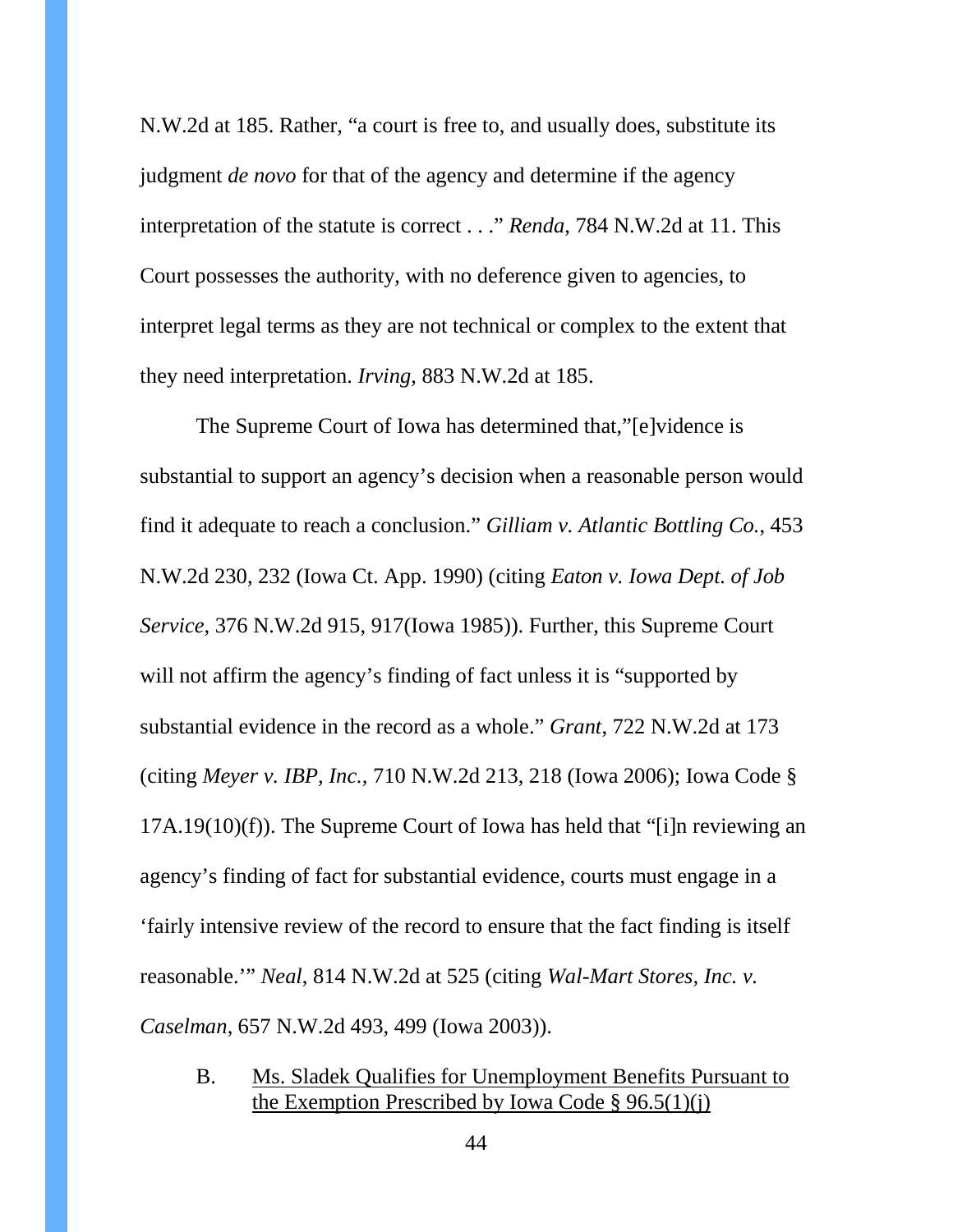Ms. Sladek did not voluntarily terminate her relationship with Kelly; however, even if it could have been found that she voluntary quit, she qualifies for unemployment benefits because she meets the exception from disqualification provided in Iowa Code § 96.5(1)(j). Kelly was on notice that Ms. Sladek's assignment was terminated. In fact, it was Kelly who informed her of that termination. Moreover, Ms. Sladek was seeking reassignment. Therefore, Ms. Sladek qualifies for unemployment benefits under the statutory voluntary-quit exemption, and the EAB erred as a matter of law in not exempting her from disqualification.

The statute does not impose a separate requirement on temporary workers to affirmatively request new assignments after the completion of one assignment. The purpose of the notification is to put the temp agency on notice that the worker completed an assignment and has become unemployed so that the agency can place the worker in another assignment to avoid unemployment benefits liability. *Flanegan v. Labor Ready Midwest, Inc*., Appeal No. 04A-UI-12470-DT (2004) http://uidecisions.iowaworkforcedevelopment.gov/decision/webapi/decision ?f=7734e9e7-eee7-48bd-81a6-876f78eb2800. Therefore, the agency properly ruled in *Flanegan* that "[w]here a temporary employment assignment has ended and the employer is aware of the end of that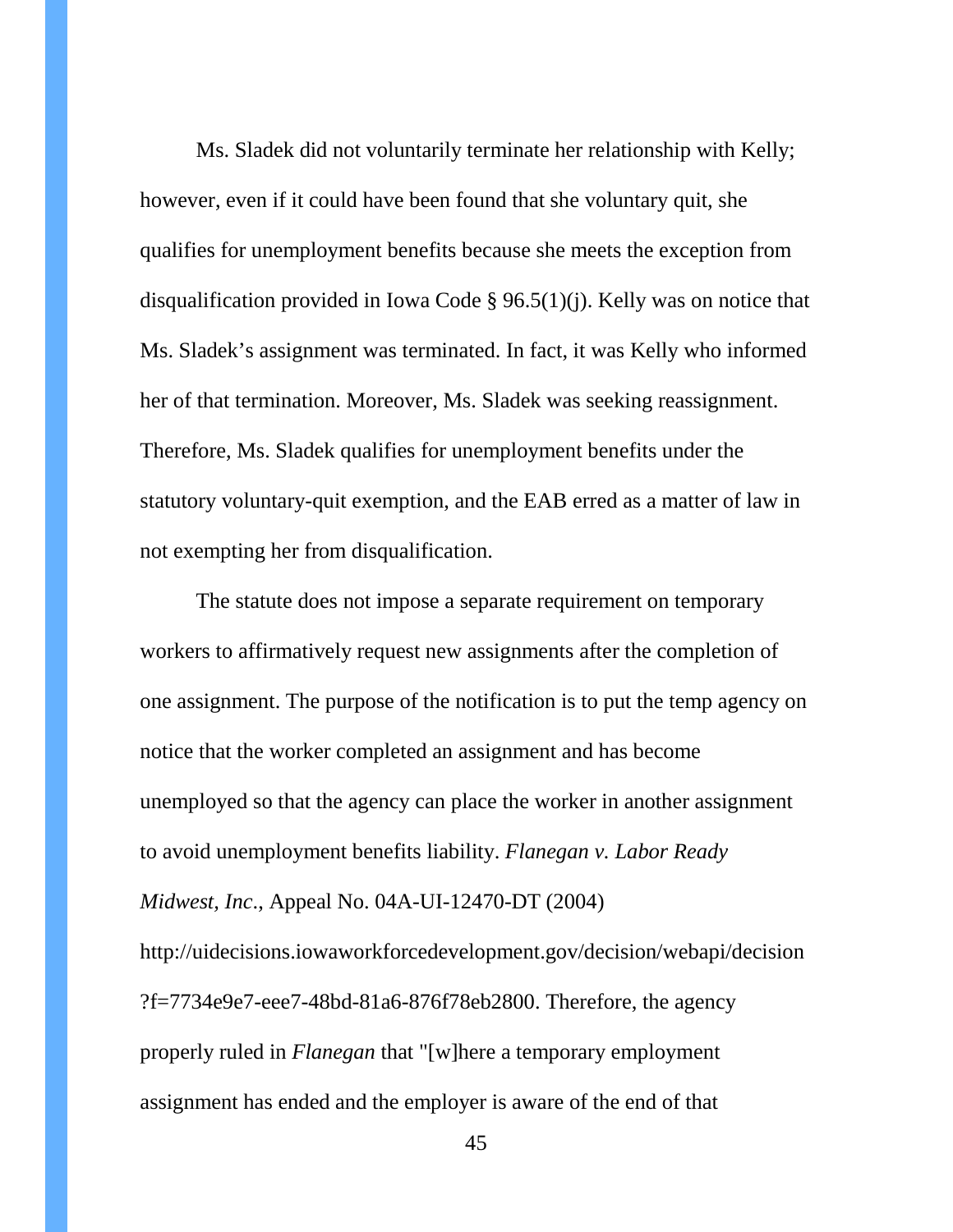assignment, the employer is *already on "notice"* that the assignment is ended and the claimant is available for a new assignment; *where the claimant knows that the employer is aware of the ending of the assignment, he has good cause for not separately "notifying" the employer*." *Flanegan*, Appeal No. 04A-UI-12470-DT, (2004) (emphasis added).

Because the objective of the notification is that the temp agency is aware that its worker is unemployed so that the agency can place her in another assignment, it is redundant for the worker to contact the temp agency again when the agency is already aware of her availability for reassignments. Moreover, it is unreasonable to place a burden on the worker to notify the temp agency of information she received from the agency. To notify is "to inform", and "a person has notice of a fact or condition if that person (1) has actual knowledge of it." Black's Law Dictionary (10th ed. 2014).

Ample evidence demonstrates that Ms. Kelly wanted new assignments after her assignment with ACT had been terminated. First, Ms. Sladek had repeatedly informed Ms. Payne of her need to remain employed. App. p. 48. Ms. Sladek expressed to Kelly her fears of losing her job assignment due to some performance issues she had been having. App. P. 42, 44. Ms. Sladek strived to cure the deficiency in her performance to preserve her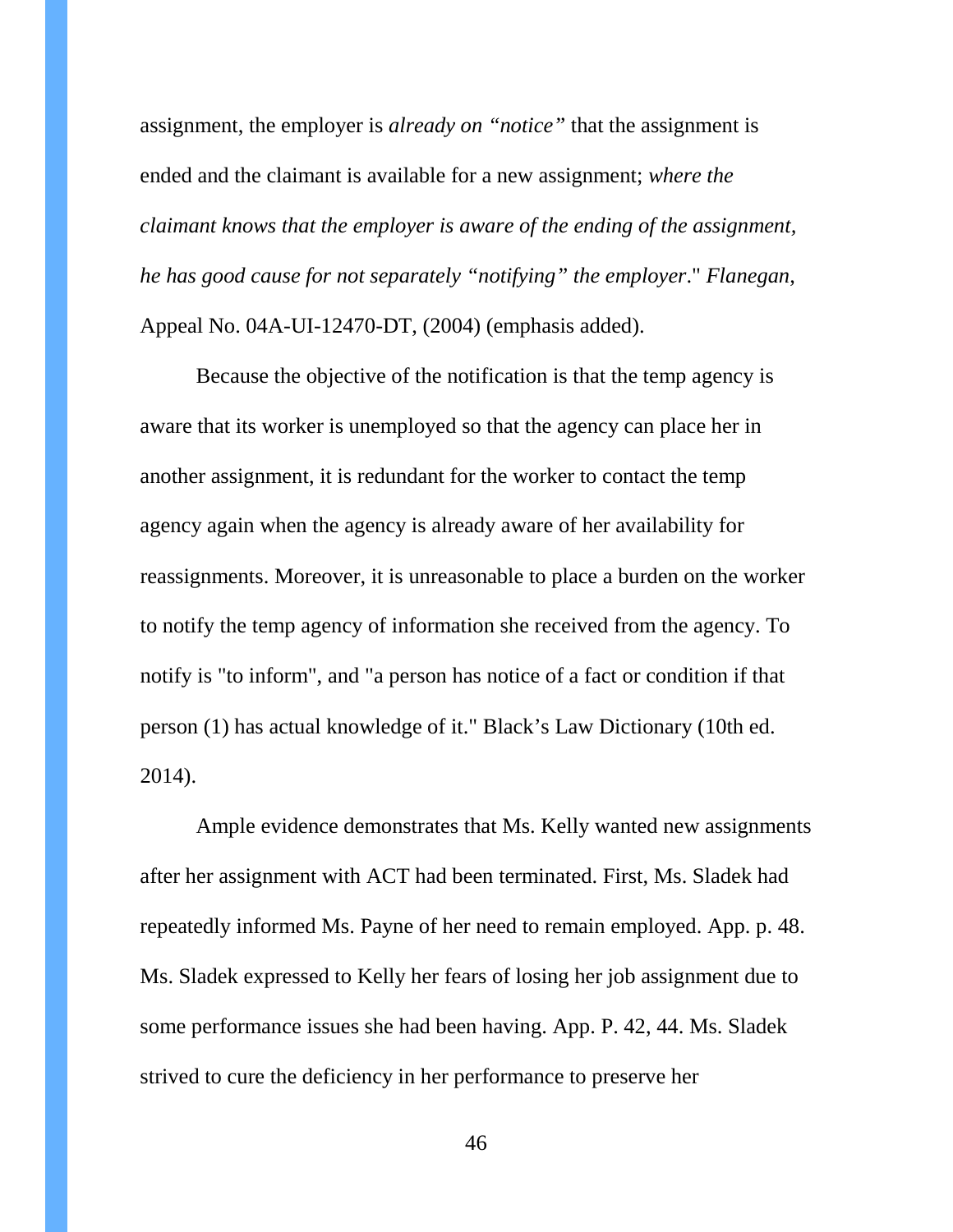employment. App. p. 52. Ms. Payne promised Ms. Sladek that she would be placed in another assignment should her ACT assignment end. App. pp. 43, 47. Even when Ms. Payne informed Ms. Sladek of the termination of her ACT assignment, Ms. Sladek's reaction demonstrated her need for reassignments, as she was crying and pleading not to be terminated. App. p. 45. In fact, Ms. Payne knew from Ms. Sladek's history and conduct with Kelly that she relied on Kelly to find her job assignments. With all that evidence demonstrating Ms. Sladek's desire and need for reassignments, not one piece of evidence can be found in the record to show the contrary. The decision below unjustifiably disregarded all essential facts but the inconclusive fact of Ms. Sladek's ending the phone call and not promptly contacting Kelly.

It is undisputable that Kelly had notice of Ms. Sladek becoming unemployed because Kelly was actually the one who informed her that her temporary assignment was terminated. It is undisputable that Kelly actually knew that Ms. Sladek was available and in need of a new assignment. Moreover, Kelly knew that Ms. Sladek had been reliant on them to place her on job assignments because, every time she had been laid off in the past, she began working again for Kelly to place her in new assignments. It is also undisputable that Kelly did not have work assignments ready for Ms. Sladek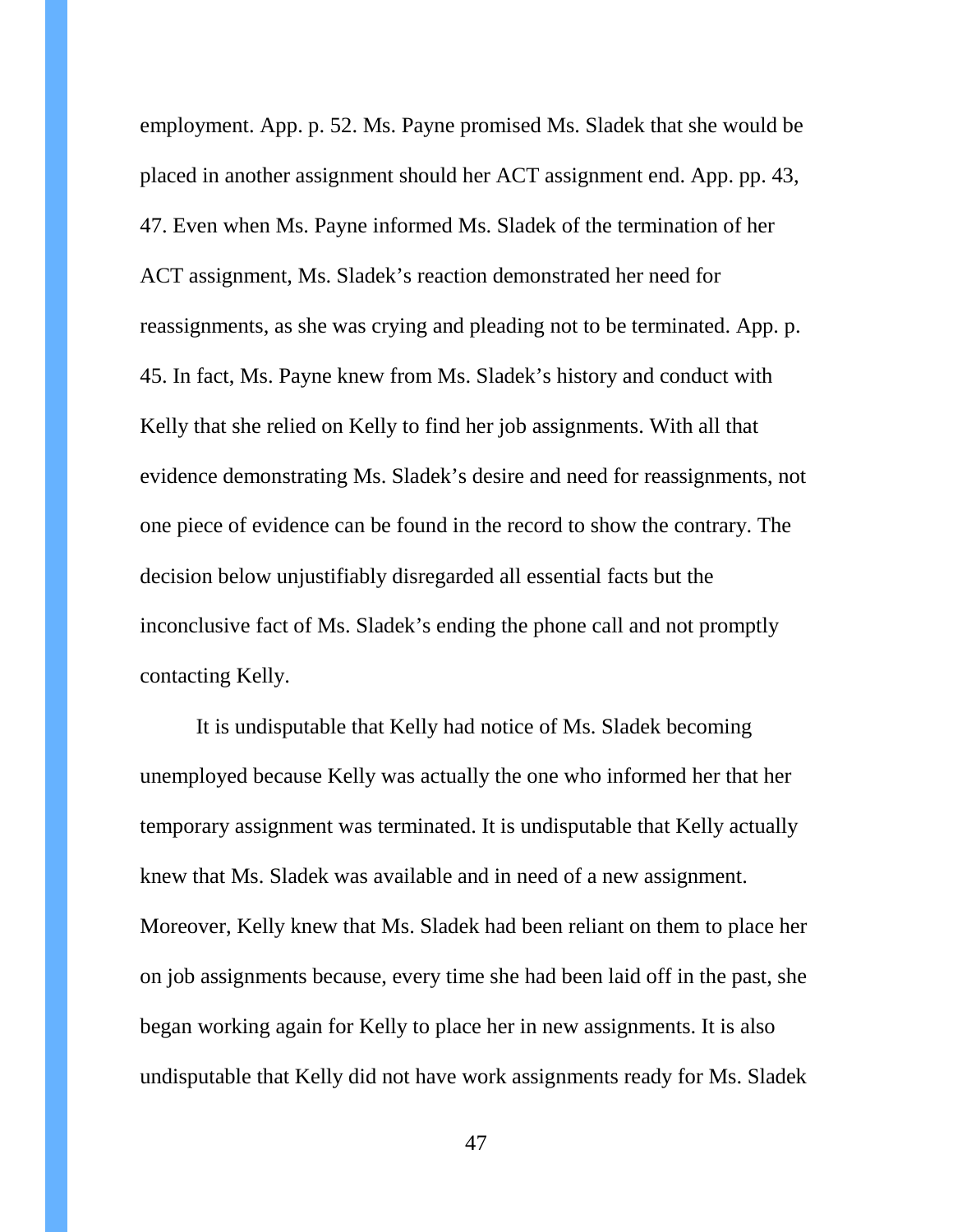when her ACT assignment was terminated, as Ms. Payne testified. *See* App. p. 48. Despite these undisputable facts, the EAB agency found that Ms. Sladek did not want to work on new assignments. Indeed, the only rational inference of the facts in the case is that Kelly did not want to offer, or did not have, new assignments for Ms. Sladek when they terminated her assignment with ACT. Although hanging up the phone on a temp agency might not be appropriate, it does not release the temp agency from its contractual obligations to search for assignments for the its employee.

Because Kelly was aware of Ms. Sladek's becoming unemployed and her availability for new assignments, Ms. Sladek satisfied the requirements for the exemption to the quit disqualification under Iowa Code § 96.5(1). Ms. Sladek should not be deprived of unemployment benefits because, even if she would be found to have voluntarily quit, Kelly was aware of Ms. Sladek's unemployment, and her need and availability for reassignments. Indeed, Ms. Sladek, as an individual whose unemployment was not her fault, is exactly who the Employment Security Law is meant to protect. The EAB erred in not exempting Ms. Sladek from disqualification based on the statutory exception despite her meeting its requirements. Therefore, the court should reverse, EAB's denial of benefits. *See* Iowa Code § 17A.19(10).

#### **CONCLUSION**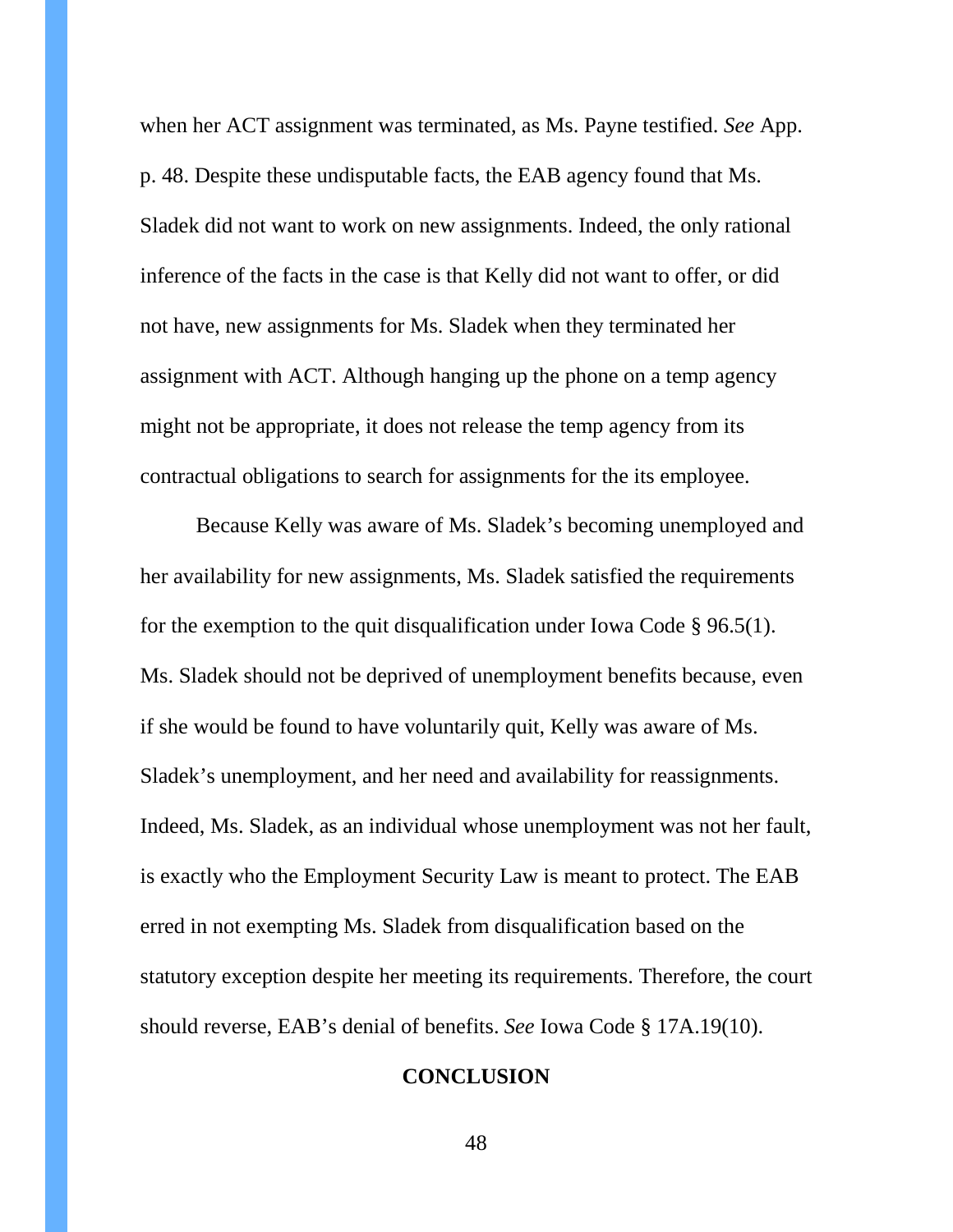The appellant Teresa Sladek was erroneously deprived of

unemployment benefits. The loss of her employment was for no fault of her

own, and the EAB erred in disqualifying her from receiving benefits.

Therefore, Ms. Sladek respectfully requests that this Court reverse the

EAB's decision and grant her unemployment benefits.

## **REQUEST FOR ORAL ARGUMENT**

Ms. Sladek respectfully requests the opportunity to be heard at oral argument upon the submission of this appeal.

> /s/ John S. Allen John S. Allen

/s/ Majed Alzben Majed Alzben Clinic Law Student

Clinical Law Programs University of Iowa College of Law 380 Boyd Law Building Iowa City, IA 52242-1113 319-335-9023; 319-353-5445 (fax) [Law-legal-clinic@uiowa.edu](mailto:Law-legal-clinic@uiowa.edu) ATTORNEYS FOR APPELLANT